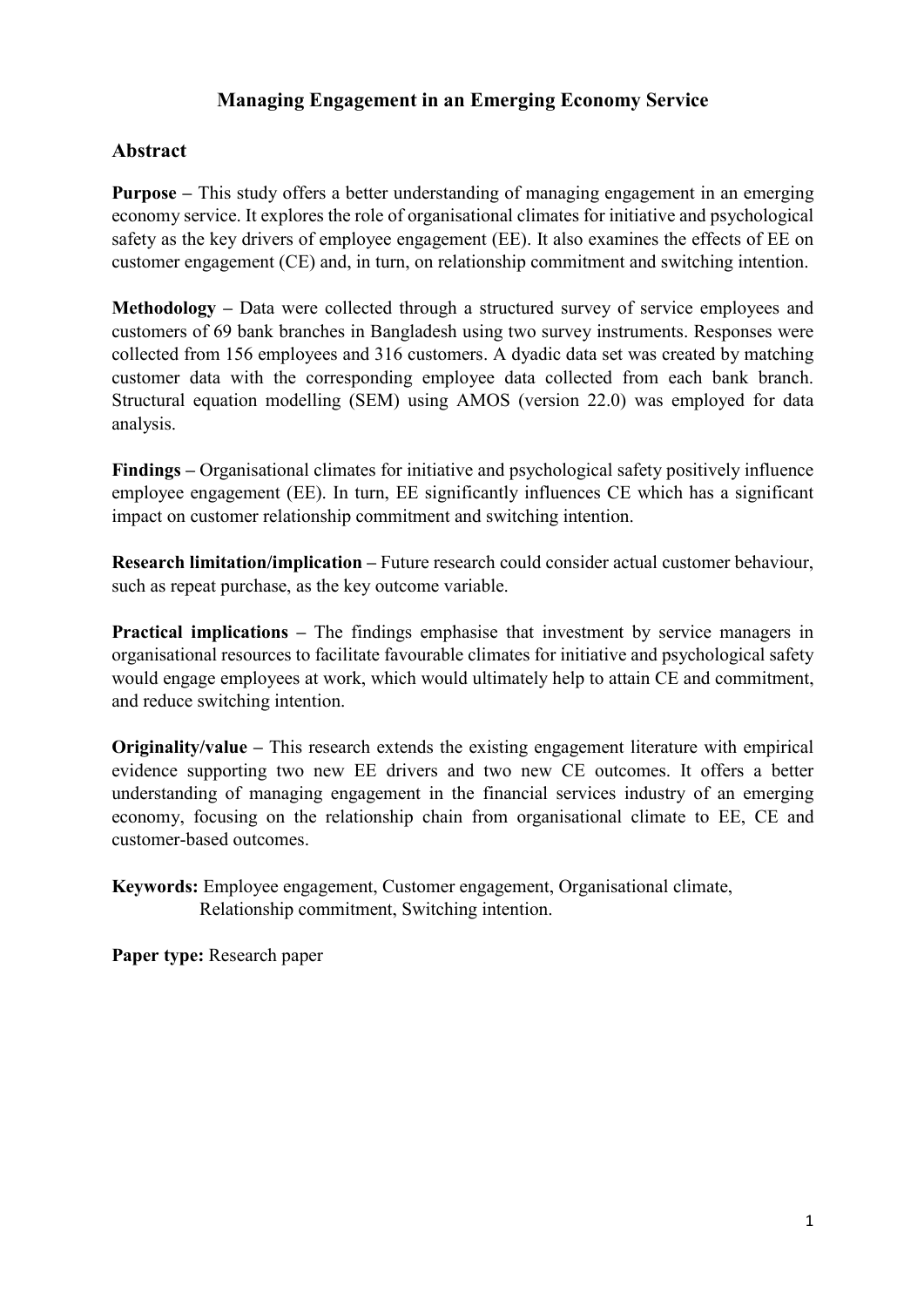#### **Introduction**

Engagement has received considerable academic interest from different streams in the literature including marketing (e.g., Kumar, 2013; Kumar *et al.,* 2017) and management (e.g., Catteeuw *et al.,* 2007). The term 'engagement' relates to the psychological presence of an individual that is accompanied by personally engaging behaviours and involves channelling personal energies into cognitive and emotional efforts (Chandler and Lusch, 2015; Schaufeli *et al.,* 2002). Kumar and Pansari (2016) defined engagement as the attitude, behaviour and level of connectedness between a firm's employees and customers, as well as between a firm's customers, as they interact, co-create and develop solutions in the firm's favour, thus helping it to achieve competitive advantage. Therefore, the scope of engagement includes both employee engagement (EE) and customer engagement (CE). Engagement has become an important part of a firm's overall strategy. The reason is that firms with highly engaged employees have been found to enjoy an increase of more than 5% in operating margin and of 3% in net margin, compared to firms with highly disengaged employees (Menguc *et al.,* 2013). Moreover, 72% of highly engaged employees (compared to 27% of disengaged employees) believe they can positively affect customer service (Seijts and Crim, 2006), with this leading to obtaining customer satisfaction, loyalty, and firm profitability (Harter *et al.,* 2002). This study investigates how to manage EE and CE together in an emerging economy service by offering a conceptual framework reflecting drivers of EE, the relationship between EE and CE, and their simultaneous effect on customer-based outcomes. In doing so, the study addresses the following research gaps.

Firstly, the current study emphasises organisational climate as a key driver of employee engagement (EE). In particular, the organisational climates for initiative and psychological safety stimulate employees' learning behaviour and creative potential (Baer and Frese, 2003), with both helpful for innovation and skill development to solve problems at work. In the current dynamic and competitive business environment, the conventional top-down approach of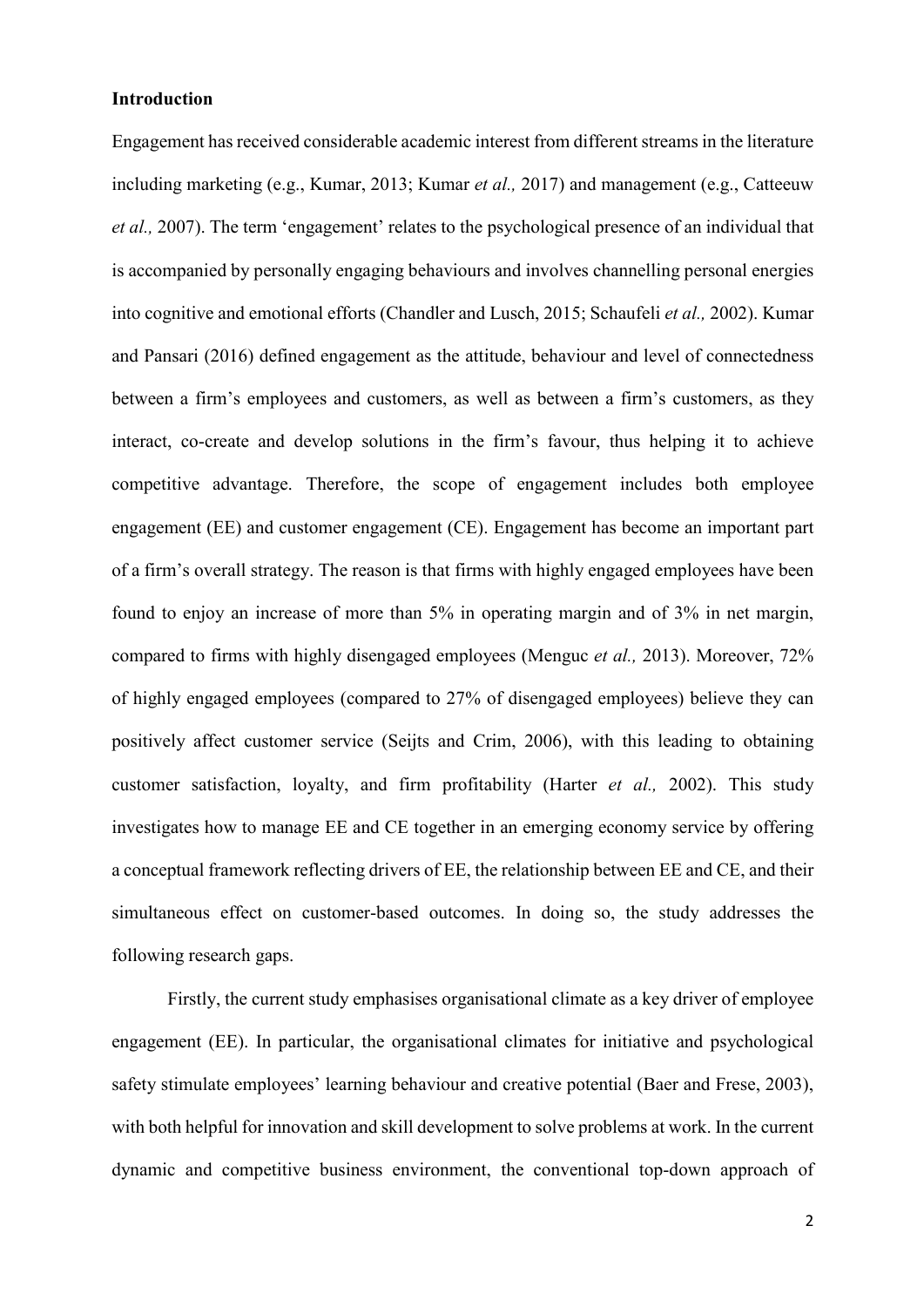specifying employee job descriptions is no longer realistic (Bakker and Demerouti, 2014; Griffin *et al.*, 2007). Instead, employees are required to go beyond their current work roles, accommodating ongoing changes (Morrison and Phelps, 1999) and being able to accomplish their job objectives without following explicit instructions (Frese and Fay, 2001). Therefore, firms need employees who can take responsibility and come forward based on their own initiative (Morrison and Phelps, 1999). Firms also need to ensure a psychologically safe climate; otherwise, the chances of failure may inhibit employees from acting on their own initiative. Such a climate removes fears of taking initiative at work (Kahn, 1990). Therefore, these two elements of organisational climate—a climate for initiative and a climate for psychological safety—are complementary in nature and may influence employee involvement at work (Bock *et al.,* 2005). However, research focusing on the effects of organisational climates for initiative and psychological safety on EE is relatively sparse. In an emerging economy context, these elements of organisational climate could play a vital role in engaging employees at work. The reason is that, unlike their counterparts in developed countries, employees of emerging economy service firms, in performing their duties, rely more on an organisational services climate that emphasises relevant practices, procedures and support behaviours within the organisation (Fung *et al*., 2017).

Secondly, past research provides evidence that customer service employees experience a decline in work engagement, whereas employees from other areas of firms achieve increased engagement (Gallup, 2013). This decline in EE may result in corresponding adverse effects on CE and customer-based outcomes. However, little is known about the simultaneous effects of EE and CE on customer-based outcomes. The lone study (Kumar and Pansari, 2016) that examined the simultaneous effects of EE and CE on firm performance conceptualised EE and CE based on outcome-focused dimensions, such as satisfaction, loyalty, commitment, performance, purchase, knowledge sharing and referral. This conceptualisation largely ignored the psychological aspects of both EE and CE and disregarded the underlying mechanism that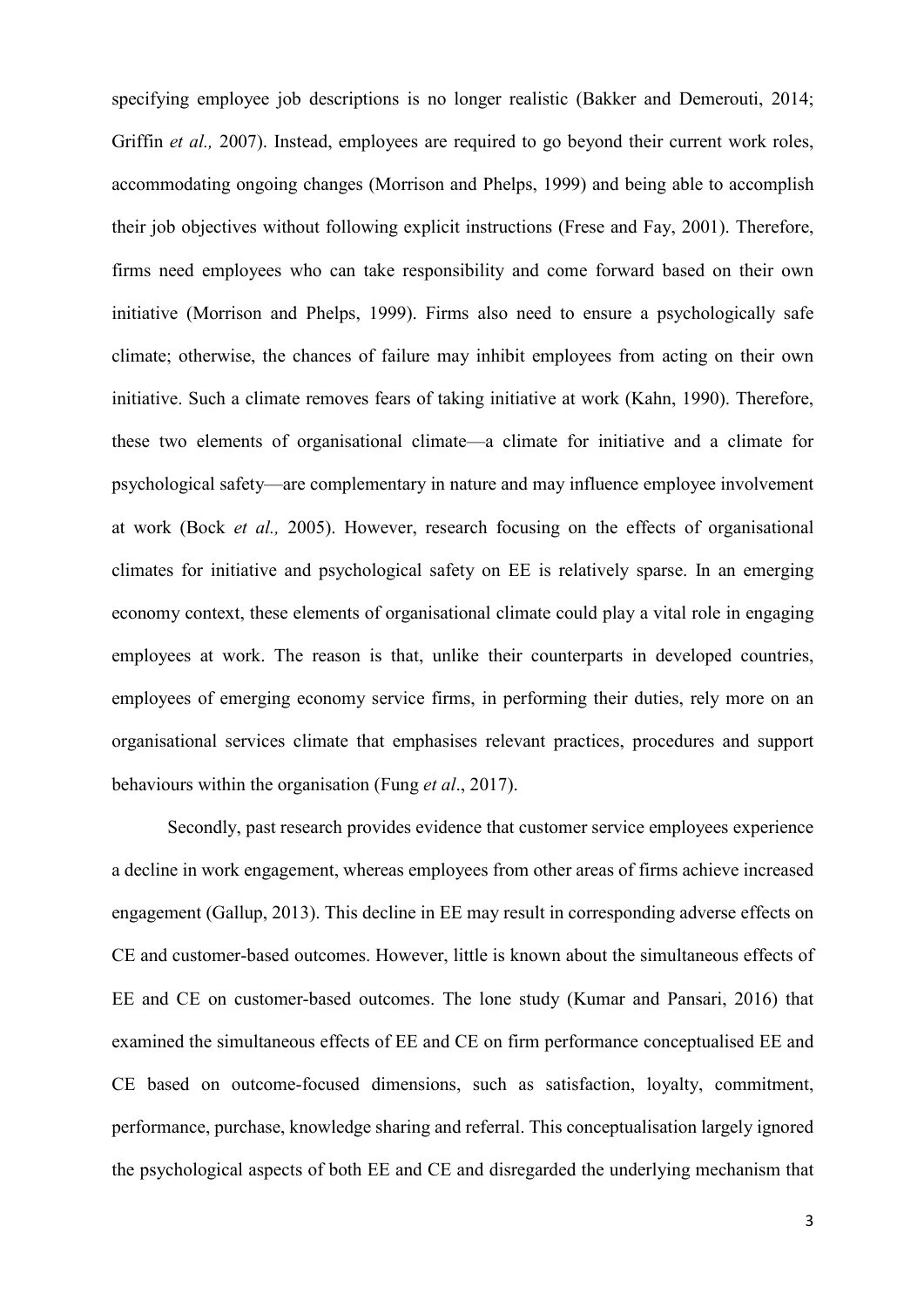relates to employee–customer interactions. Employees may differ in their responses to various organisational conditions (Spector, 2003), and employees who are passive towards their work environment are usually considered less desirable by firms (Lazarus, 1995). Having a better understanding of the underlying psychological mechanism relating to employee–customer interactions is therefore essential. This is particularly important in the emerging economy context as service firms in such economies place more emphasis on interpersonal relationships. Hence, the quality of interaction between service employees and customers acts as a key factor in service evaluation and its consequences (Riddle, 1992; Sharma *et al.,* 2012). This underscores the need to better understand the psychological mechanisms of both employees and customers.

Thirdly, existing research highlights that engaged customers buy more than those who are disengaged (Sorenson and Adkins, 2014; Kumar *et al.,* 2017). Engaged customers are thus likely to be more committed to the respective firm and have less switching intention compared to their disengaged counterparts. However, the effects of CE on customer commitment and switching intention are still unexplored. Specifically, no research to date has examined the effect of the EE–CE link on customer switching in banking services even though the average customer switching rate in banks, at 20% is higher than for other services (e.g., internet service providers: 18%, and mobile phone companies: 17%) (LMA, 2018).

Fourthly, the studies reported in the existing literature on EE (e.g., Anaza and Rutherford, 2012; Breevaart *et al.,* 2016) and CE (e.g., Beckers *et al.,* 2018; Boardman *et al.,*  2018) have been predominantly conducted in developed countries, such as the United States (USA), Canada, Europe and Australia. Only a handful of studies have independently explored EE (e.g., Beek *et al.,* 2012) and CE (e.g., Parihar *et al.,* 2019) in emerging economies, such as China and India. However, these studies have not addressed the research gaps identified above in the current work. Kumar and Pansari (2016) recommended more research on engagement, arguing that the relative impact of different aspects of EE and CE on firm performance may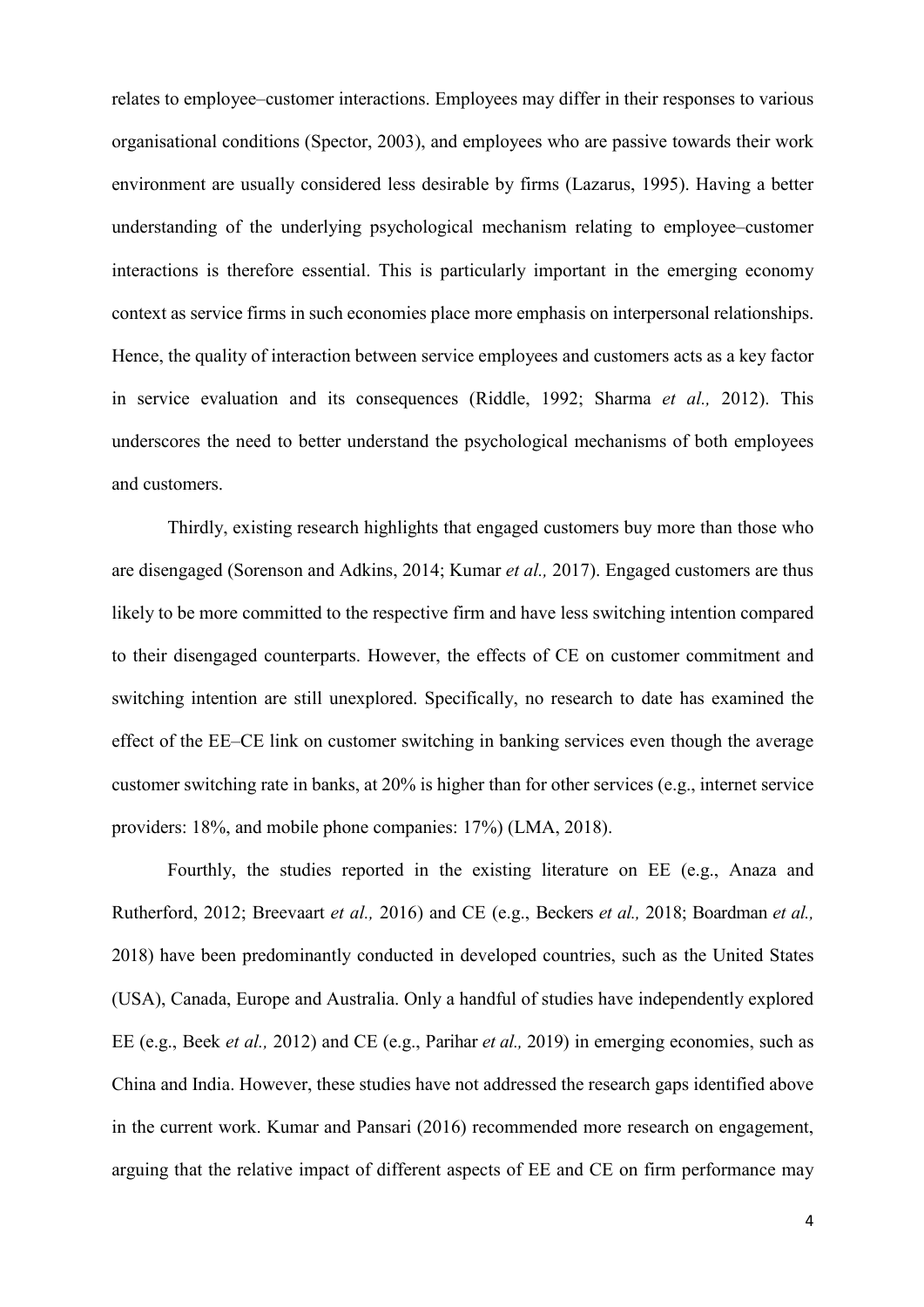vary, based on the nature of the industry and the country. For example, unlike customers in developed countries, those in emerging economies have a relatively higher power distance and a stronger social hierarchy (Hofstede, 1991, 2001) and expect to be treated with respect by service employees (Sharma *et al.,* 2012). Again, the banking services firms of an emerging economy, compared to those in developed countries, rely less on technology and involve a higher level of human interaction and personal contact between employees and customers (Malhotra *et al*.*,* 2005).

The current study addresses the above-mentioned research gaps and contributes to the extant literature by offering two new drivers for EE (climates for initiative and psychological safety) and two new consequences of CE (relationship commitment and switching intention). It provides novel insights on the psychological mechanism of the EE–CE link. It also offers a parsimonious model that reflects a chain of relationships stemming from the climates for initiative and psychological safety through to EE, CE and customer outcomes such as relationship commitment and switching intention. The study tests the proposed model in a dyadic data set created by matching employee data with corresponding customer data collected from banking services firms of an emerging economy such as Bangladesh.

#### **Theoretical Background and Hypotheses**

#### *Employee Engagement and Its Drivers*

Employee engagement (EE) refers to the harnessing of organisation members (i.e., employees) to their work roles in which they deploy and express themselves physically, cognitively and emotionally during work role performances (Kahn, 1990; Simbula and Guglielmi, 2013). The underlying rationale is that when people are psychologically present at work, they stay attentive, connected and focused in their work role performances (Kahn, 1992). Schaufeli *et al.* (2002) mentioned that engaged employees' work-related mindset consists of three key components, namely, vigour, dedication and absorption. Vigour refers to the high levels of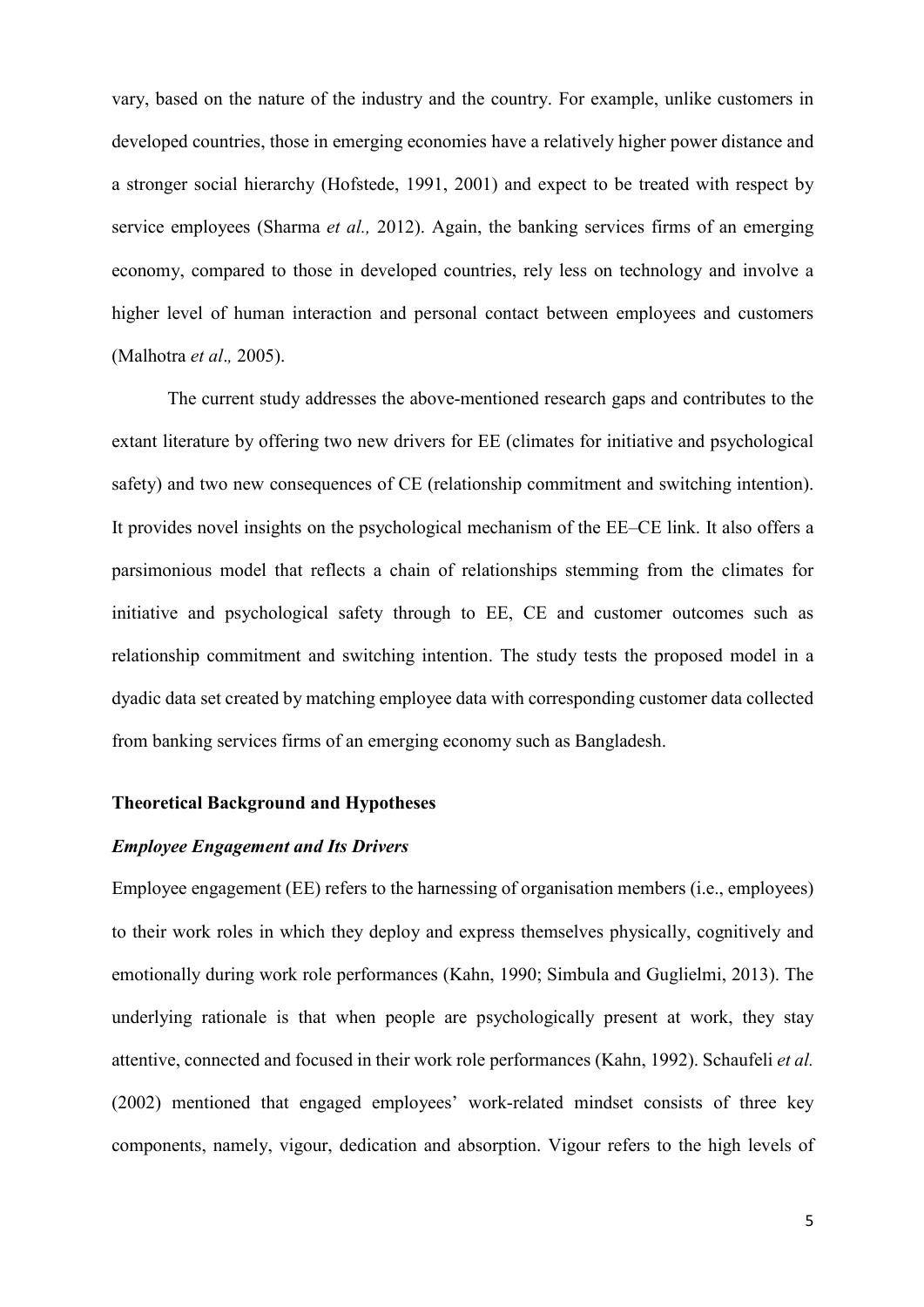energy and mental resilience experienced by employees while working. It consists of the willingness to invest effort and persistence against difficulty. Dedication is the sense of significance, enthusiasm, inspiration, pride and challenge in the workplace. It reflects the extent of devotion of an employee at work. On the other hand, absorption refers to the employee having full concentration and being deeply engrossed at work, with time passing quickly and the employee feeling that it is difficult to be detached from work (Salanova *et al.,* 2005).

The extant literature highlights that EE is influenced by several factors. For example, Demerouti *et al.* (2001a) mention that high job resources are likely to increase employee engagement. Saks and Gruman (2014) argue that EE is enhanced by a sustainable workload, feelings of choice and control, appropriate recognition and reward, a supportive work community, fairness and justice, and meaningful valued work. Table A in the Appendix provides a brief account of the drivers for EE, further indicating that no research to date has examined the effects of organisational climates for initiative and psychological safety on employee engagement (EE). Moreover, as shown in Table A, most of the existing EE literature has explored the drivers for EE in different industries, but not in the banking sector. Commercial banks experience high employee turnover and high employee stress (Gupta *et al.,* 2015). The industry demands for employees to be involved in intense cognitive work and interactions with customers (Amiti and Wei, 2009; Kikuchi and Long, 2010). This underscores the need for more focus on employee engagement (EE) (Lockwood, 2007) and on having a favourable environment, in other words, having an organisational climate where employees can work with a proactive and entrepreneurial mindset.

The term 'organisational climate' refers to the aggregated psychological climate of an organisation that focuses on employees' perceptions of the work environment and its cognitive appraisal by individual employees in terms of its meanings to, and significance for, them (James *et al.,* 1988). This term portrays the context within which all employees work and feel responsible for what they do (Frese *et al.,* 2002) and, thus, is related to employees' perceptions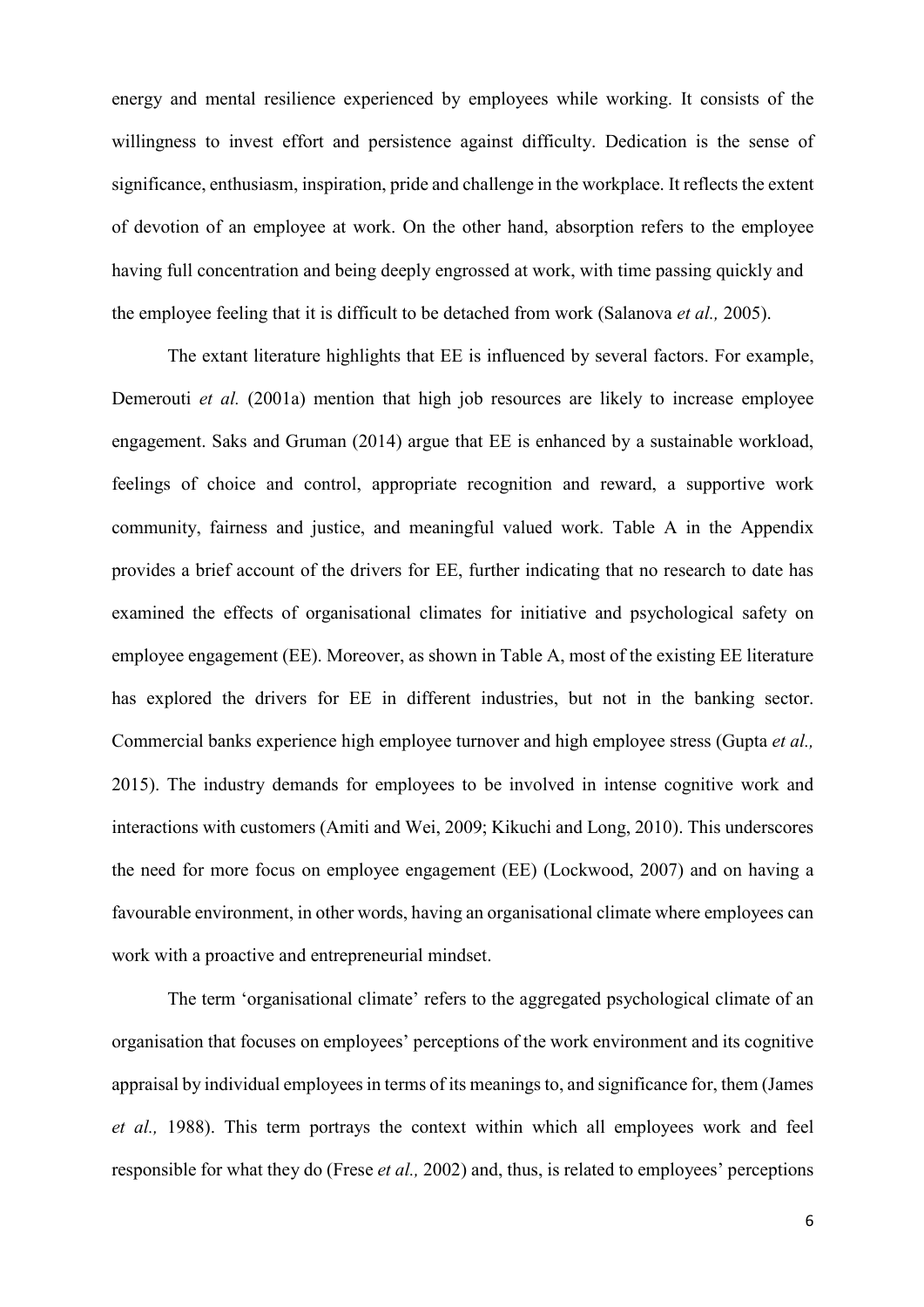of the degree to which their companies are organised to deliver the desired service quality (Schneider *et al.,* 2009). Organisational climate is crucial in financial services as it influences employees' thoughts, feelings and behaviours (Bock *et al.,* 2005); employees' adaptability, creativity and proactivity (Eldor and Harpaz, 2016); as well as employee–customer interactions (Clark, 2002). Kahn (1990) identified three psychological conditions of employees, namely, meaningfulness, safety and availability that are linked to their personal engagement at work. May *et al.* (2004) also argued in support of these three psychological conditions, considering them significantly related to employee engagement (EE). Menguc *et al.* (2017) noted that psychological climate is highly influential in the financial services industry. Building on the above arguments, this study considers two key components of the psychological climate of an organisation, namely, the 'climate for initiative' and the 'climate for psychological safety' as key drivers for EE in the financial services industry of an emerging economy. Employees in emerging economies experience job insecurity, as the demand for jobs is higher than job availability. In addition, firms in these economies are less concerned about employees' wellbeing, thus affecting their confidence and motivation at work (Mulinge and Mueller, 1998). Thus an emerging economy offers an interesting context in which to test the current study's hypotheses relating to the drivers and consequences of employee engagement (EE).

The term 'climate for initiative' refers to 'formal and informal organisational practices and procedures guiding and supporting a proactive, self-starting and persistent approach toward work' (Baer and Frese, 2003, p. 48). These organisational practices relate to facilitating an environment for decision making (Boudrias *et al.,* 2010), leadership and innovation implementation behaviour (Michaelis *et al.,* 2010). A favourable organisational climate for initiative helps in the successful implementation of human resource (HR) strategies, such as employee empowerment (Tremblay and Simard, 2005). Morrison and Phelps (1999) found that employees take initiative at work if they perceive a favourable climate that promotes new initiatives and that has top management support. In a commercial bank, employees are required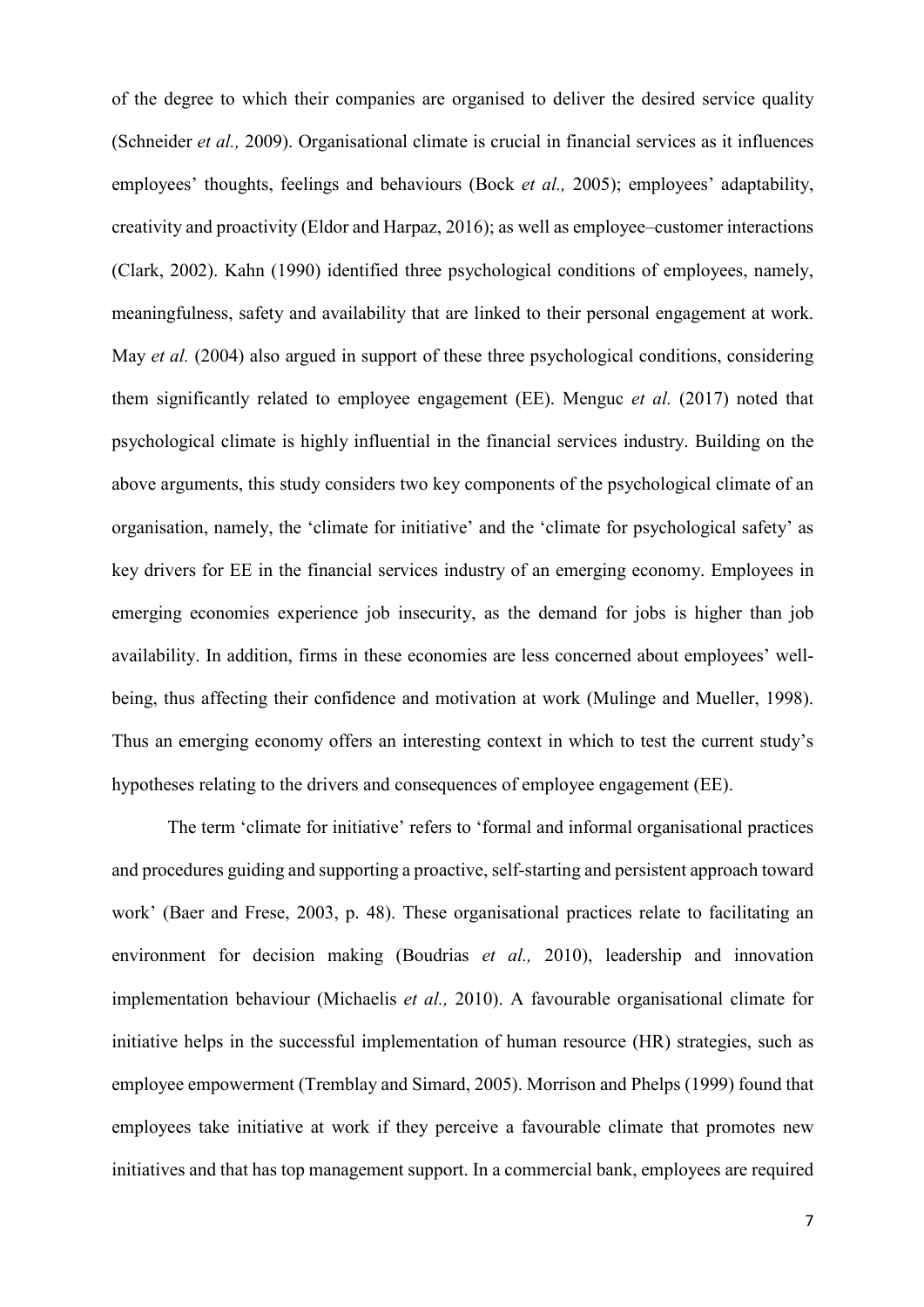to take initiative to interact and build relationships at a personal level. When an employee takes personal initiative, this means that s/he takes the risk of trying new things where s/he has a chance to fail. Hence, the existence of a favourable environment that promotes initiative is essential in order to engage employees in their work dealing with customers. Baer and Frese (2003) supports this view, mentioning that, in an organiational climate for initiative, people exert more discretion which they apply to determine how they will do their work. The use of discretion also creates a feeling within employees that the outcomes achieved depended on their own efforts, initiatives and decisions rather than on the adequacy of instructions from the boss or on a job procedures manual (Hackman and Oldham, 1976).

On the other hand, the concept of the 'climate for psychological safety' can be used at both individual and team levels (Baer and Frese, 2003). At the individual level, this concept refers to the individual feeling that s/he can display and employ his/her true self without fear of negative consequences to his/her self-image, status or career (Kahn, 1990). The individual will also feel safe if the climate within which s/he operates is open (Jourard, 1968) and supportive (Gibb, 1961). In a psychologically safe organisational climate, employees believe that their mistakes will not be held against them (Edmondson, 1996), and that they will not be tainted with unfavourable traits for using their initiative (Kahn, 1990). Psychological safety at the team level refers to 'a shared belief held by a work team that the team is safe for interpersonal risk taking' (Edmondson, 1999, p. 354). Baer and Frese (2003, p. 50) defined psychological safety from the organisational perspective as 'a work environment where employees are safe to speak up without being rejected or punished'. In such a situation, employees are likely to feel psychologically safe to undertake new initiatives, which will lead to their greater engagement at work. In a bank services context, developing new skills to solve work-related problems (e.g., meeting the deposit collection target through personal contact, innovative ways of interacting and convincing customers, etc.) and addressing these issues in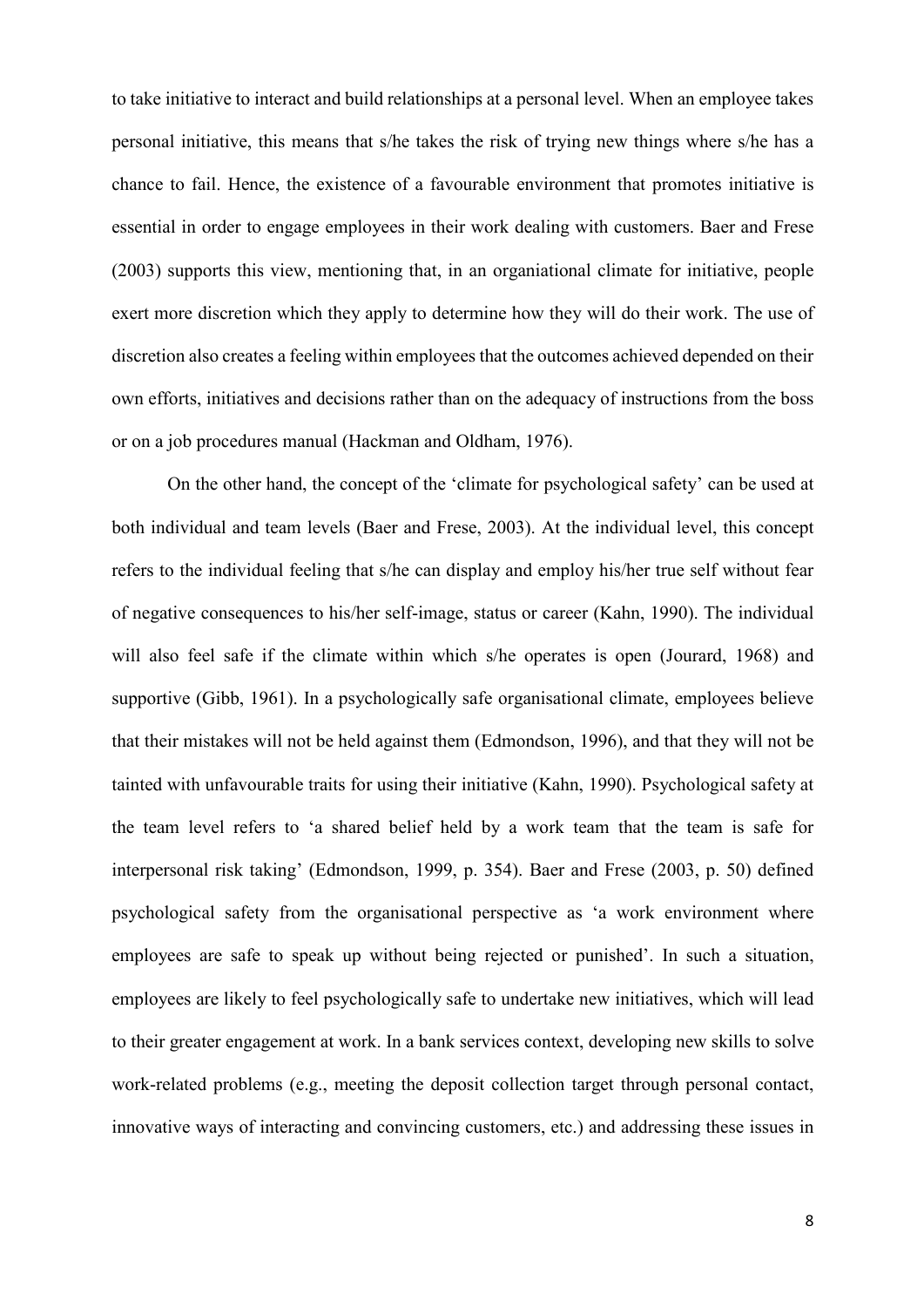a fearless and psychologically safe environment are crucial. Hence, employees' feeling of psychological safety is of utmost importance.

Employees become engaged at work based on the job resources they receive from their organisation (Saks, 2006). The term 'job resources' refers to those physical, psychological, social or organisational aspects of the job that: (i) reduce job demands and the associated physiological and psychological costs; (ii) are functional in achieving work goals; or (iii) stimulate personal growth, learning and development (Schaufeli and Bakker, 2004). As organisations commit resources by facilitating a favourable 'climate for initiative' and a favourable 'climate for psychological safety', the effects of these two key components of organisational climate on EE are supported by the job demands–resources (JD-R) model (Bakker and Demerouti, 2007; Demerouti *et al.,* 2001b). The JD-R model asserts that internal resources (e.g., the climate for initiative and climate for psychological safety) are what an organisation can provide to its employees in order to accomplish their work. Existing research has provided mixed evidence regarding the effects of job resources on employee engagement (EE). While some studies have shown the positive impact of job resources on EE (e.g., Bakker and Demerouti, 2008; Bakker and Leiter, 2010; Halbesleben, 2010), others have mentioned that job resources may not always lead to work engagement. For example, Saks (2006) found no impact of supervisor support, rewards and recognition on job engagement. Christian *et al.* (2011) also found that autonomy and feedback had no impact on employee work engagement. In the context of financial services, the current study argues that enabling favourable climates for initiative and psychological safety is a precursor for EE as it leads to greater interdependence and interaction between employees and customers (Auh *et al.,* 2007). In the case of financial services in emerging economies, entrepreneurial (Reynoso *et al.,* 2015) and interpersonal (Malhotra *et al.*, 2005; Sharma *et al.,* 2012) initiatives play a vital role in a firm's success. Hence, their employees need to take initiative and go beyond their usual job responsibilities when interacting with customers due to the complex nature of financial services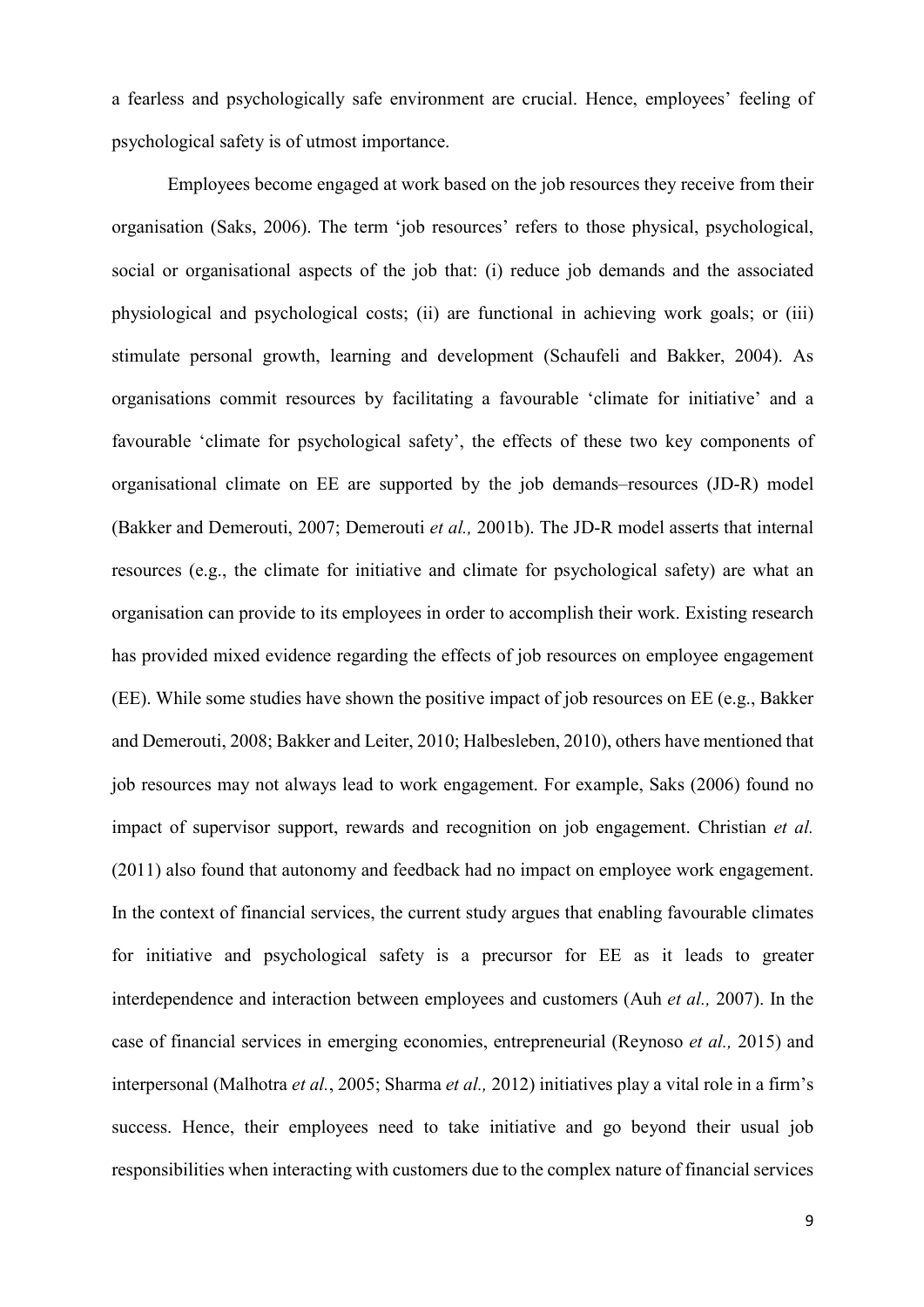and the scope for a significant level of customisation (Auh *et al.,* 2007). Hence, job resources such as favourable climates for initiative and psychological safety: (i) are instrumental in the achievement of employee work objectives; (ii) motivate employees to be engaged at work; (iii) are helpful in lessening the strain of the job's demands; and (iv) stimulate the personal growth and development of employees (Demerouti *et al.,* 2001b). Therefore, it is hypothesised that:

### **H1: The climate for initiative positively affects employee engagement.**

### **H2: The climate for psychological safety positively affects employee engagement.**

#### *Customer Engagement*

Managing customer engagement (CE) has become a strategic priority for firms in building and sustaining long-term customer–firm relationships (Roy *et al.,* 2018a). Customer engagement (CE) is a psychological state that occurs by virtue of interactive, co-creative customer experiences with a focal agent/object (e.g., a brand or firm) in focal service relationships (Brodie *et al.,* 2011). It creates a deeper and meaningful connection between the company and the customer, with this connection enduring over time. In the extant literature, CE has been largely conceptualised as a multidimensional concept. For example, Vivek *et al.* (2014) argued for a three-dimensional conceptualisation of the construct, consisting of conscious attention, enthused participation and social connection. Hollebeek *et al.* (2014) mentioned that CE comprises three dimensions, namely, cognitive processing, affection and activation. Dessart *et al.* (2015) identified three key engagement dimensions, that is, cognition, affect and behaviours, for customer brand engagement in the online context. Similarly, Marino and Presti (2018) considered the three dimensions of CE as being conscious attention, enthused participation and social connection.

In the current study, CE is conceptualised as a psychological state that occurs due to interactive and co-creative customer experiences with a brand or firm through different channels, including online and offline. Based on Hollebeek (2011) and Hollebeek *et al.* (2014),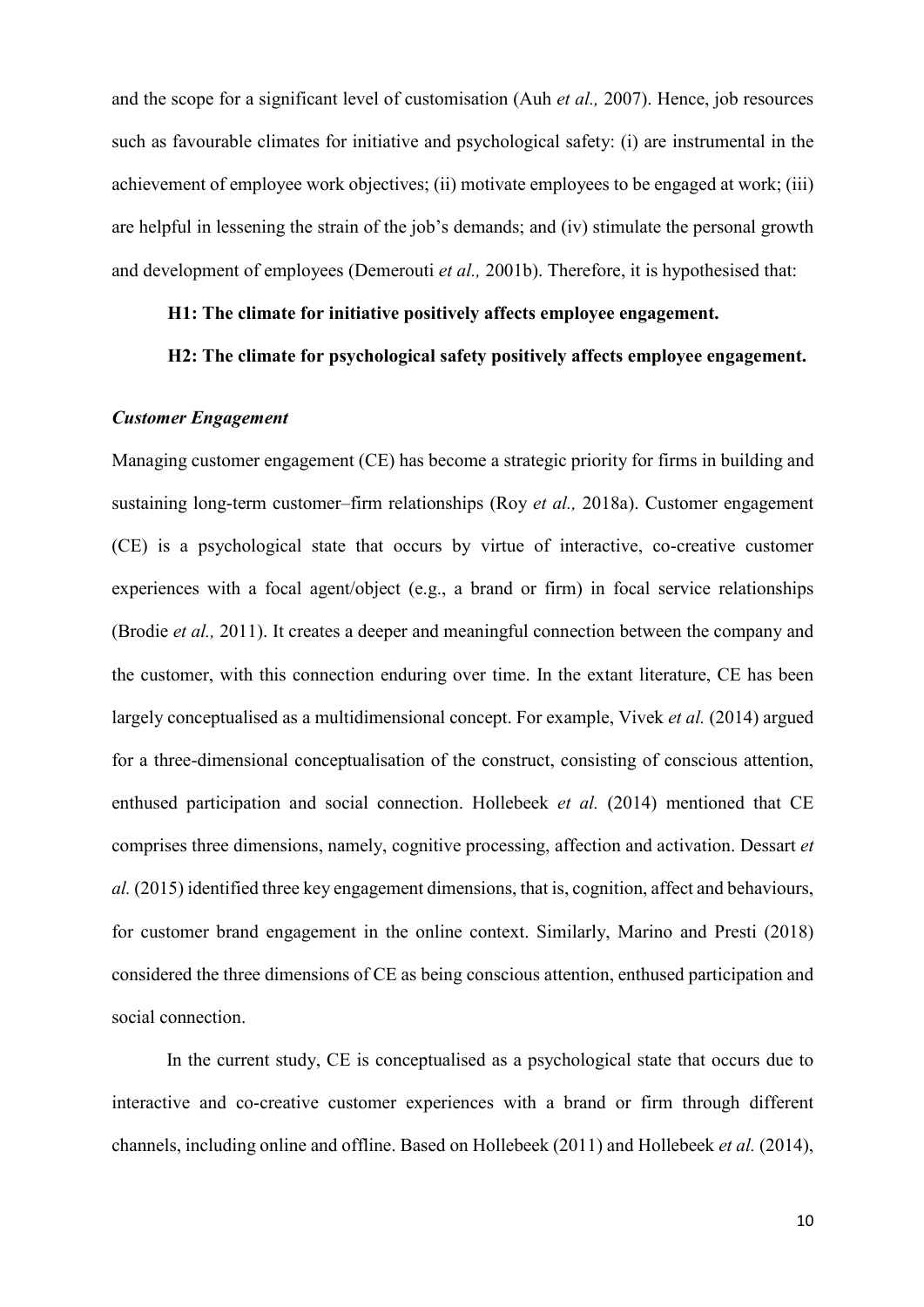a holistic view of CE is taken in the current study, which argues that the concept consists of numerous customer–firm interactions. These interactions encompass customers' entire purchase journey, ranging from their conscious attention toward the brand or firm through to their cognitive engagement, affective engagement and enthused participation with the firm's offerings, as well as other relevant activities across numerous offline and online channels. Therefore, four dimensions of CE are considered, namely, conscious attention, cognitive engagement, affective engagement and enthused participation. Conscious attention is the degree of interest that the customer has or wishes to have in interacting with the firm and its activities (Vivek *et al.,* 2014). Cognitive engagement captures the participation of the customer both within and outside exchange situations between the firm and that customer (Vivek *et al.,* 2012). The cognitive aspects of customer engagement enable customers to think about the firm and its different activities, thus stimulating the customer's interest in learning more about the firm. Affective engagement refers to a customer's degree of positive affect towards the firm or to the brand-related affect in a particular customer–firm interaction (Hollebeek *et al.,* 2014). It incorporates the feelings of potential or current customers towards the firm and its activities across different channels (Vivek *et al.,* 2012). On the other hand, enthused participation is defined as the degree to which the customer is involved in producing or delivering the service (Dabholkar, 1990). It enables an interactive situation for the customer that fulfils the common interest of both the firm and that customer (Vivek *et al.,* 2012).

Existing research focuses on several factors that influence CE (see Appendix, Table B) such as customer involvement (Harrigan *et al.,* 2017); product experience (Harmeling *et al.,* 2017); customer trust and value in use (Roy *et al.,* 2018a); perceived quality; service convenience; and fairness (Roy *et al*., 2018b). However, as is evident in Table B, research that focuses on the role of EE in CE is relatively sparse. The effects of EE on CE can be explained by emotional contagion theory (Hatfield *et al.,* 1994) which focuses on how emotion is transmitted among individuals in social interaction. This theory suggests that emotions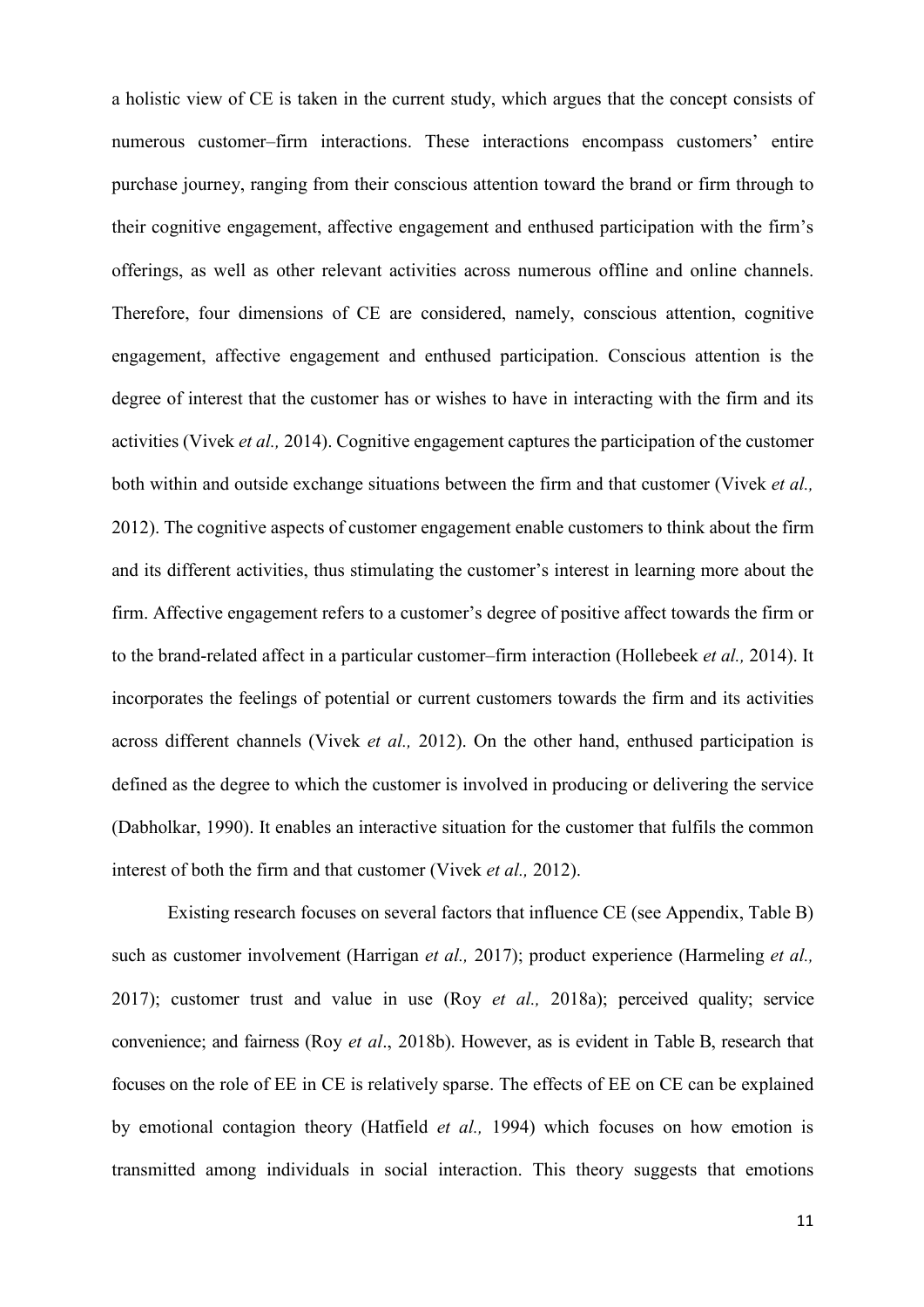displayed by an individual (i.e., an employee) produce a corresponding change in the emotional state of the observer (i.e., the customer), and that this transmission of emotion may occur both at subconscious and conscious levels (Barsade, 2002; Hennig-Thurau *et al*., 2006). Emotional contagion occurs at the subconscious level when individuals automatically mimic and synchronise facial expressions and vocalisations and, consequently, converge emotionally (Hatfield *et al.,* 1994). Conscious emotional contagion theory argues that individuals compare their mood with another person's mood and adopt the sender's emotive level when that appears appropriate (Barsade, 2002). Conscious emotional contagion is determined more by the authenticity with which emotions are displayed (e.g., genuineness of the employee's efforts displayed during interactions with the customer) than by the extent to which the sender displays emotions during an interaction (Hennig-Thurau *et al.*, 2006). With regard to employee– customer interaction, the current study argues that customers experience conscious emotional contagion when they find sincerity in the employee's efforts and emotions in terms of the employee's energy (i.e., vigour), dedication and absorption which is positively reflected in customers' emotion, attracting a favourable response. Thus, EE is expected to influence CE when emotion displayed by employees (derived from their genuine efforts) creates corresponding changes in customers' emotions and responses. The emotion contagion effect does not take place only within a single dyad of employee and customer; instead, it can span across to other employees who work together. As engagement is a psychological concept that can be shared by employees in the workplace (Bakker *et al.,* 2005), employees working in a group are likely to interact with each other and thus have more possibilities of being involved in the psychological contagion process (Salanova *et al.,* 2005). This process therefore involves employees in the workplace and the corresponding customers served by these employees as they interact with each other in an organisational setting.

In the context of financial services, CE with the service provider is more salient due to the nature of the service, which is characterised by high credence qualities, high degrees of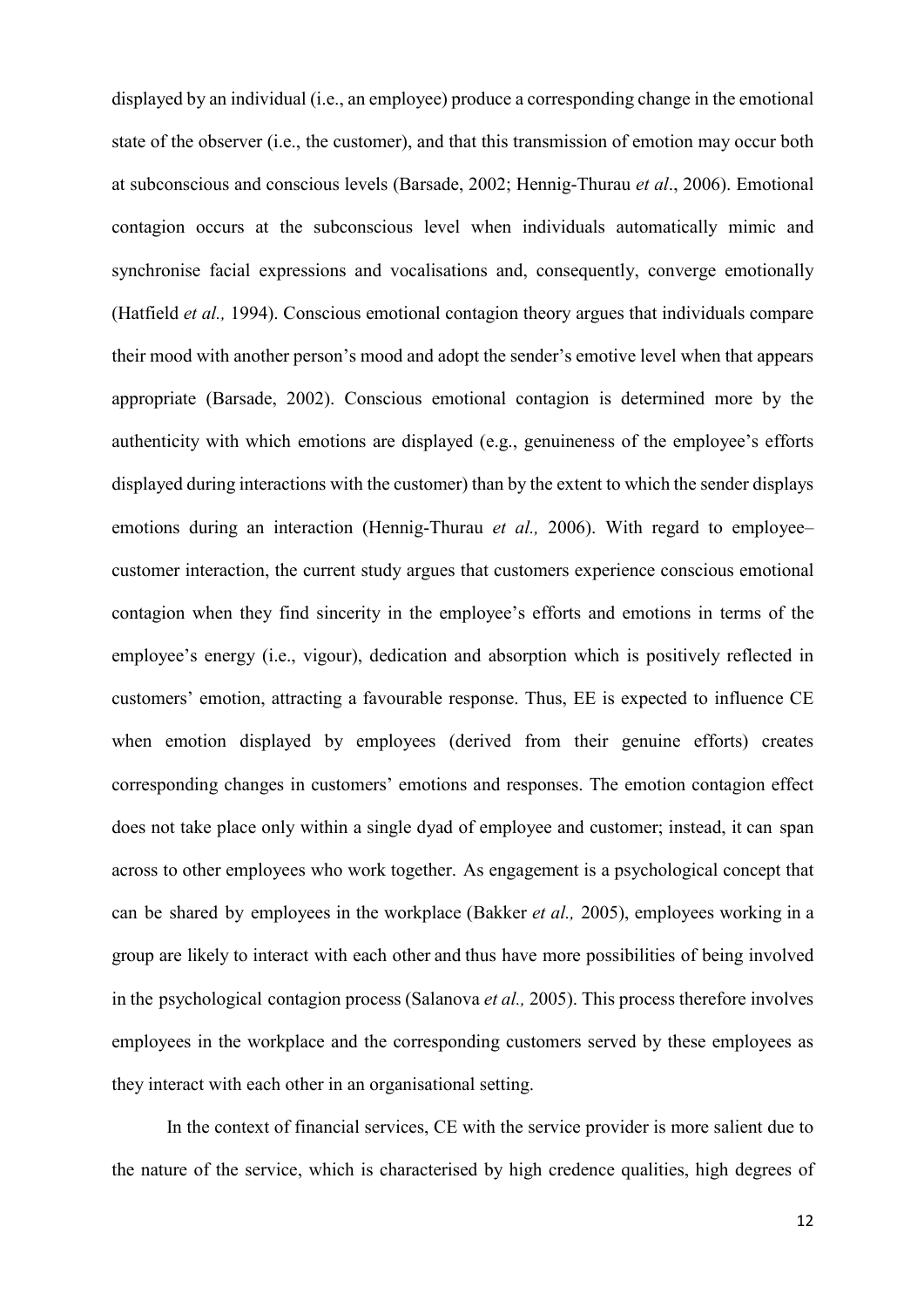customer contact and customisation, and high interdependence between customers and service providers to create favourable outcomes (Auh *et al.,* 2007; Chan *et al.,* 2010) for both customers and employees. Employees of financial services firms are required to be engaged in their work in order to engender a favourable response when serving customers. Prior research has provided evidence that emotions displayed by retail banking employees positively influence customer affect and customer evaluations of the quality of services received (Pugh, 2001). This is even more applicable in the emerging economy context due to the existence of a high level of interpersonal relationships between service employees and customers (Sharma *et al*., 2012). When employees are highly engaged with their work and share common perceptions about the quality of the service in their unit, it is expected that they will perform well with customers who will eventually feel engaged with employees and thus will report favourably on employee performance (Salanova *et al.,* 2005). Therefore, in line with emotional contagion theory (Hatfield *et al.,* 1994), the current study hypothesises that emotions displayed by an employee produce a corresponding change in the emotional state of the customer:

#### **H3: Employee engagement positively affects customer engagement.**

#### *Consequences of Customer Engagement*

As previously mentioned, emotions experienced by customers when interacting with employees influence their engagement which results in a positive impact on their purchase behaviour (Blasco-Arcas *et al.,* 2016). Engagement empowers customers to involve themselves with a firm either positively or negatively in co-creation, social influence and referrals (Hoyer *et al.,* 2010; Libai *et al.,* 2010). Existing research (see Appendix, Table B) has reported various consequences of CE, such as competitive advantage (Kumar and Pansari, 2016); loyalty intention (Dwivedi, 2015); purchase intention (Gopalakrishna *et al*., 2017); and firm performance, including revenue benefits and cost savings (Harmeling *et al*., 2017). Customer engagement (CE) researchers have focused on behavioural manifestations (Bijmolt *et al.,* 2010; Van Doorn *et al.,* 2010; Verhoef *et al.,* 2010) and the attitudinal aspect towards the firm or brand without the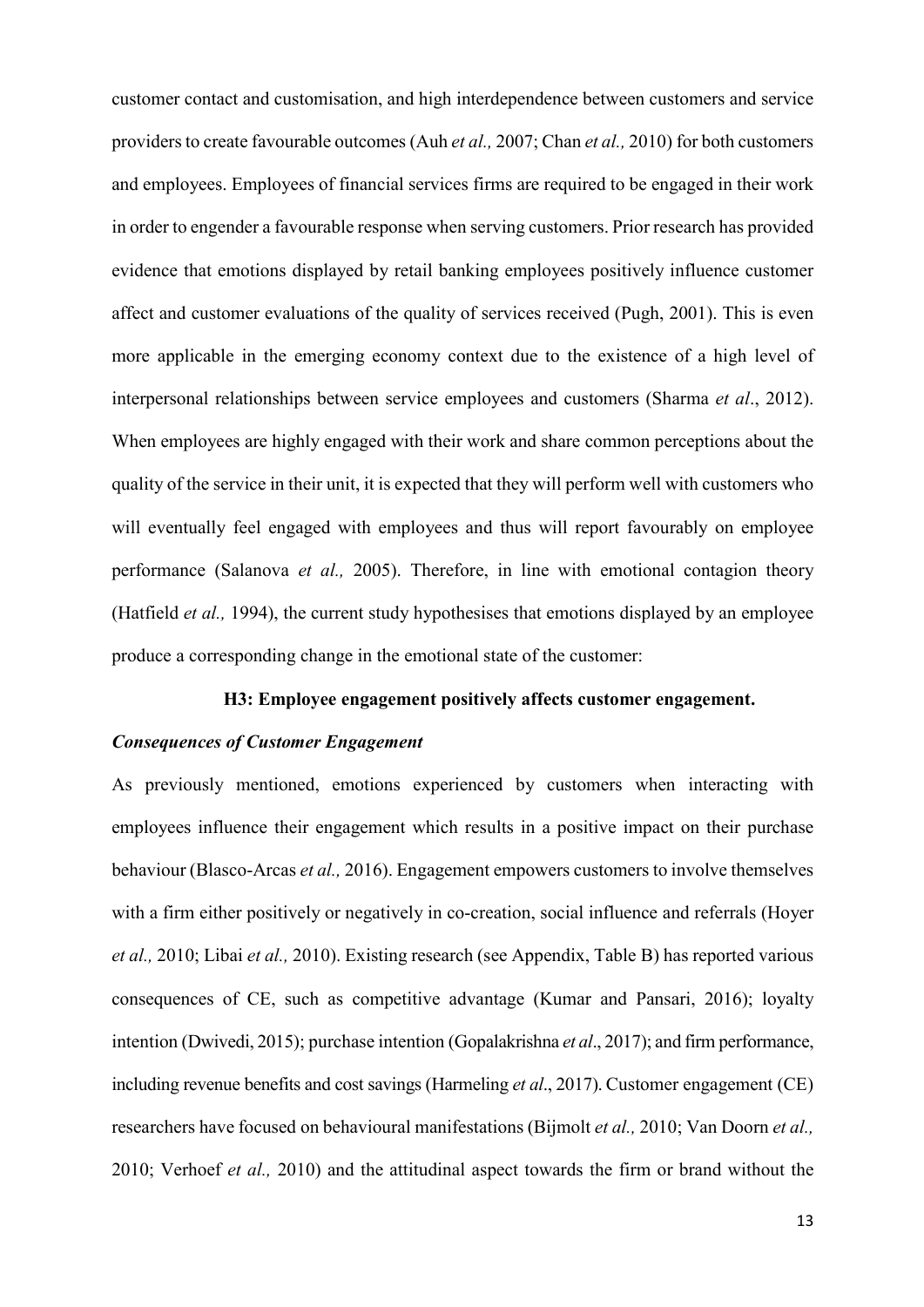customer necessarily purchasing the product or service or planning to purchase it later. Customer engagement (CE) is conceptualised based on interactions relating to a firm's or a brand's events and activities that involve the customer even though these are not directly related to the customer's search, alternative evaluation and decision-making process regarding the firm or brand (Vivek *et al.,* 2012). Based on the above, the current study argues that CE influences customers' psychological state of mind as well as their behavioural intention. As commitment reflects an individual's positive attitude towards an object (Beatty and Kahle, 1988), an outcome of CE can be commitment to the firm or brand. Hence, relationship commitment and switching intention are considered as the two key outcomes of customer engagement (CE).

Commitment is the psychological attachment that a customer has towards a store and/or brand (Evanschitzky *et al.,* 2006). Relationship commitment refers to an enduring desire to maintain a valued relationship with a firm or brand (Moorman *et al.,* 1992; Rabbanee *et al.,* 2012). Some customers are more likely than others to engage in these relationships. This means that the extent of relationship commitment may vary across customers (De Wulf *et al.,* 2001). Hence, this research considers relationship commitment to be customers' belief that an ongoing relationship with their preferred firm or brand is important to them and that maintaining the relationship warrants their maximum efforts (Rabbanee *et al.,* 2012). Customers receive numerous benefits by being engaged with the firm, its employees and its different activities. This affects the relationships that customers have with the firm or brand (Hollebeek, 2012). Positive interactive relationships between employees and customers are thought to increase customer loyalty (Berry and Parasuraman, 1991). An engaged customer's positive experience with the firm or brand is likely to increase his/her perception of the derived benefits (Vargo and Lusch, 2004; Vivek *et al.,* 2014). Considering that relationship commitment is related more to the psychological attachments that customers have to a brand or firm (Thomson *et al.,* 2005; Rabbanee *et al.,* 2012), this commitment is likely to be influenced by customers' perceptions about the firm and its employees. The current study argues that, as commitment reflects an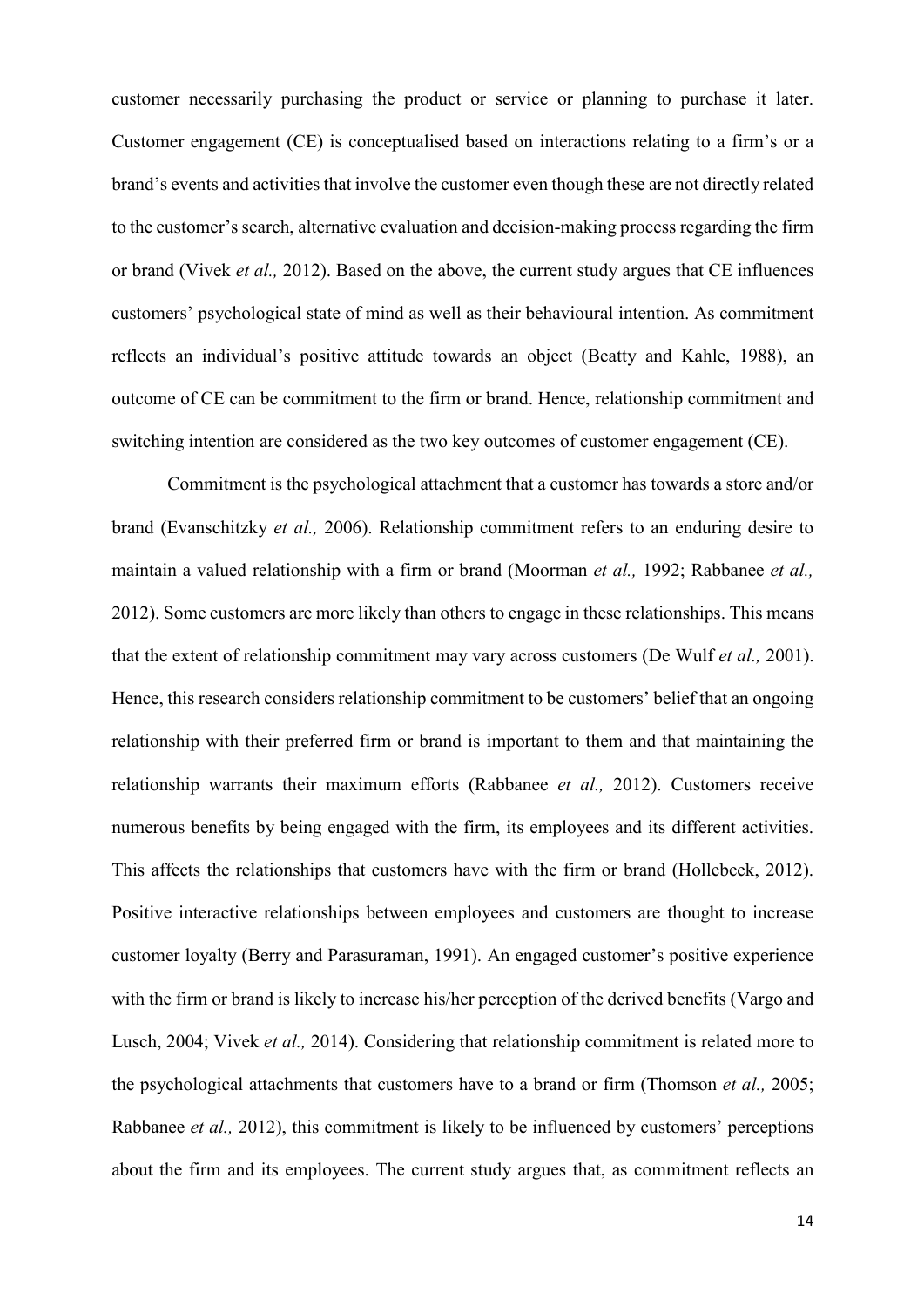individual's positive attitude towards an object (Beatty and Kahle, 1988), being committed towards the firm or brand is the first-hand outcome of customer engagement (CE). This is also applicable in a financial services context as the more customers are engaged with the service provider, the better attitude they have towards the firm and the stronger is their commitment. Therefore, this study hypothesises that:

### **H4: Customer engagement positively affects customer relationship commitment.**

Employee and customer interactions contribute to better perceptions in favour of a firm (Sirianni *et al.,* 2013) which affect CE through repeat customer purchase (Kumar and Pansari, 2016), that is, by reducing the likelihood of switching. A sound employee–customer relationship within a bank reflects a high level of interaction (Chakravarty *et al.,* 2004) which means engagement between the two parties and a lower tendency to switch from one bank to another. This relationship between employees and customers is considered to be the strongest barrier to customers' switching intention (Farah, 2017) in any services firm, including a financial services firm. However, as shown in Appendix, Table B, no research to date has examined the effects of CE on customers' switching intention. One study in a retail bank found that customers perceived a low (high) switching intention when experiencing a high (low) level of service response from bank employees (Levesque and McDougall, 1996). As customers who are more engaged perceive a higher level of importance in staying with their existing services firm (Bloemer and De Ruyter, 1999; Reinartz and Kumar, 2003), they psychologically lock themselves into staying with the firm and have a reduced level of switching intention (Dick and Basu, 1994). Therefore, it is hypothesised that:

## **H5: Customer engagement negatively affects customer switching intention.**

These hypothesised relationships are depicted in the conceptual framework shown in Figure 1.

> Insert Figure 1 about here  $-$

---------------------------------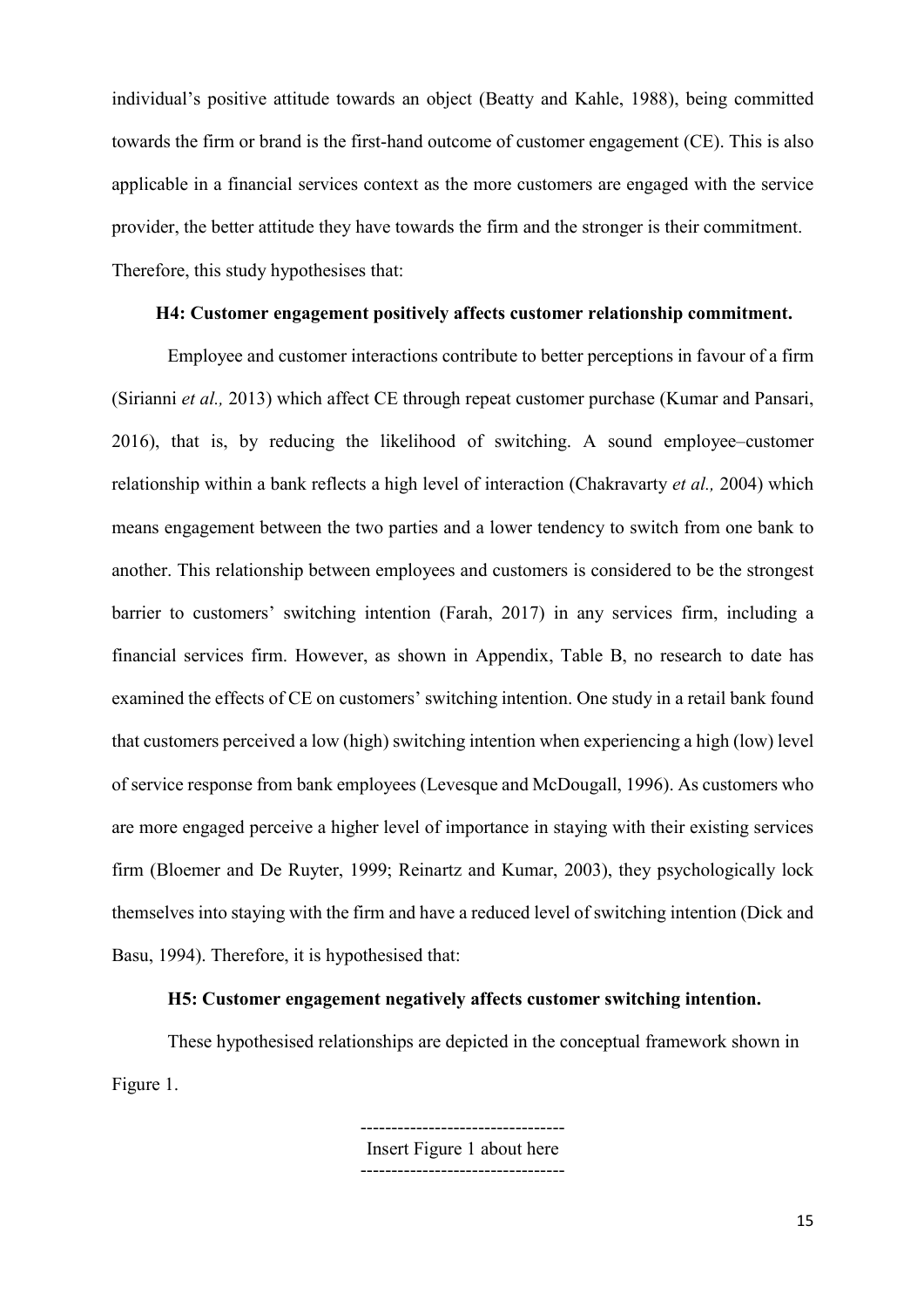#### **Method**

#### *Research Context*

The hypotheses shown in Figure 1 were tested in the context of banking services in Bangladesh. Bangladesh is an emerging economy in South Asia that, in 2015, achieved lower middleincome country status. In 2018, it fulfilled all three eligibility criteria for graduation from the United Nations (UN)'s Least-Developed Countries (LDCs) list (World Bank, 2017). With the move to becoming a middle-income country, Bangladesh is undergoing substantial economic activities in which the role of financial services, and especially the role of commercial banks, is crucial for enabling the channelisation of funds (Uddin and Suzuki, 2014) and sufficient investment resources (Mujeri and Younus, 2009). As of 2016, 57 commercial banks operated in Bangladesh with a total of 9,720 bank branches across the country (Bangladesh Bank, 2017). The deregulation of the banking sector enabled open competition, higher operational efficiency and better customer service than occurred prior to deregulation (Chowdhury and Raihan, 2000). This competitive situation in the banking industry also allows customers to enjoy greater bargaining power and to demand better customer service, as they are offered ample opportunities to switch from one bank to another. The commitment of the bank and the compassion of bank employees towards customers are found at the top of the list of bank selection criteria in Bangladesh (Andaleeb *et al*., 2016; Iqbal *et al.,* 2018). This shows that, as with the banking services of other emerging economies(Malhotra *et al.,* 2005), the predominant feature of the banking services firms of Bangladesh is a high level of human interaction and personal contact between employees and customers.

#### *Data Collection*

The data were collected through self-administered structured surveys conducted in Bangladesh among service employees and customers of 69 branches of 31 commercial banks (at least two bank branches from each bank) using two separate survey instruments—one for employees and the other for customers. The study targeted and approached employees who dealt with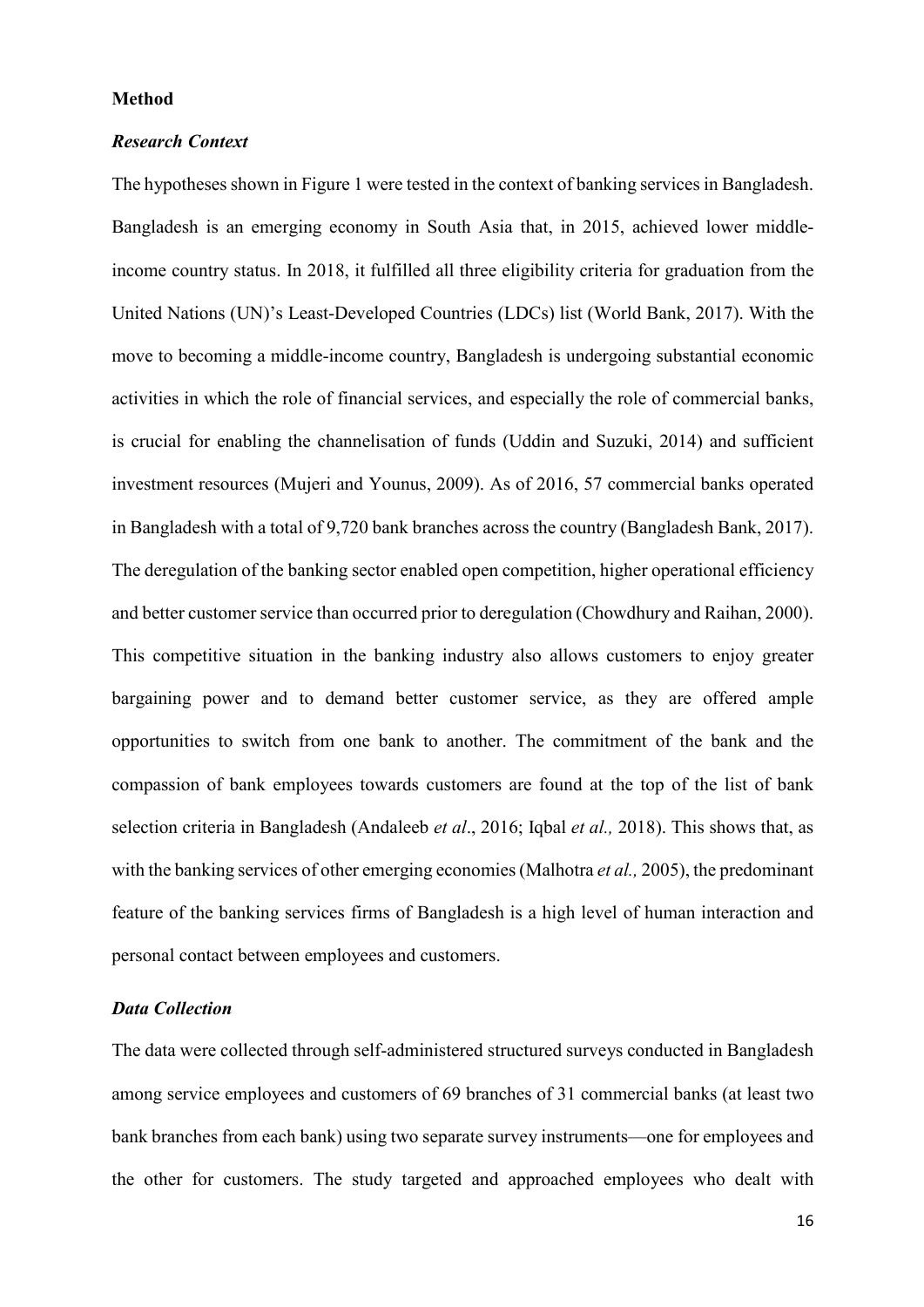customers for their banking needs, with these employees selected after being approached through a network acquaintance (Colgate *et al.,* 2007). The surveys aimed to select more than two employees and two customers (who had been served by these two employees) from each bank branch. Employees were asked to participate in the survey at a time mutually convenient to the respective employee and one of the authors involved in the data collection process. A total of 171 employees were approached, with 156 employees (about 91% response rate) participating in the study. Customers were approached to participate in the survey after being served by the respective employees. Customer respondents who agreed to participate were then asked to complete the survey questionnaire at a waiting area desk separate to the corresponding employee's desk. A total of 411 customers were approached, with 316 customers (about 77%) response rate) completing the survey questionnaire. To ensure the confidentiality and anonymity of their responses, employees and customers were both provided with an envelope in which to insert their completed survey questionnaire, with the envelope then sealed.

#### *Measures*

The measures of the constructs were adapted from the existing literature after due contextualisation. The measures of the climate for initiative and the climate for psychological safety were adapted from Frese *et al.* (1997) and Edmondson (1999), respectively, both of which were used by Baer and Frese (2003). As indicated earlier in the literature review section, EE at work was conceptualised as consisting of three key dimensions: vigour, dedication and absorption. These dimensions were measured using scale items adapted from Schaufeli *et al.* (2002), with high scores for vigour, dedication and absorption indicative of high engagement at work. The dimensions of CE, namely, conscious attention, cognitive engagement, affective engagement and enthused participation were measured using scale items adapted from Vivek *et al.* (2014) and Hollebeek *et al.* (2014). The scale items for measuring relationship commitment were adopted from Morgan and Hunt (1994). Switching intention was measured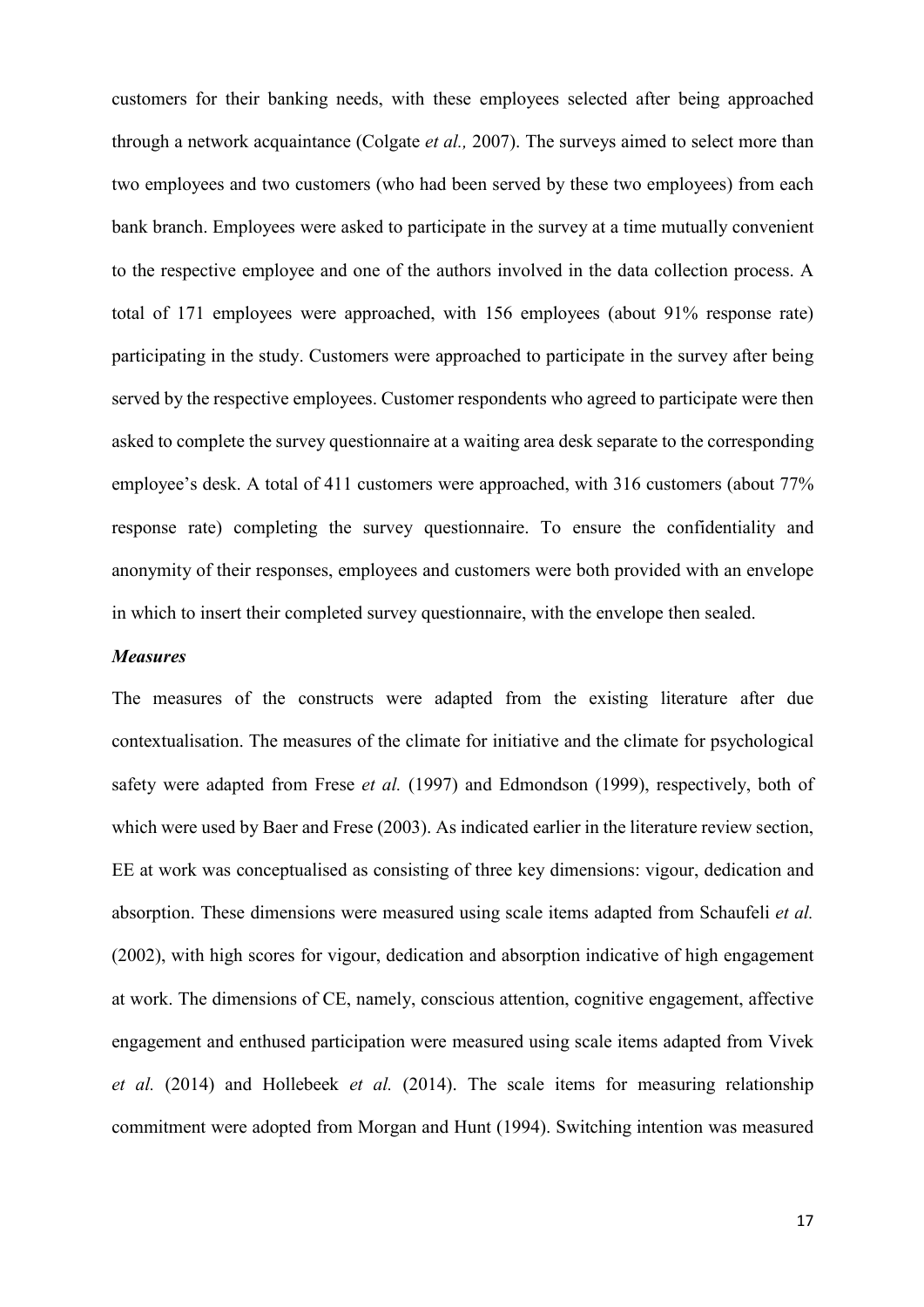using three items adopted from Bansal *et al.* (2005). All items were measured using a sevenpoint Likert scale ranging from 1 'strongly disagree' to 7 'strongly agree'.

#### **Data Analysis and Results**

A dyadic data set was created by matching customer data with the corresponding employee data collected from each bank branch. Following Salanova *et al.* (2005), the current study aggregated both employee and customer data under the dyadic data set and used structural equation modelling (SEM) (AMOS version 22.0) for analysis. Using both employee and customer data simultaneously in a matched data set to test the study's hypotheses helped to avoid problems that could arise from the common-variance method. Both exploratory factor analysis (EFA) and confirmatory factor analysis (CFA) were run to test the reliability and validity of the constructs and their dimensions. The EFA results revealed that the items loaded highly on the respective construct. The convergent validity of the constructs was tested by checking the factor loading of all items, with these found to load significantly (at the 0.01 level) onto the expected latent construct (Hair *et al.,* 2010). The descriptive statistics and factor loadings of the scale items corresponding to the constructs are shown in Table 1. The lowest value of construct reliability (CR) was 0.80 for 'climate for psychological safety', which suggested adequate internal consistency of the study's scale items.

The correlation values (see Table 2) between the constructs and their dimensions, that is: 'climate for initiative'; 'climate for psychological safety'; dimensions of 'employee engagement (EE)' (vigour, dedication and absorption); dimensions of 'customer engagement (CE)' (conscious attention, cognitive engagement, affective engagement and enthused participation); 'relationship commitment'; and 'switching intention' were within the acceptable limit, thus supporting the discriminant validity of the constructs (Kline, 2005). The minimum average variance extracted (AVE) was found to be 0.504 for 'climate for psychological safety', which matched the minimum cut-off point (Hair *et al.*, 2010), thus supporting the discriminant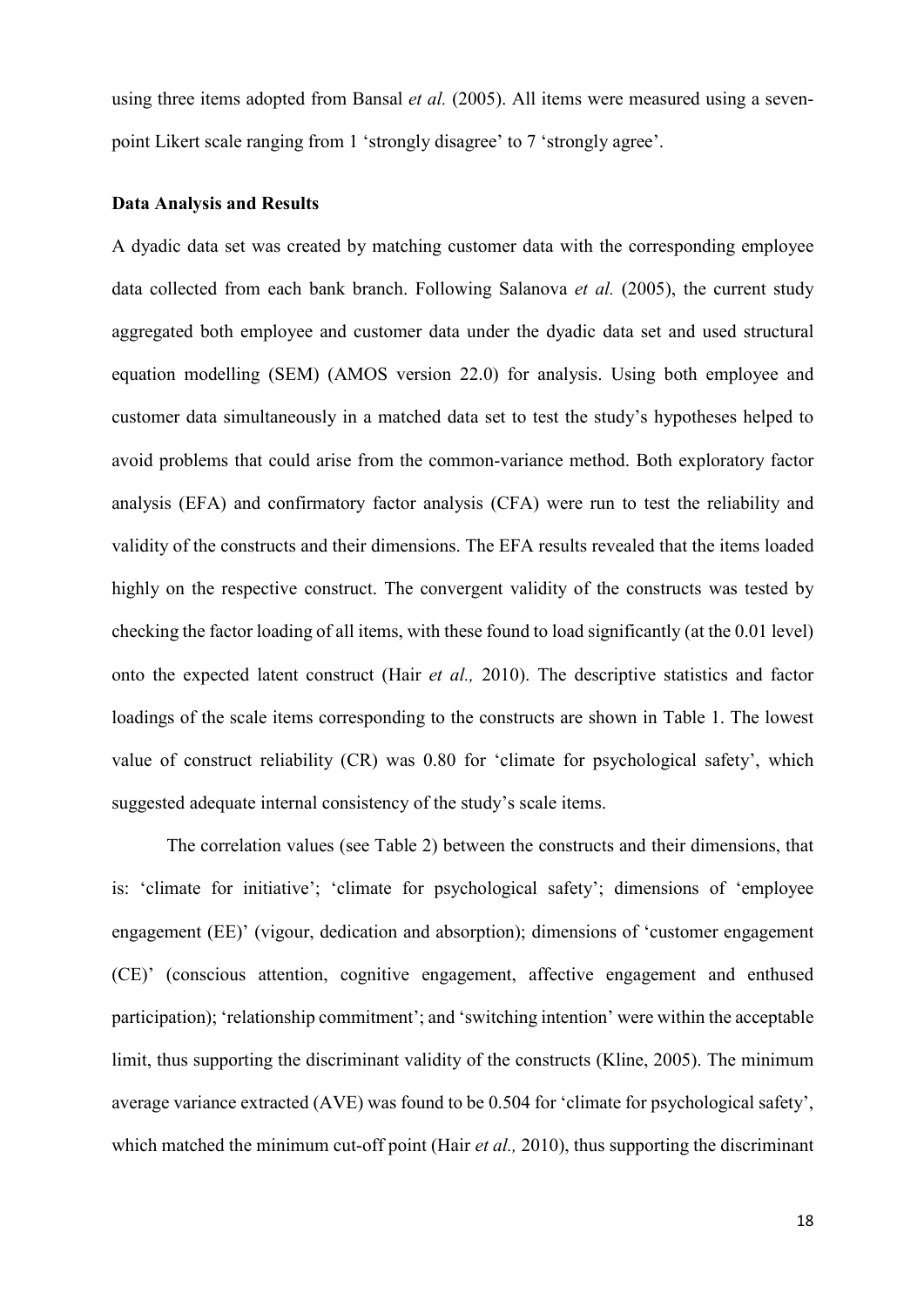validity of the constructs used in the model (Bagozzi and Yi, 1988). The goodness-of-fit measures for the measurement model showed an acceptable fit with the data ( $\gamma$ 2 = 752.53; *df* = 216;  $\chi$ 2/*df* = 3.48; RMSEA = 0.08; CFI = 0.92; NFI = 0.90; TLI = 0.90), suggesting that the constructs were different from each other.

> --------------------------------- Insert Table 1 about here --------------------------------- Insert Table 2 about here ---------------------------------

The average age of employees was approximately 28 years. The average duration of being an employee of the bank was 5.28 years. The average age of customers was about 37 years, while the average duration of being a customer of the respective bank branch was 4.66 years. As shown in Figure 1, the path relationships were tested by running the structural model, with the fit indices found to be within the acceptable limit ( $\chi$ 2 = 698.38; *df* = 225;  $\chi$ 2/*df* = 3.10; RMSEA =  $0.08$ ; CFI =  $0.93$ ; NFI =  $0.90$ ; TLI =  $0.91$ ). The structural path relationships are shown in Table 3.

> ----------------------------------- Insert Table 3 about here

As shown in Table 3, all the hypothesised relationships were significant. The 'climate for initiative' (H1:  $\beta$  = 0.22;  $t$  = 4.05) and the 'climate for psychological safety' (H2:  $\beta$  = 0.46;  $t = 5.28$ ) significantly influenced 'employee engagement (EE)', explaining 35% of its variance  $(r^2 = 0.35)$ . 'Employee engagement (EE)' positively influenced 'customer engagement (CE)' (H3:  $\beta$  = 0.84;  $t$  = 14.34) and explained 72% of its variance ( $r^2$  = 0.72). 'Customer engagement (CE)' positively influenced 'relationship commitment' (H4:  $\beta$  = 0.85;  $t$  = 16.96) and negatively influenced 'switching intention' (H5:  $\beta$  = -0.78;  $t$  = -15.14), thus explaining 73% and 61% of variance, respectively.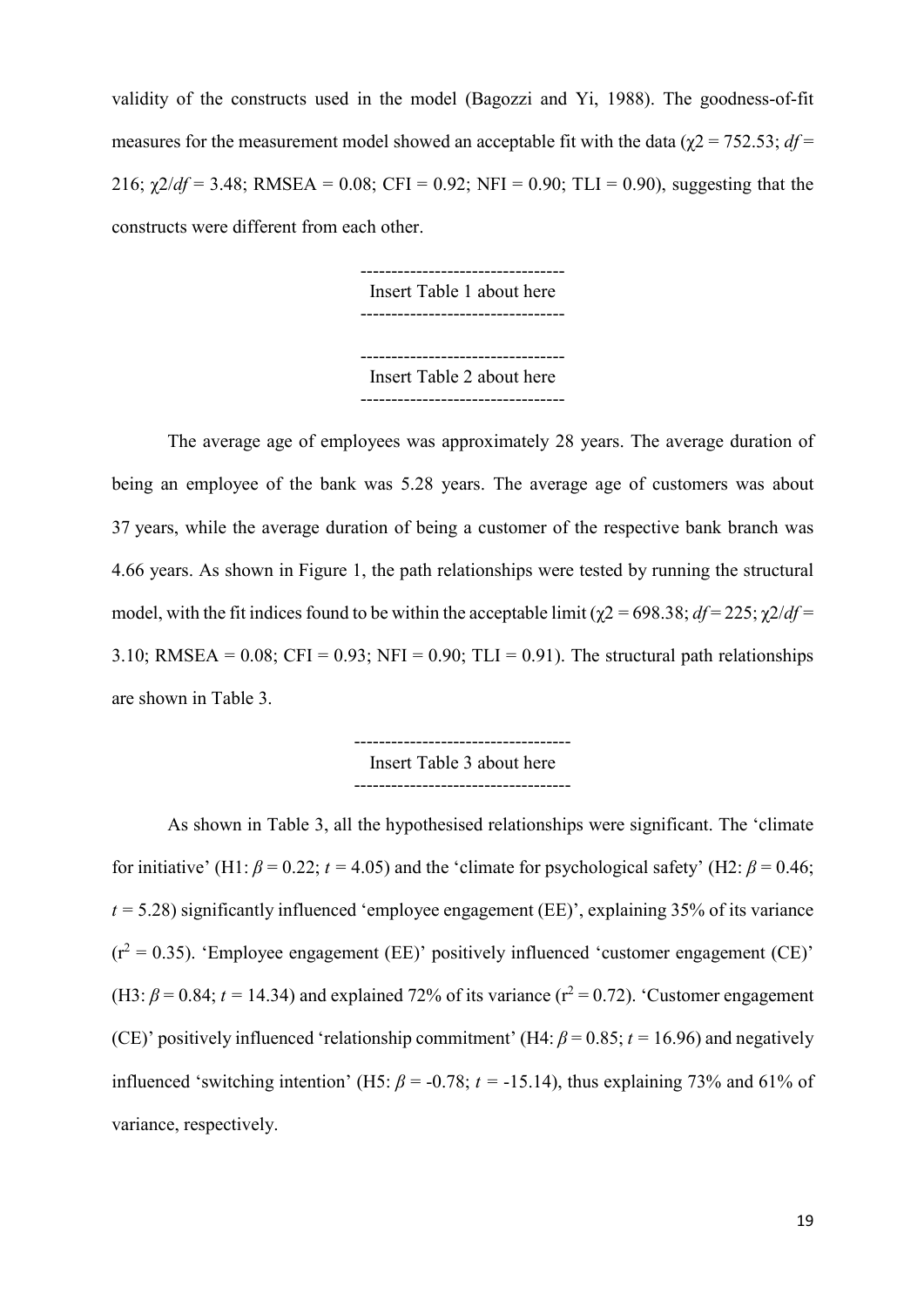#### **Discussion**

The current study focuses on managing the engagement of both internal stakeholders (employees) and external stakeholders (customers) of services firms. It explores: (a) the drivers of EE; (b) the effects of EE on CE; and (c) the consequences of CE in terms of relationship commitment and switching intention in the context of a banking services of an emerging economy, in this case, Bangladesh. Understanding the above relationships in the context of financial services is important as the industry is characterised by high customer switching, low EE, high employee turnover and absenteeism (LMA, 2018). Moreover, disengaged account executives of a financial institution have been found to bring in 28% less revenue than engaged executives (Seijts and Crim, 2006). Drawing on the job demands–resources (JD-R) model (Demerouti *et al.,* 2001b) and emotional contagion theory (Hatfield *et al.,* 1994), this study examines the effects of organisational climates for initiative and psychological safety on EE and through to CE, customer commitment and switching intention. The findings reveal that these organisational climates positively influence employee engagement (EE). These findings are in line with Fung *et al.* (2017) who found that the organisational service climate has a stronger effect on internal service quality delivered by employees with higher levels of interdependence (e.g., employees of emerging economies) compared to those with higher independence (e.g., employees of developed countries). Furthermore, EE significantly influences CE and CE is found to have a positive impact on customers' relationship commitment and a deterring effect on customers' switching intention. Thus, the study's findings not only reinforce the link between job resources and engagement (Qi *et al.,* 2018) but go beyond by linking EE with CE, customer commitment and switching intention. The study's finding that EE significantly influences CE is in line with the finding of Kumar and Pansari (2016), although the current study conceptualised and measured EE and CE from a psychological perspective.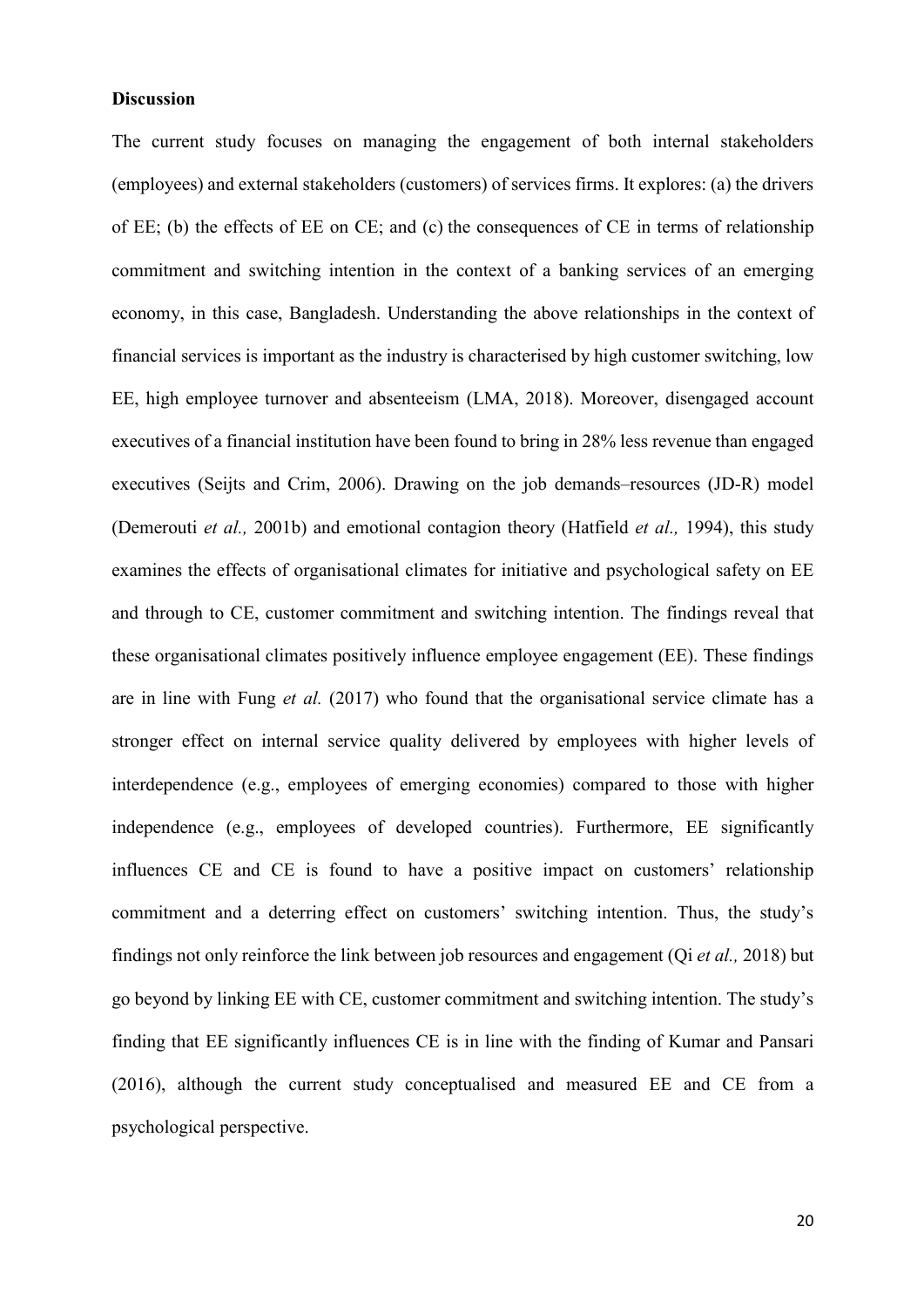#### **Implications**

The theoretical contributions of the study are threefold. Firstly, the study contributes to the existing engagement literature by offering novel insights about the drivers and consequences of engagement. To be specific, the study presents empirical evidence in support of two new drivers of EE, namely, the climate for initiative and the climate for psychological safety. As organisational resources, these drivers emphasise the resource–engagement link. Thus, the study extends the job demands–resources (JD-R) model by presenting evidence that organisational resources, such as the climate for initiative and the climate for psychological safety, influence employee engagement (EE). On the consequence side, the study identifies two new outcome variables for CE, namely, relationship commitment and switching intention. Secondly, the study extends emotional contagion theory by showing its application in explaining the EE–CE relationship, and exploring this relationship from the psychological perspective. It also provides useful insights into the psychological mechanism underlying the EE–CE link by emphasising the conscious transmission of emotion between employees and customers. Thirdly, the study's findings offer a better understanding of managing engagement in banking services of an emerging economy like Bangladesh, by offering a model that reflects the chain of relationships stemming from organisational climate through to EE, CE and customer-based outcomes. The current study thus addresses the recent call from Kumar and Pansari (2016) for further research on engagement. These researchers tested their model in several US industries including engineering, technology, electronics, furniture manufacturers, consumer products manufacturers, mass media, airlines and retail outlets, and urged that more research on engagement be conducted in different industry and country contexts.

In addition to its theoretical contributions, the study has significant practical implications for service managers. The role of service employees is recognised as critical in achieving customer-oriented goals (Menguc *et al.,* 2017). The current study underscores the need to facilitate a favourable organisational climate, one which emphasises the taking of

21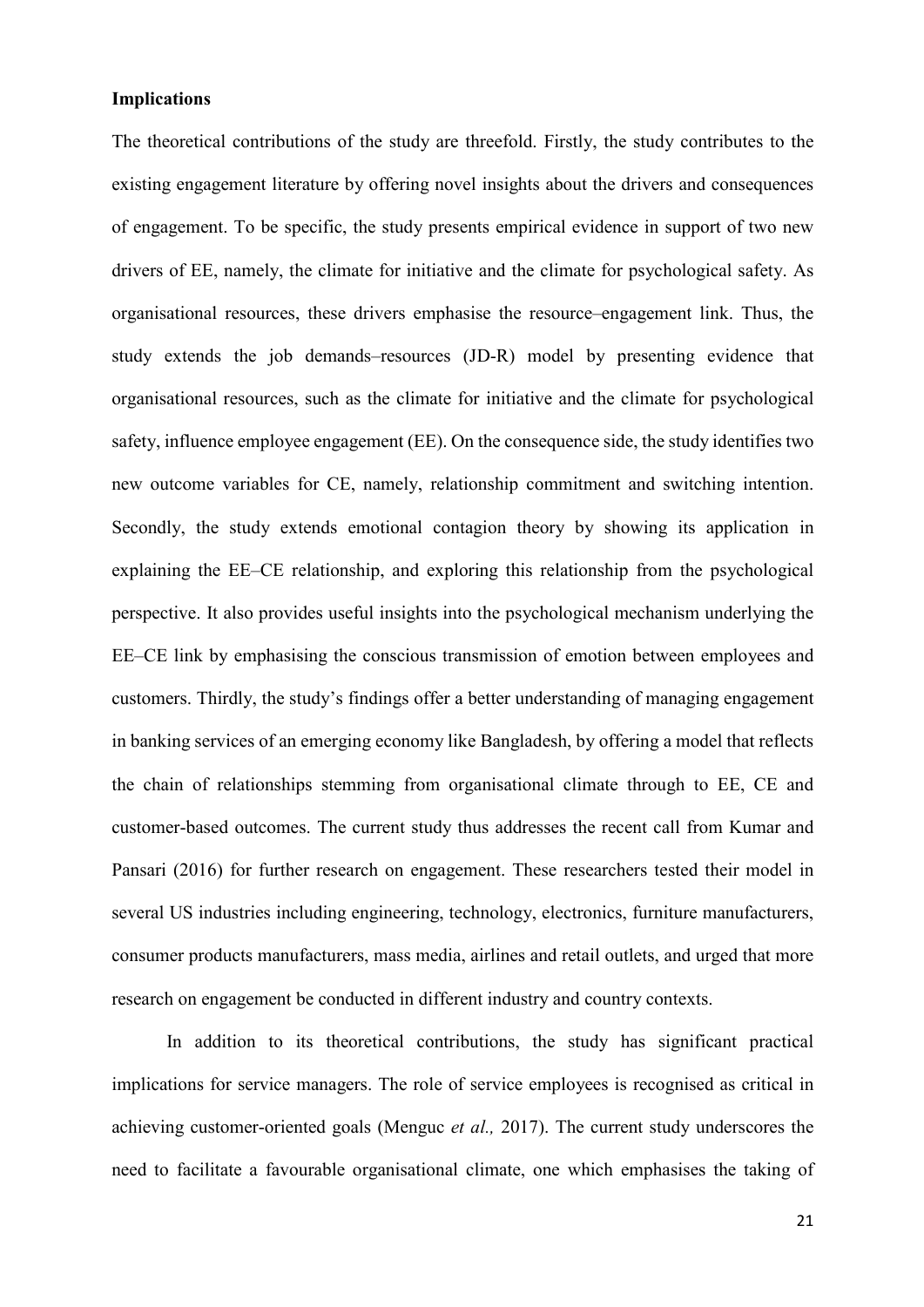personal initiative and feeling psychologically safe at work to ensure employees' work engagement. For this purpose, service managers need to ensure an initiative-enhancing human resource management (HRM) system within the organisation which is likely to positively affect the department-level climate for initiative (Hong *et al.,* 2016). An HRM system that enhances initiative involves selecting employees with dispositional proactivity and capabilities (Schneider *et al.,* 2000), and offering training to improve employee self-efficacy (Axtell and Parker, 2003) and to enhance their current proactivity (Fay and Sonnentag, 2010). Such a system requires top management support (Baer and Frese, 2003) and job autonomy (Parker *et al.,* 2006), and having in place an effective performance appraisal system (Schuler and Jackson, 1987). Job autonomy enhances the control of an employee over the task, thus helping him/her to effectively discharge his/her job responsibilities. Effective performance appraisal, due to the rewards associated with performance, encourages employees to repeat the initiatives they have undertaken. To ensure the climate for psychological safety, employees will feel safe at work if the climate is open (Carmeli *et al.,* 2009), supportive (Edmondson, 2004) and trustworthy (Kahn, 1990). Having an open and supportive environment in a firm depends on the style of management, as managers are responsible for translating the system demands to employees and for reinforcing employee behaviour (Louis, 1986). The perception of a trustworthy environment is fostered when employees experience supervisory support and harmonious coworker relationships (McAllister, 1995) which help them to develop new skills and ways of solving work-related problems (Deci and Ryan, 1987; May *et al.,* 2004). Therefore, firms should invest in leadership training and select supervisors with an appropriate leadership style before initiating the implementation of innovations, that is, employee initiatives (Michaelis *et al.,* 2010).

Services firms can draw upon the current study's findings to facilitate the desired work environment (i.e., the organisational climate) based on employees' perceptions of their employers' performance in providing job resources. A balance should be established between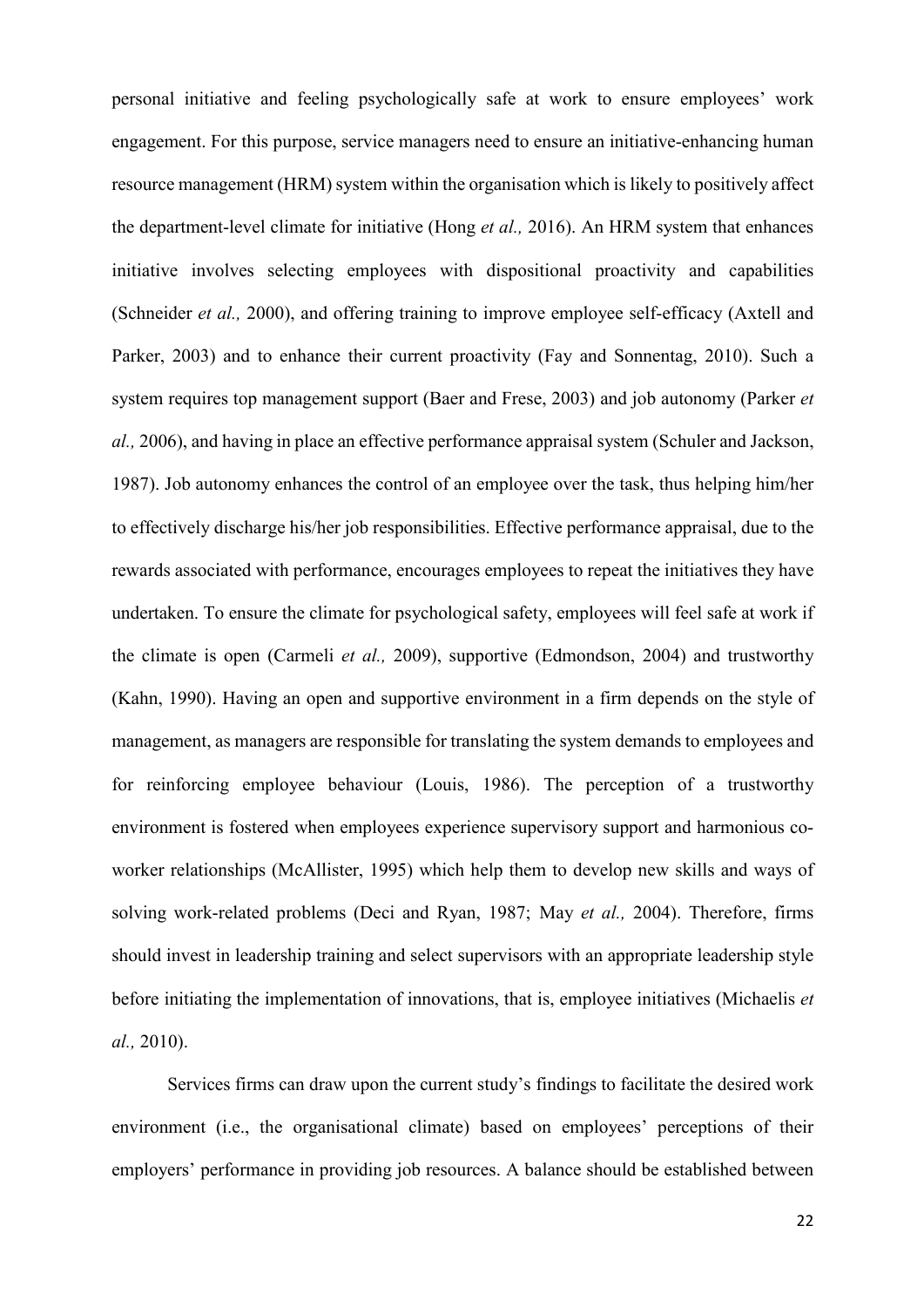employees' perceptions and the services firm's performance in providing job resources, with key factors worth considering including competitors' benchmarks, firm size, number of employees, location of the firm, etc. (Qi *et al.,* 2018). Managers can also invest resources to enhance the level of vigour, dedication and absorption of service employees as part of the EE strategy, assuggested in this study's findings. As engaged employees may also act as a potential switching barrier (Colgate *et al.,* 2007), if managers ignore EE, this may lead to missing an effective way of differentiating their offerings in addition to their core product or service.

The study's findings also emphasise that managers must pay attention to employees' psychological motivation to ensure the quality and competitiveness of their firms' services. As employees share collective feelings in the workplace (Salanova *et al.,* 2005), managers need to adopt appropriate steps to proactively engage each employee to avoid the contagion effect of one disengaged employee affecting others. This is of particular importance in an emerging economy like Bangladesh where the contagion effect of a disengaged employee could cause severe cumulative damage due to the collective nature of the employees and customers. Further, the bank managers of such economies face other challenges, such as deciding appropriate strategies for employee motivation and rewarding, acquiring new customers, and ensuring proper customer understanding of the banking products (e.g., deposits, investments, loan amortisation, etc.). Enabling the climates for initiative and psychological safety can help the bank managers address these challenges and thus engage employees at work. Moreover, in line with this study's finding that CE influences customers' commitment and switching intention, managers should ensure that customers are adequately engaged with their brand, products and services in order to retain customers and obtain their commitment.

#### **Limitations**

The current study has a few limitations. Firstly, the model proposed in this study considers two components of organisational climate (the climate for initiative and the climate for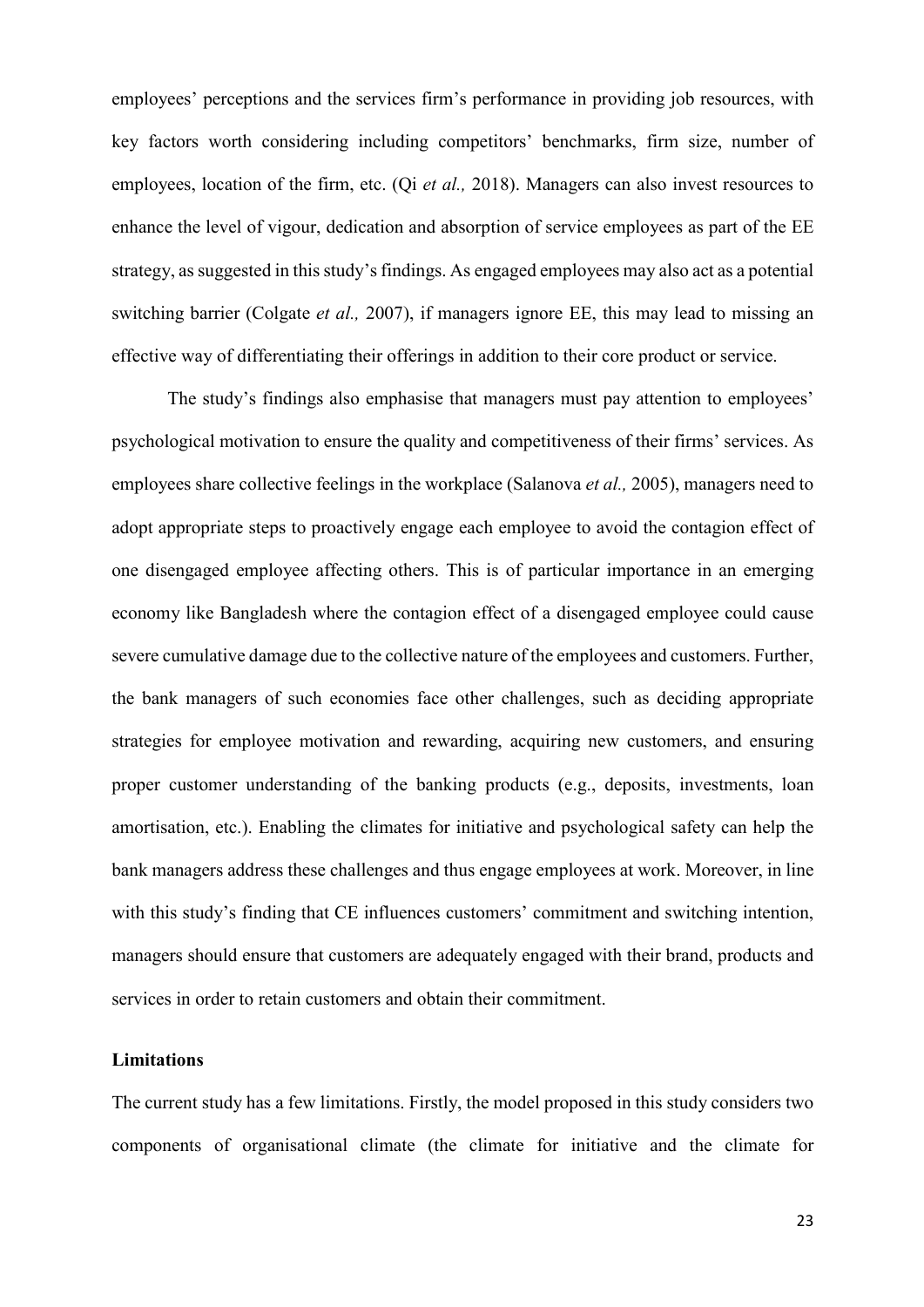psychological safety) as the key EE antecedents. Future research may consider focusing on other relevant factors, such as innovative culture (Menon and Varadarajan, 1992; Ramaseshan *et al.,* 2013), or supervisory support and feedback (Menguc *et al.,* 2013) that may influence employee engagement (EE). Secondly, the current study has presented empirical evidence in support of the effect of EE on CE, customer commitment and switching intention. Future research may consider actual customer behaviour, such as repeat purchase, as the key outcome variable in the model. Thirdly, the study's proposed model does not include any feedback loop from customer attitude and intention to organisational resources. Hence, future research is warranted to examine these continuous path relationships including the feedback loop from the customer-based outcome variable to drivers of employee engagement (EE). Fourthly, this study is based on a cross-sectional survey design; hence, the reciprocal relationships between employees and customers cannot be fully interpreted causally, which is something that future researchers may consider exploring. Finally, this study focuses on the banking services sector of an emerging economy. The model could be replicated in a different industry context as well as in a developed country context.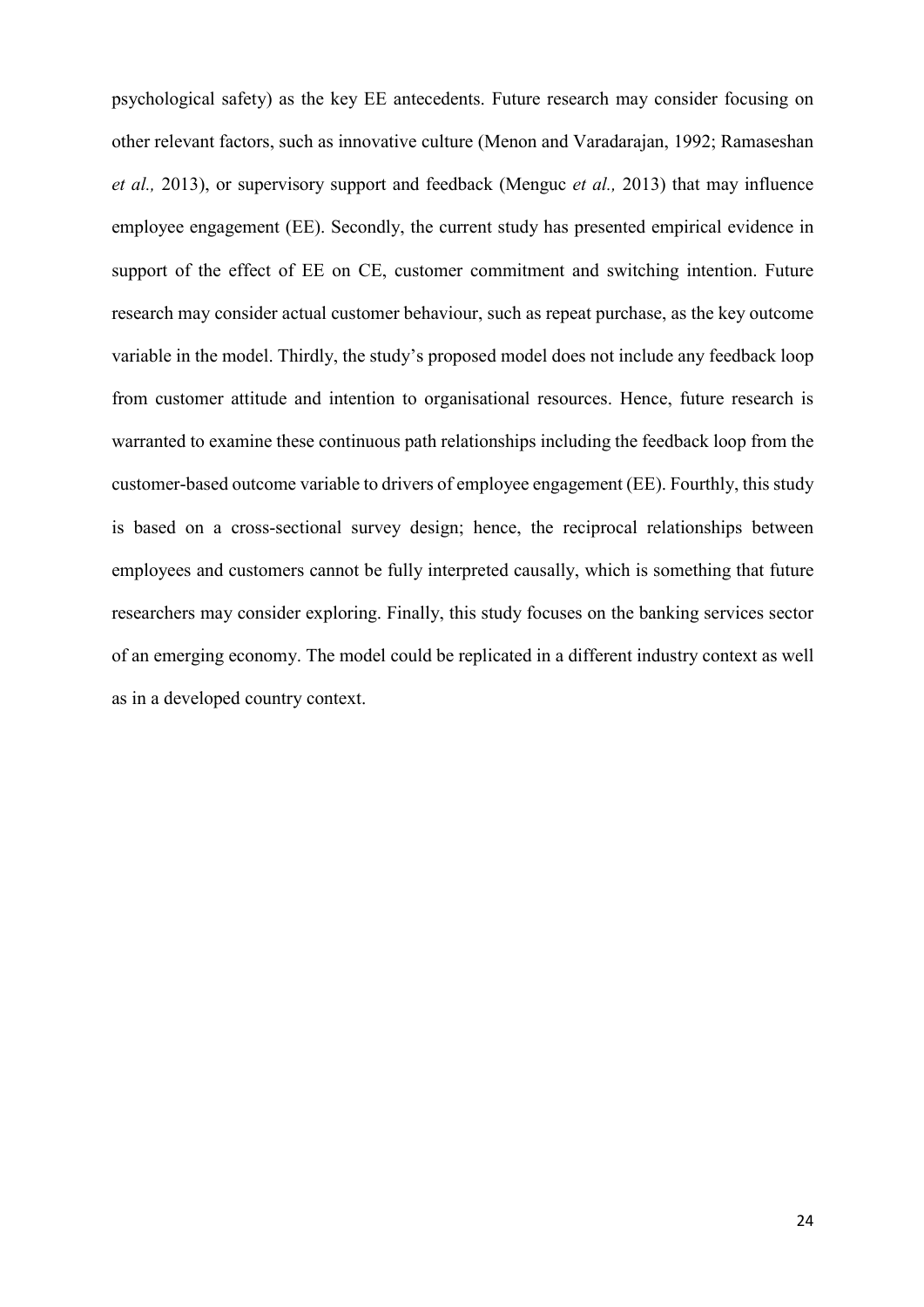#### **References**

- Amiti, M. and Wei, S. J. (2009), "Service offshoring and productivity: Evidence from the US", *World Economy*, Vol. 32 No. 2, pp. 203-220.
- Anaza, A. N. and Rutherford, B. (2012), "How organizational and employee-customer identification, and customer orientation affect job engagement", *Journal of Service Management*, Vol. 23 No. 5, pp. 616-639.
- Andaleeb, S. S., Rashid, M., and Rahman, Q. A. (2016), "A model of customer-centric banking practices for corporate clients in Bangladesh," *International Journal of Bank Marketing*, Vol 34 No. 4, pp. 458-475.
- Auh, S., Bell, S. J., McLeod, C. S. and Shih, E. (2007), "Co-production and customer loyalty in financial services", *Journal of Retailing,* Vol. 83 No. 3, pp. 359-370.
- Auh, S., Menguc, B., Spyropoulou, S. and Wang, F. (2016), "Service employee burnout and engagement: the moderating role of power distance orientation", *Journal of the Academy of Marketing Science*, Vol. 44 No. 6, pp.726-745.
- Axtell, C. M. and Parker, S. K. (2003), "Promoting role breadth self-efficacy through involvement, work redesign and training", *Human Relations*, Vol. 56, pp. 113-131.
- Baer, M. and Frese, M. (2003), "Innovation is not enough: Climates for initiative and psychological safety, process innovations, and firm performance", *Journal of Organizational Behavior,* Vol. 24 No. 1, pp. 45-68.
- Bagozzi, R. P. and Yi, Y. (1988), "On the evaluation of structural equation models", *Journal of the Academy of Marketing Science*, Vol. 16 No. 1, pp. 74-94.
- Bailey, C., Madden, A., Alfes, K. and Fletcher, L. (2017), "The meaning, antecedents and outcomes of employee engagement: A narrative synthesis", *International Journal of Management Reviews,* Vol. 19 No. 1, pp. 31-53.
- Bakker, A. B. and Demerouti, E. (2007), "The job demands-resources model: State of the art", *Journal of Managerial Psychology*, Vol. 22 No. 3, pp. 309-328.
- Bakker, A. B. and Demerouti, E. (2008), "Towards a model of work engagement", *Career Development International*, Vol. 13 No. 3, pp. 209-223.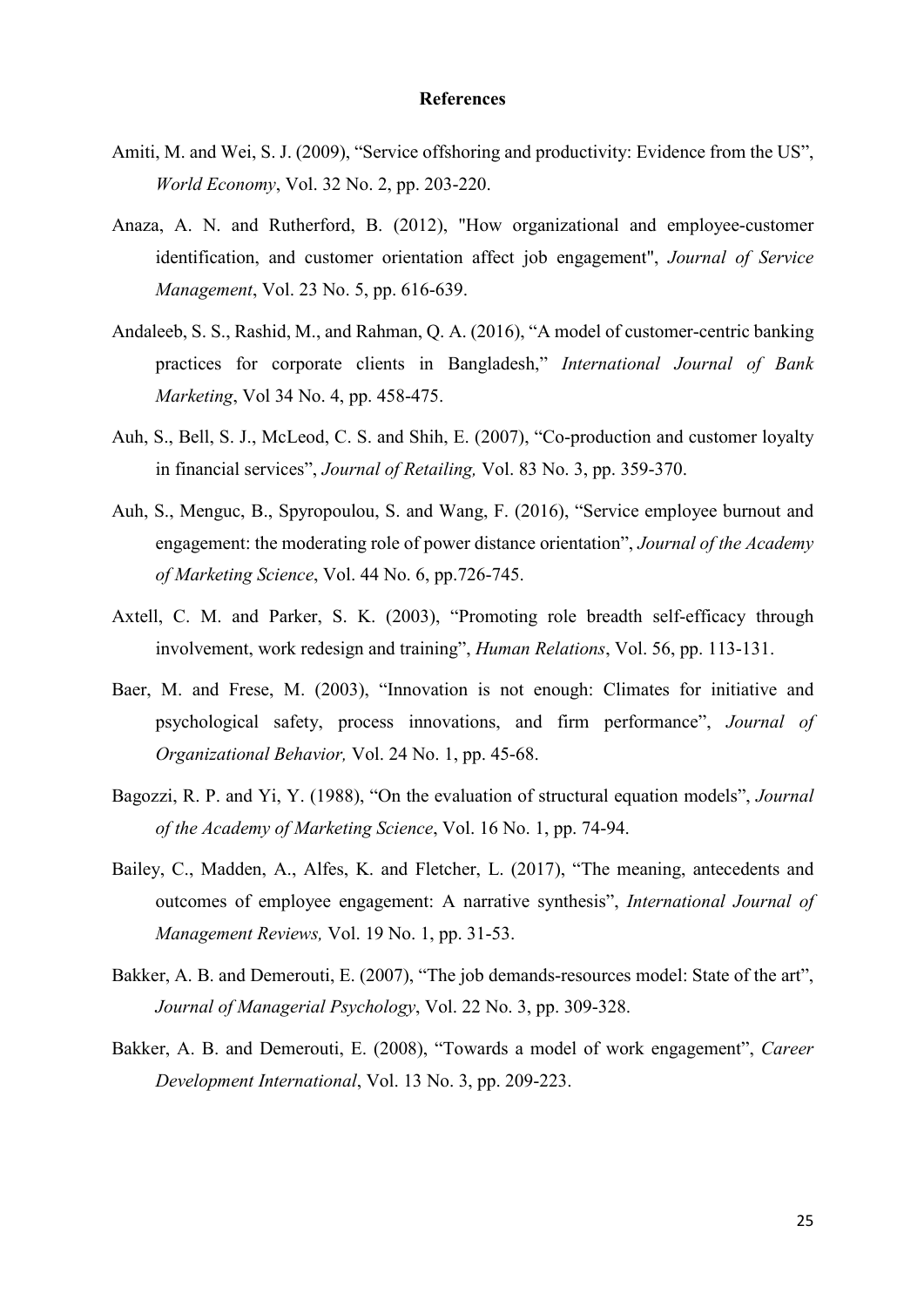- Bakker, A.B. and Demerouti, E. (2014), "Job demands‐resources theory", in Chen, P.Y. and Cooper, C.L. (Eds), Wellbeing: A Complete Reference Guide, Volume III, Work and Wellbeing, Wiley Blackwell, New York, NY, pp. 37‐64.
- Bakker, A. B., Demerouti, E. and Schaufeli, W. B. (2005), "The crossover of burnout and work engagement among working couples", *Human Relations*, Vol. 58 No. 5, pp. 661-689.
- Bakker, A. B. and Leiter, M. P. (2010), "Work engagement: A handbook of essential theory and research", In A. B. Bakker, & M. P. Leiter (Eds.), Work Engagement: *A Handbook of Essential Theory and Research*. New York: Psychology Press.

Bangladesh Bank. (2017). *Annual Report, 2016 - 2017.* Dhaka: Bangladesh Bank.

- Bansal, H. S., Taylor, S. F. and James, S. Y. (2005), "Migrating" to new service providers: Toward a unifying framework of consumers' switching behaviors", *Journal of the Academy of Marketing Science*, Vol. 33 No. 1, pp. 96-115.
- Barrick, M. R., Thurgood, G. R., Smith, T. A. and Courtright, S. H. (2015), "Collective organizational engagement: Linking motivational antecedents, strategic implementation, and firm performance", *Academy of Management Journal*, Vol. 58 No. 1, pp. 111-135.
- Barsade, S. G. (2002), "The Ripple Effect: Emotional Contagion and Its Influence on Group Behavior," *Administrative Science Quarterly,* 47 (December), pp. 644-75.
- Beatty, S. E. and Kahle, L. R. (1988), "Alternative hierarchies of the attitude-behavior relationship: The impact of brand commitment and habit", *Journal of the Academy of Marketing Science*, Vol. 16 No. 2, pp. 1-10.
- Beckers, S. F., Van Doorn, J. and Verhoef, P. C. (2018), "Good, better, engaged? The effect of company-initiated customer engagement behavior on shareholder value", *Journal of the Academy of Marketing Science,* Vol. 46, pp. 366-383.
- Beek, I. V., Hu, Q., Schaufeli, W. B., Taris, T. W. and Schreurs, B. H. (2012), "For fun, love, or money: What drives workaholic, engaged, and burned-out employees at work?", *Applied Psychology,* Vol. 61 No. 1, pp. 30-55.
- Berry, L. L. and Parasuraman, A. (1991), *Marketing services: Competing through Quality*, New York: Free Press.
- Bijmolt, T. H., Leeflang, P. S., Block, F., Eisenbeiss, M., Hardie, B. G., Lemmens, A. and Saffert, P. (2010), "Analytics for customer engagement", *Journal of Service Research*, Vol. 13 No. 3, pp. 341-356.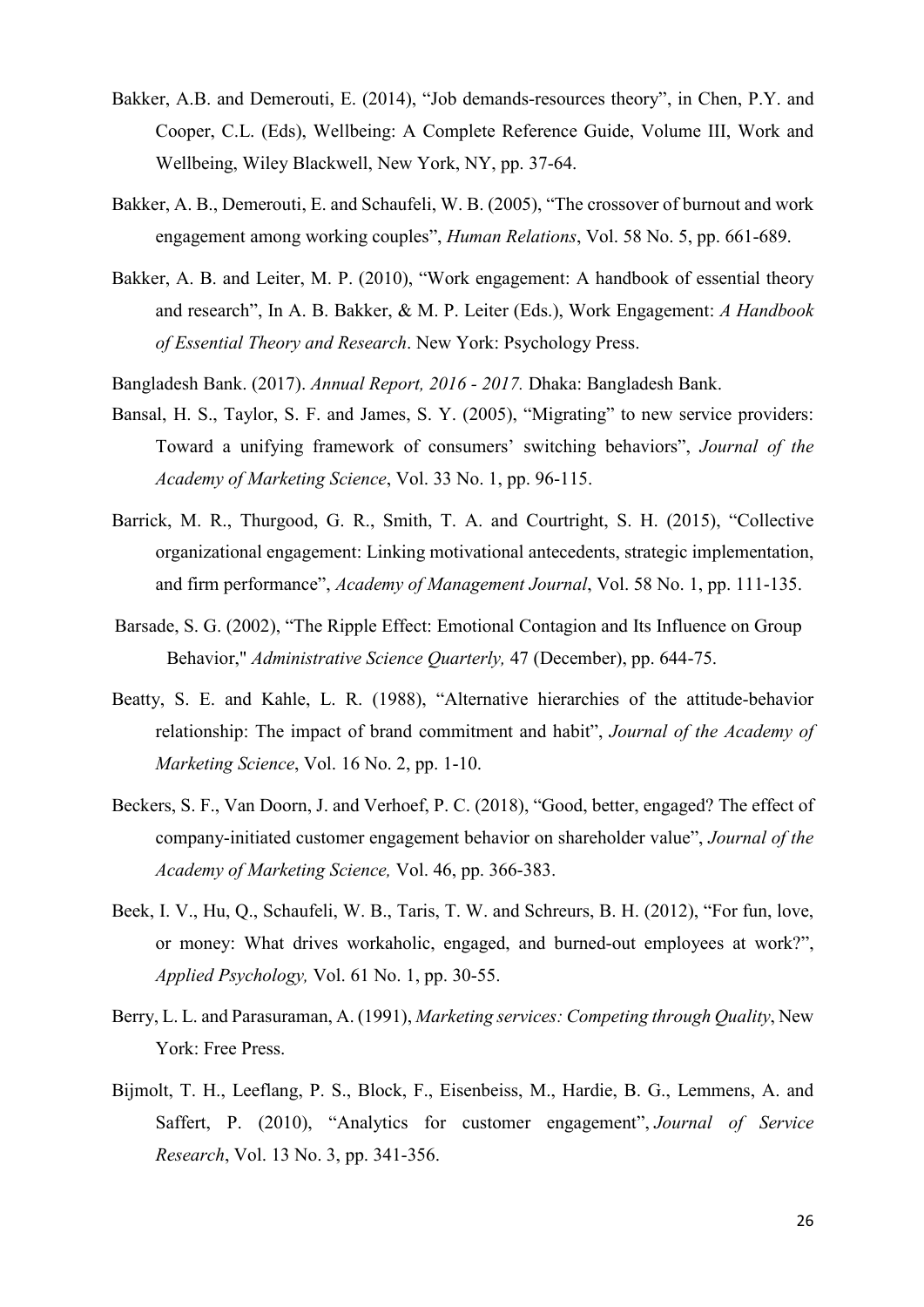- Blasco-Arcas, L., Hernandez-Ortega, B. I., Jimenez-Martinez, J. (2016), "Engagement platforms: The role of emotions in fostering customer engagement and brand image in interactive media", *Journal of Service Theory and Practice,* Vol. 26 Issue: 5, pp.559-589.
- Bloemer, J. and De Ruyter, K. (1999), "Customer loyalty in high and low involvement service settings: the moderating impact of positive emotions", *Journal of Marketing Management,* Vol. 15 No. 4, pp. 315-330.
- Boardman, D., Raciti, M. M. and Lawley, M. (2018) "Outperformed: how the envy reflex influences status seeking service consumers' engagement", *Journal of Service Theory and Practice*, Vol. 28 No. 6, pp.752-773.
- Bock, G. W., Lee, J. N., Zmud, R. W. and Kim, Y. G. (2005), "Behavioral intention formation in knowledge sharing: Examining the roles of extrinsic motivators, social-psychological forces, and organizational climate", *MIS Quarterly,* Vol. 29 No. 1, pp. 87-111.
- Boudrias, J.-S., Brunet, L., Morin, A. J., Savoie, A., Plunier, P. and Cacciatore, G. (2010), "Empowering employees: The moderating role of perceived organizational climate and justice", *Canadian Journal of Behavioural Science*, Vol. 42 No. 4, pp. 201-211.
- Breevaart, K., Bakker, A. B., Demerouti, E. and Derks, D. (2016), "Who takes the lead? A multi-source diary study on leadership, work engagement, and job performance" *Journal of Organizational Behavior,* Vol. 37 No. 3, pp. 309-325.
- Brodie, R. J., Hollebeek, L. D., Jurić, B. and Ilić, A. (2011), "Customer engagement: Conceptual domain, fundamental propositions, and implications for research", *Journal of Service Research,* Vol. 14 No. 3, pp. 252-271.
- Carmeli, A., Brueller, D. and Dutton, J. E. (2009), "Learning behaviours in the workplace: The role of high-quality interpersonal relationships and psychological safety", *Systems Research and Behavioral Science,* Vol. 26, pp. 81-98.
- Catteeuw, F., Flynn, E. and Vonderhorst, J. (2007), "Employee Engagement: Boosting Productivity in Turbulent Times", *Organization Development Journal*, Vol. 25 No. 2, pp. 151-157.
- Chakravarty, S., Feinberg, R. and Rhee, E.-Y. (2004), "Relationships and individuals' bank switching behavior", *Journal of Economic Psychology,* Vol. 25 No. 4, pp. 507-527.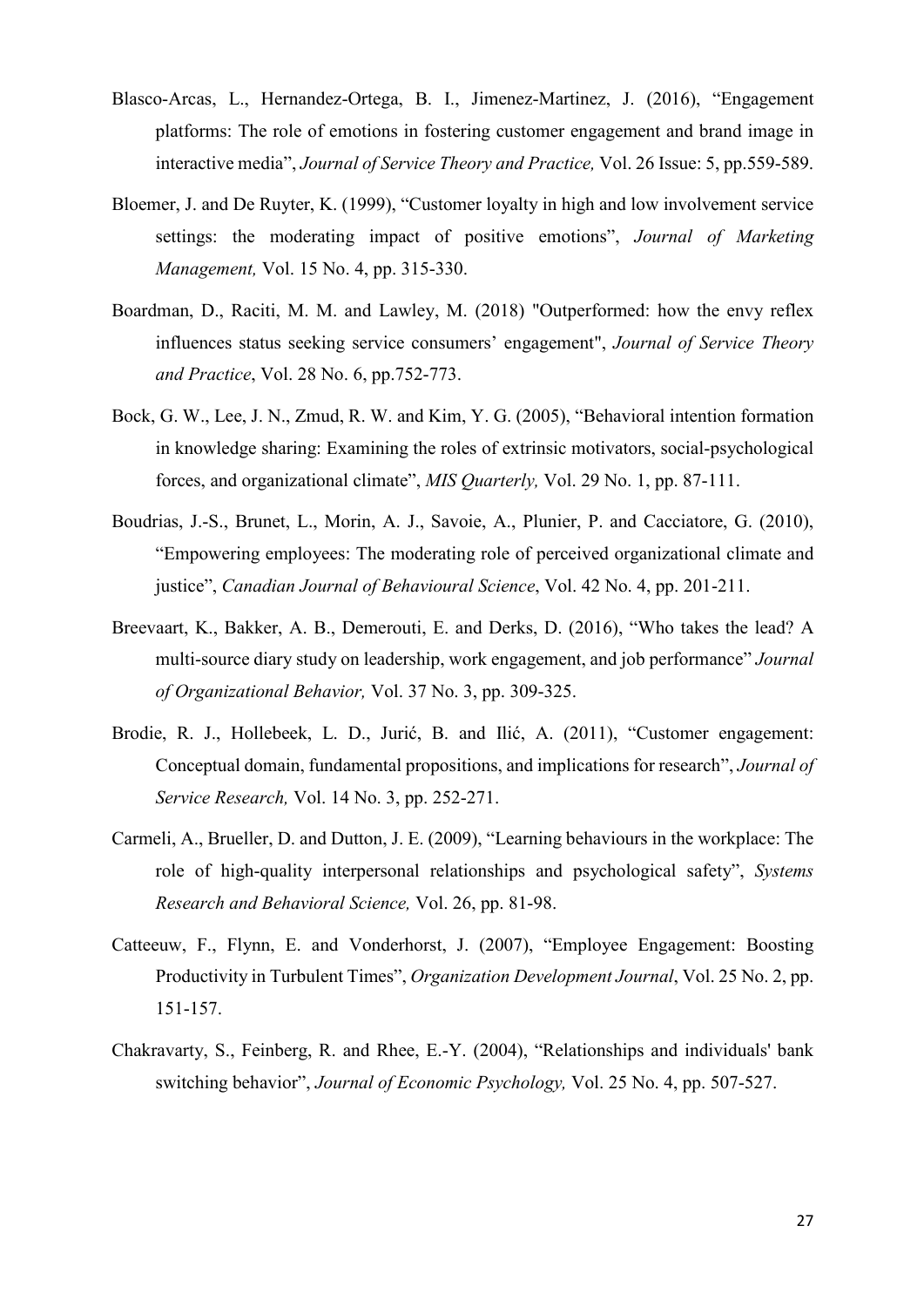- Chan, K. W., Yim, C. K. and Lam, S. S. (2010), "Is customer participation in value creation a double-edged sword? Evidence from professional financial services across cultures", *Journal of Marketing*, Vol. 74 No. 3, pp. 48-64.
- Chandler, J. D., and Lusch, R. F. (2015), "Service systems: A broadened framework and research agenda on value propositions, engagement, and service experience", *Journal of Service Research*, Vol. 18 No. 1, pp. 6-22.
- Chowdhury, T. A. and Raihan, A. (2000), "Implications of Financial Sector Reforms", *Dhaka: Structural Adjustment Participatory Review Initiative (SAPRI)*.
- Christian, M. S., Garza, A. S. and Slaughter, J. E. (2011), "Work engagement: A quantitative review and test of its relations with task and contextual performance", *Personnel Psychology*, Vol. 64 No. 1, pp. 89-136.
- Clark, M. (2002), "The relationship between employees' perceptions of organizational climate and customer retention rates in a major retail bank", *Journal of Strategic Marketing,* Vol. 10 No. 2, pp. 93-113.
- Colgate, M., Tong, V. T. U., Lee, C. K. C. and Farley, J. U. (2007), "Back from the brink: Why customers stay", *Journal of Service Research*, Vol. 9 No. 3, pp. 211-228.
- Crawford, E. R., LePine, J. A. and Rich, B. L. (2010), "Linking job demands and resources to employee engagement and burnout: a theoretical extension and meta-analytic test", *Journal of Applied Psychology,* Vol. 95 No. 5, pp. 834-848.
- Dabholkar, P. A. (1990), "How to Improve Perceived Service Quality by Improving Customer Participation," in *Development in Marketing Science,* B.J. Dunlap, ed., Cullowhee, NC: Academy of Marketing Science, 483–487.
- De Wulf, K., Odekerken-Schröder, G., and Iacobucci, D. (2001), "Investments in consumer relationships: A cross-country and cross-industry exploration", *Journal of marketing*, Vol. 65 No. 4, pp. 33-50.
- Deci, E. L. and Ryan, R. M. (1987), "The support of autonomy and the control of behavior", *Journal of Personality and Social Psychology*, Vol. 53 No.6, pp. 1024-1037.
- Demerouti, E., Bakker, A. B., De Jonge, J., Janssen, P. P. and Schaufeli, W. B. (2001a), "Burnout and engagement at work as a function of demands and control", *Scandinavian Journal of Work, Environment and Health*, Vol. 27 No. 4, pp. 279-286.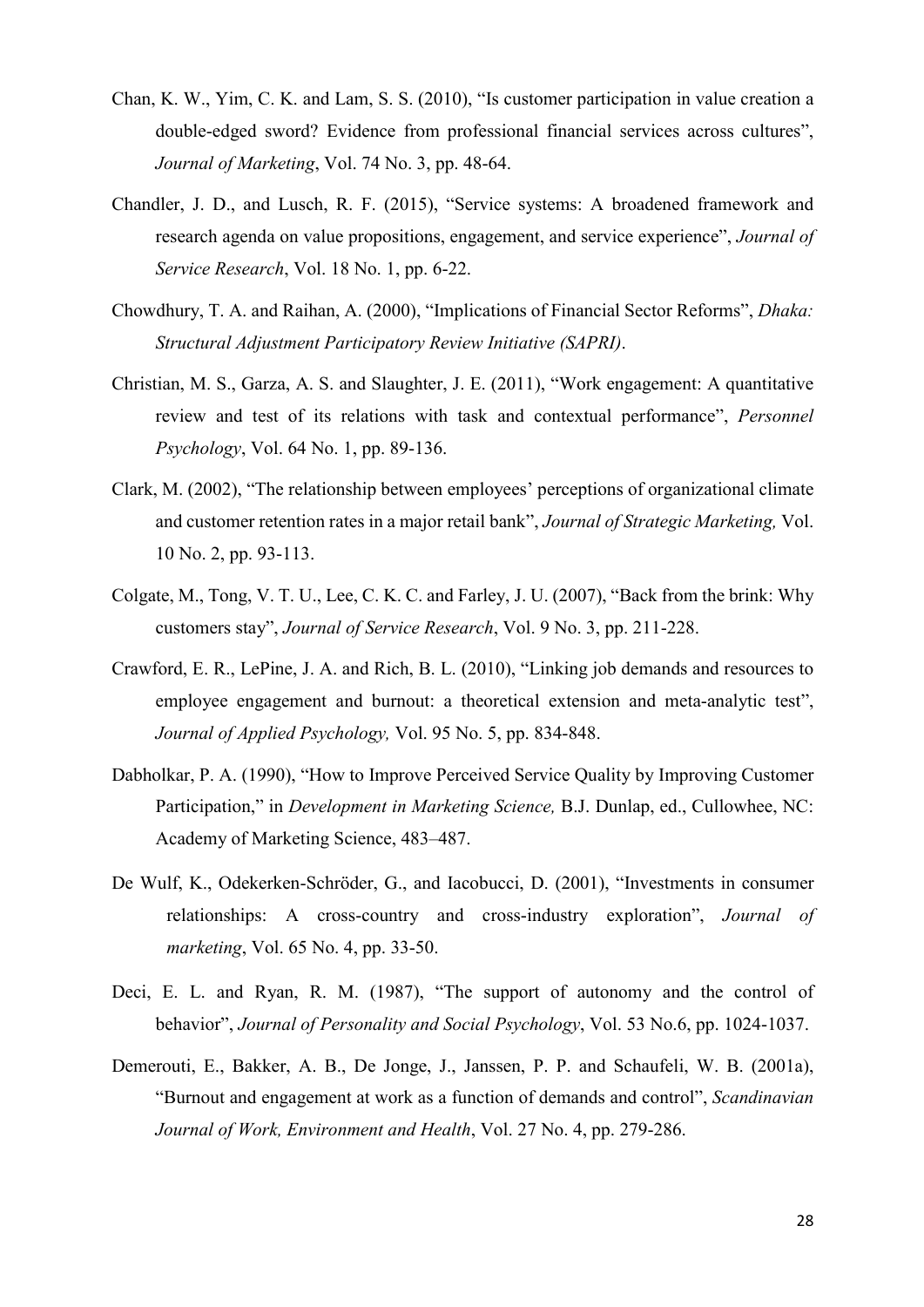- Demerouti, E., Bakker, A. B., Nachreiner, F. and Schaufeli, W. B. (2001b), "The job demandsresources model of burnout", *Journal of Applied Psychology*, Vol. 86 No. 3, pp. 499-512.
- Dessart, L., Veloutsou, C. and Morgan-Thomas, A. (2015), "Consumer engagement in online brand communities: a social media perspective", *Journal of Product and Brand Management*, Vol. 24 No. 1, pp. 28-42.
- Dick, A. S. and Basu, K. (1994), "Customer loyalty: toward an integrated conceptual framework", *Journal of the Academy of Marketing Science,* Vol. 22 No. 2, pp. 99-113.
- Dollard, M. F. and Bakker, A. B. (2010), "Psychosocial safety climate as a precursor to conducive work environments, psychological health problems, and employee engagement", *Journal of Occupational and Organizational Psychology,* Vol. 83 No. 3, pp. 579-599.
- Dwivedi, A. (2015), "A higher-order model of consumer brand engagement and its impact on loyalty intentions", *Journal of Retailing and Consumer Services,* Vol. 24, pp. 100-109.
- Edmondson, A. (1996), "Learning from mistakes is easier said than done: Group and organizational influences on the detection and correction of human error," *Journal of Applied Behavioral Science,* Vol. 32, pp. 5-32.
- Edmondson, A. (1999), "Psychological safety and learning behavior in work teams", *Administrative Science Quarterly,* Vol. 44 No. 2, pp. 350-383.
- Edmondson, A. (2004), "Psychological Safety, Trust and Learning: A Group-level Lens. In R. Kramer, & K. Cook (Eds.)", *Trust and Distrust in Organizations: Dilemmas and Appraches,* New York: Russell Sage Foundation, pp. 239-272.
- Eldor, L. and Harpaz, I. (2016), "A process model of employee engagement: The learning climate and its relationship with extra‐role performance behaviors", *Journal of Organizational Behavior,* Vol. 37 No. 2, pp. 213-235.
- Evanschitzky, H., Iyer, G. R., Plassmann, H., Niessing, J. and Meffert, H. (2006), "The relative strength of affective commitment in securing loyalty in service relationships", *Journal of Business Research*, Vol. 59 No. 12, pp. 1207-1213.
- Farah, M. F. (2017), "Consumers' switching motivations and intention in the case of bank mergers: A cross-cultural study", *International Journal of Bank Marketing,* Vol. 35 No. 2, pp. 254-274.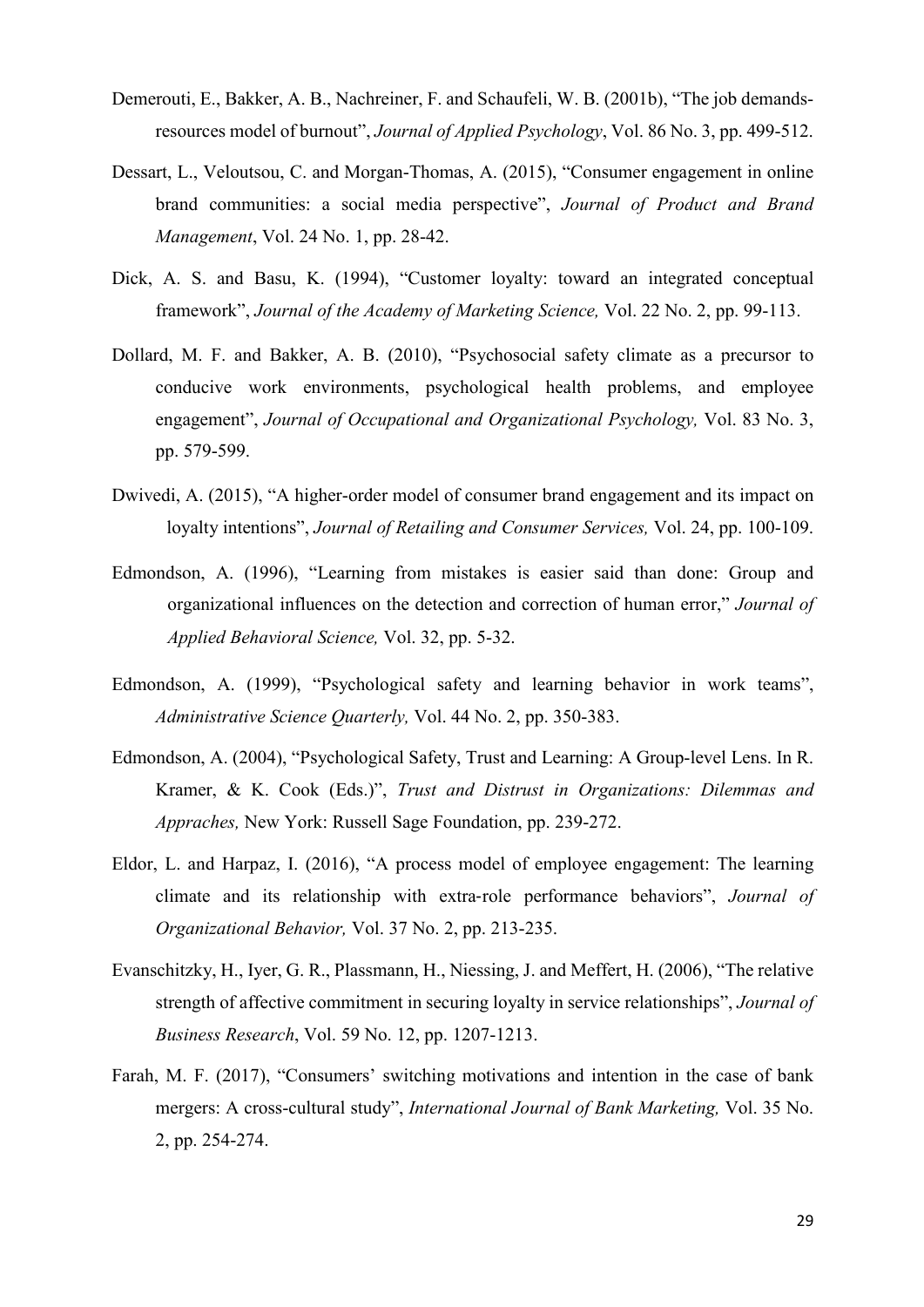- Fay, D. and Sonnentag, S. (2010), "A look back to move ahead: New directions for research on proactive performance and other discretionary work behaviours", *Applied Psychology*, Vol. 59, pp. 1-20.
- Frese, M., Brantjes, A. and Hoorn, R. (2002), "Psychological success factors of small scale businesses in Namibia: The roles of strategy process, entrepreneurial orientation and the environment", *Journal of Developmental Entrepreneurship*, Vol. 7 No. 3, pp. 259-282.
- Frese, M. and Fay, D. (2001), "Personal initiative: An active performance concept for work in the 21st century", *Research in Organizational Behavior*, Vol. 23, pp. 133-187.
- Frese, M., Fay, D., Hilburger, T., Leng, K. and Tag, A. (1997), "The conception of personal initiative: Operationalization, reliability and validity in two German samples", *Journal of Occupational and Organizational Psychology*, Vol. 70 No. 2, pp. 139-161.
- Fung, C., Sharma, P., Wu, Z. and Su, Y. (2017), "Exploring service climate and employee performance in multicultural service settings," *Journal of Services Marketing*, Vol 31 No. 7, pp. 784-798.
- Gallup, L. L. C. (2013), *State of the American workplace: Employee engagement insights for US business leaders*, Retrieved from Washington, DC: http://www. gallup.com.
- Ghosh, P., Rai, A. and Sinha, A. (2014), "Organizational justice and employee engagement: Exploring the linkage in public sector banks in India", *Personnel Review,* Vol. 43 No. 4, pp. 628-652.
- Gibb, J. R. (1961), "Defensive communication", *Journal of Communication*, Vol. 11 No. 3, pp. 141-148.
- Gopalakrishna, S., Malthouse, E. C. and Lawrence, J. M. (2017), "Managing customer engagement at trade shows", *Industrial Marketing Management*.
- Griffin, M. A., Neal, A., and Parker, S. K. (2007), "A new model of work role performance: Positive behavior in uncertain and interdependent contexts", *Academy of management journal*, Vol. 50 No. 2, pp. 327-347.
- Gruman, J. A. and Saks, A. M. (2011), "Performance management and employee engagement", *Human Resource Management Review*, Vol. 21 No. 2, pp. 123-136.
- Gupta, M., Ganguli, S. and Ponnam, A. (2015), "Factors Affecting Employee Engagement in India: A Study on Offshoring of Financial Services", *The Qualitative Report,* Vol 20, No 4, pp. 498-515.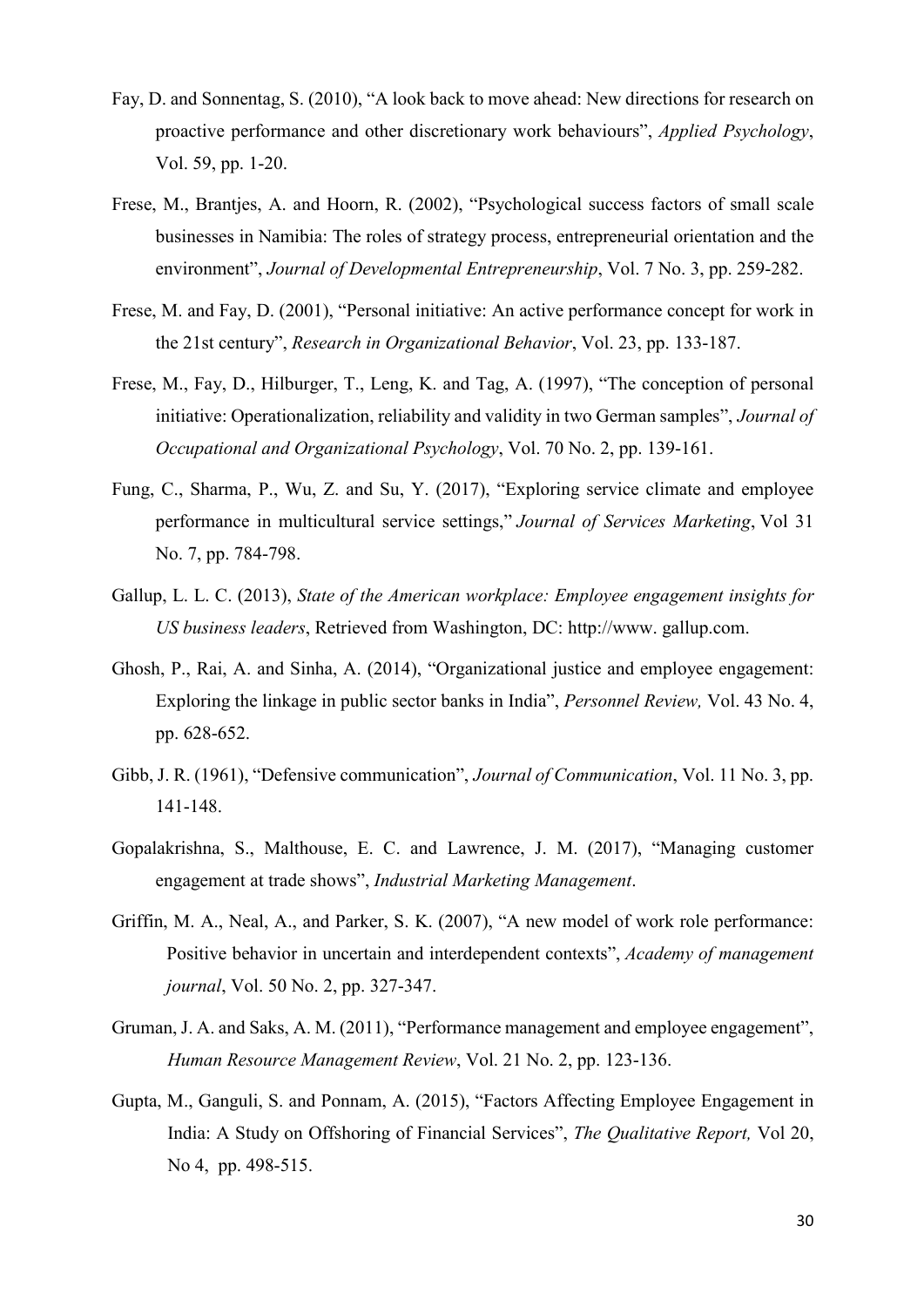- Gupta, S., Pansari, A. and Kumar, V. (2018), "Global Customer Engagement", *Journal of International Marketing,* Vol. 26 No. 1, pp. 4-29.
- Hackman, J. R. and Oldham, G. R. (1976), "Motivation through the design of work: Test of a theory", *Organizational Behavior and Human Performance*, Vol.16 No. 2, pp. 250- 279.
- Hair, J. F., Black, W. C., Babin, B. J. and Anderson, R. E. (2010), *Multivariate data analysis - A global perspective* (Seventh Ed.), Upper Saddle River, New Jersey: Pearson Education, Inc.
- Halbesleben, J. R. (2010), "A meta-analysis of work engagement: Relationships with burnout, demands, resources and consequences", In A. B. Bakker, & M. P. Leiter (Eds.), *Work Engagement: A Handbook of Essential Theory and Research*, Vol. 8 No. 1, pp. 102- 117. New York: Psychology Press
- Harmeling, C. M., Moffett, J. W., Arnold, M. J. and Carlson, B. D. (2017), "Toward a theory of customer engagement marketing", *Journal of the Academy of Marketing Science,* Vol. 45 No. 3, pp. 312-335.
- Harrigan, P., Evers, U., Miles, M. and Daly, T. (2017), "Customer engagement with tourism social media brands", *Tourism Management*, Vol. 59, pp. 597-609.
- Harrigan, P., Evers, U., Miles, M. and Daly, T. (2018), "Customer engagement and the relationship between involvement, engagement, self-brand connection and brand usage intent", *Journal of Business Research,* Vol. 88, pp. 388-396.
- Harter, J. K., Schmidt, F. L. and Hayes, T. L. (2002), "Business-unit-level relationship between employee satisfaction, employee engagement, and business outcomes: a metaanalysis", *Journal of Applied Psychology*, Vol. 87 No. 2, pp. 268-279.
- Hatfield, E., Cacioppo, J.T. and Rapson, R.L. (1994), *Emotional contagion.* New York: Cambridge University Press.
- He, H., Chao, M. M. and Zhu, W. (2019), "Cause-related marketing and employee engagement: The roles of admiration, implicit morality beliefs, and moral identity", *Journal of Business Research,* Vol. 95, pp. 83-92.
- Heinonen, K. (2018) "Positive and negative valence influencing consumer engagement", *Journal of Service Theory and Practice,* Vol. 28 No. 2, pp.147-169.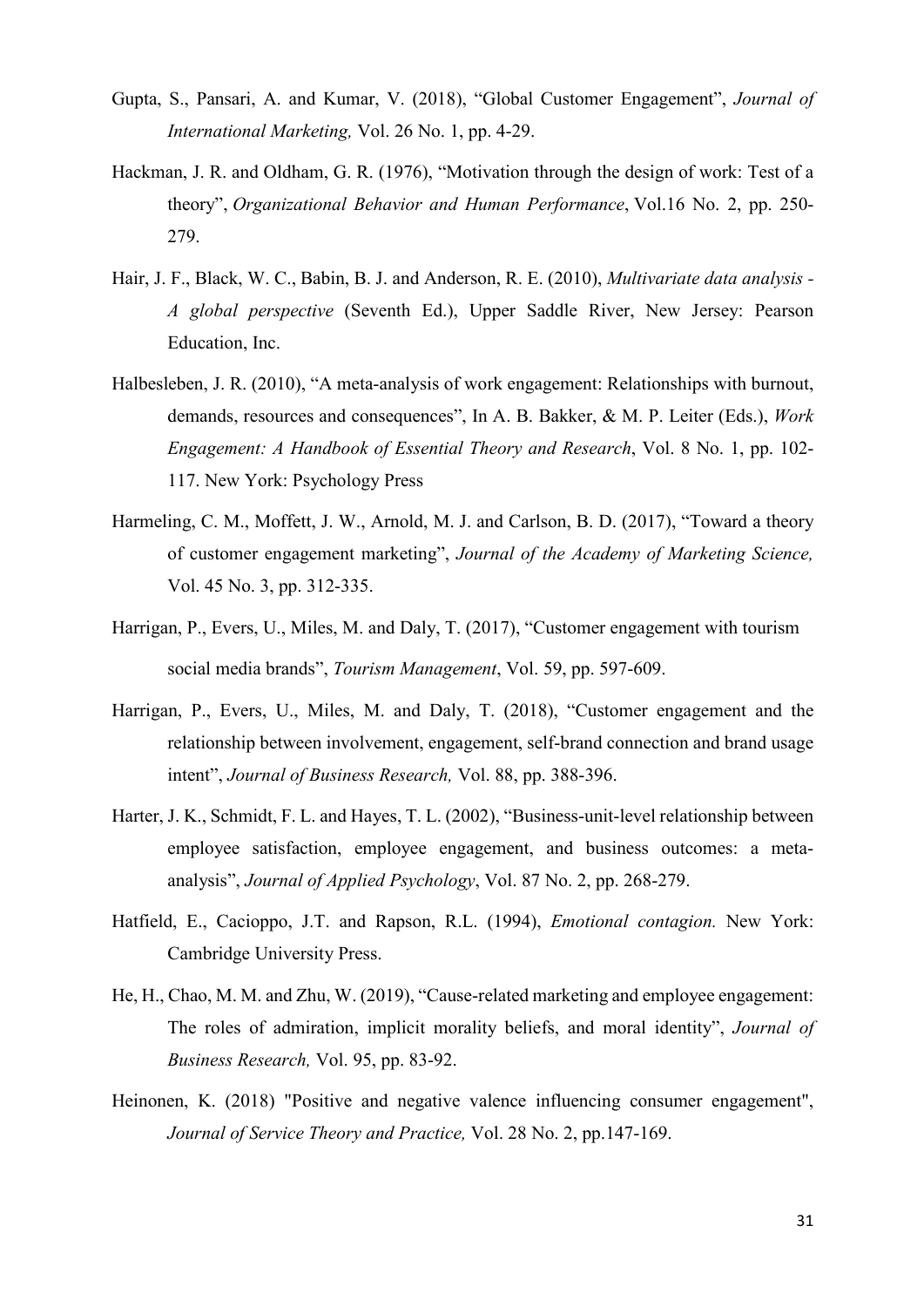- Hennig-Thurau, T., Groth, M., Paul, M. and Gremler, D. D. (2006), "Are all smiles created equal? How emotional contagion and emotional labor affect service relationships," *Journal of Marketing,* Vol 70, No. 3, pp. 58-73.
- Hofstede, G.H. (1991), *Cultures and organizations: Software of the mind.* London: McGraw-Hill.
- Hofstede, G. H. (2001), *Culture's consequences: Comparing values, behaviors, institutions, and organizations across nations*. 2nd ed. Thousand Oaks, CA: Sage.
- Hollebeek, L. D. (2011), "Demystifying customer brand engagement: Exploring the loyalty nexus", *Journal of Marketing Management,* Vol. 27 No. 7-8, pp. 785-807.
- Hollebeek, L. (2012), Demystifying 'brand usage engagement'in social networking contexts: Conceptualisation, scale development and validation (Doctoral dissertation, ResearchSpace@ Auckland).
- Hollebeek, L. D., Glynn, M. S. and Brodie, R. J. (2014), "Consumer brand engagement in social media: Conceptualization, scale development and validation", *Journal of Interactive Marketing*, Vol. 28 No. 2, pp. 149-165.
- Hollebeek, L. D., Srivastava, R. K. and Chen, T. (2019), "SD logic–informed customer engagement: integrative framework, revised fundamental propositions, and application to CRM", *Journal of the Academy of Marketing Science,* Vol. 47 No. 1, pp. 161-185.
- Hong, Y., Liao, H., Raub, S. and Han, J. H. (2016), "What it takes to get proactive: An integrative multilevel model of teh antecedents of personal initiative", *Journal of Applied Psychology*, Vol. 101 No. 5, pp. 687-701.
- Hoyer, W. D., Chandy, R., Dorotic, M., Krafft, M. and Singh, S. S. (2010), "Consumer cocreation in new product development", *Journal of Service Research,* Vol. 13 No. 3, pp. 283-296.
- Iqbal, M., Nisha, N. and Rashid, M. (2018), "Bank selection criteria and satisfaction of retail customers of Islamic banks in Bangladesh," *International Journal of Bank Marketing*, Vol. 36 No. 5, pp. 931-946.
- Jaakkola, E. and Alexander, M. (2014), "The role of customer engagement behavior in value co-creation: a service system perspective", *Journal of Service Research,* Vol. 17 No. 3, pp. 247-261.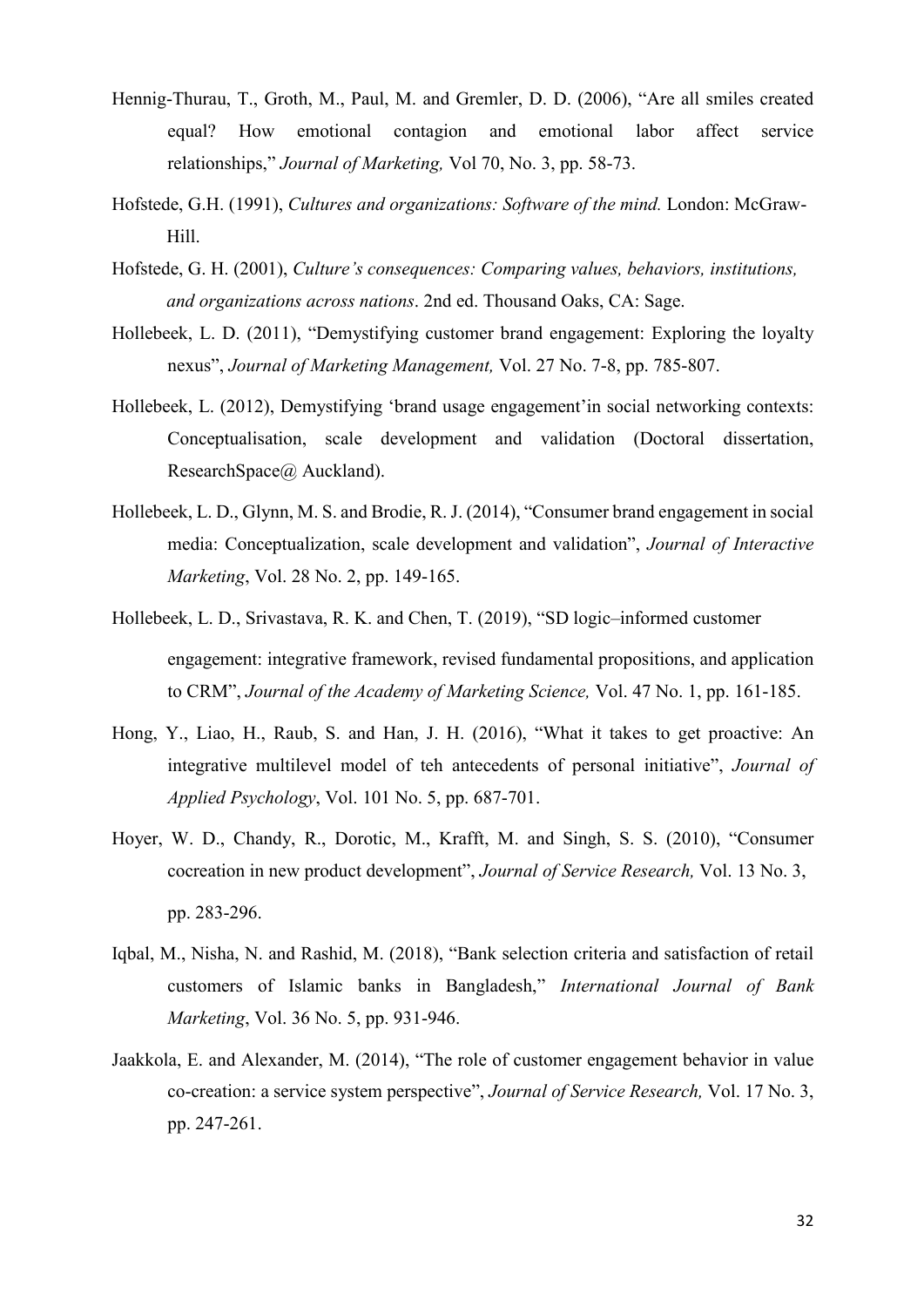- James, L. R., Joyce, W. F. and Slocum Jr, J. W. (1988), "Comment: Organizations do not cognize", *Academy of Management Review*, Vol. 13 No. 1, pp. 129-132.
- Jourard, S. M. (1968), *Disclosing man to himself*, Princeton, NJ: D., Van Nostrand Co.
- Kahn, W. A. (1990), "Psychological conditions of personal engagement and disengagement at work", *Academy of Management Journal,* Vol. 33 No. 4, pp. 672-724.
- Kahn, W. A. (1992), "To be fully there: Psychological presence at work", *Human Relations*, Vol. 45 No. 4, pp. 321-349.
- Karatepe, O. M., Yavas, U., Babakus, E. and Deitz, G. D. (2018), "The effects of organizational and personal resources on stress, engagement, and job outcomes", *International Journal of Hospitality Management*.
- Kikuchi, T. and Van L. N. (2010), "A simple model of service offshoring with time zone differences", *The North American Journal of Economics and Finance*, Vol. 21 No. 3, pp. 217-227.
- Kline, R. B. (2005), *Principles and practice of structural equation modelling* (2nd ed.), New York: The Guilford Press.
- Kumar, V. (2013), *Profitable customer engagement: concept, metrics and strategies*, SAGE Publications, India.
- Kumar, V. and Pansari, A. (2016), "Competitive advantage through engagement", *Journal of Marketing Research,* Vol. 53 No. 4, pp. 497-514.
- Kumar, V., Rajan, B., Gupta, S., and Pozza, I.D. (2017), "Customer engagement in service", *Journal of the Academy of Marketing Science*, Vol. 4, pp. 1-23.
- Kwon, B., Farndale, E. and Park, J. G. (2016), "Employee voice and work engagement: Macro, meso, and micro-level drivers of convergence?" *Human Resource Management Review,* Vol. 26 No. 4, pp. 327-337.
- Lazarus, R. S. (1995), "Psychological stress in the workplace", *Occupational stress: A handbook*, 1, Taylor & Francis, New York, pp. 3-14.
- Lee, J. J. and Ok, C. M. (2015), "Drivers of work engagement: An examination of core selfevaluations and psychological climate among hotel employees", *International Journal of Hospitality Management,* Vol. 44, pp. 84-98.
- Levesque, T. and McDougall, G. H. (1996), "Determinants of customer satisfaction in retail banking", *International Journal of Bank Marketing,* Vol. 14 No. 7, pp. 12-20.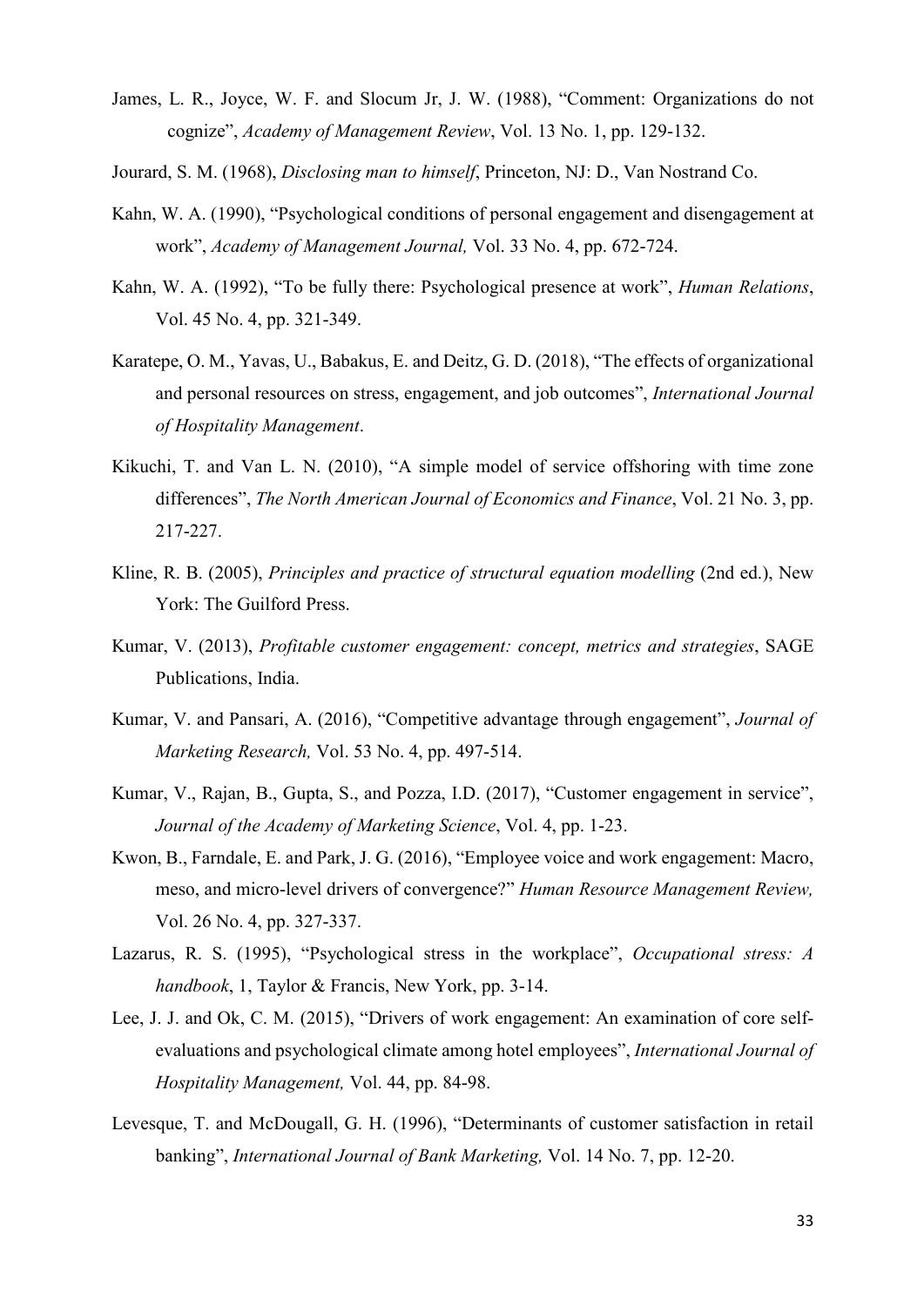- Libai, B., Bolton, R., Bügel, M. S., De Ruyter, K., Götz, O., Risselada, H. and Stephen, A. T. (2010), "Customer-to-customer interactions: broadening the scope of word of mouth research", *Journal of Service Research,* Vol. 13 No. 3, pp. 267-282.
- Liu, J., Cho, S. and Putra, E. D. (2017), "The moderating effect of self-efficacy and gender on work engagement for restaurant employees in the United States", *International Journal of Contemporary Hospitality Management,* Vol. 29 No. 1, pp. 624-642.
- LMA (2018), "Employee Engagement in the Finance Industry", May 10, Report found at [https://news.levymarketingawards.com/blog/2018/05/employee-engagement-in-the](https://news.levymarketingawards.com/blog/2018/05/employee-engagement-in-the-finance-industry)[finance-industry.](https://news.levymarketingawards.com/blog/2018/05/employee-engagement-in-the-finance-industry)
- Lockwood, N. R. (2007), "Leveraging employee engagement for competitive advantage", *SHRM Research Quarterly*, Vol. 52 No. 3, pp. 1-12.
- Louis, M. R. (1986), *Putting executive action in context: An alternative view of power.* In S. Srivastva, & Associates (Eds.), Executive power (pp. 111-131). San Francisco: Jossey-Bass.
- Lyu, Y., Zhu, H., Zhong, H. J. and Hu, L. (2016), "Abusive supervision and customer-oriented organizational citizenship behavior: The roles of hostile attribution bias and work engagement", *International Journal of Hospitality Management,* Vol. 53, pp. 69-80.
- Malhotra, N. K., Ulgado, F. M., Agarwal, J., Shainesh, G. and Wu, L. (2005), "Dimensions of service quality in developed and developing economies: multi-country cross-cultural comparisons", *International Marketing Review,* Vol. 22 No. 3, pp. 256-278.
- Marino, V. and Presti, L.L. (2018), "Engagement, satisfaction and customer behavior-based CRM performance: An empirical study of mobile instant messaging", *Journal of Service Theory and Practice,* Vol. 28 No. 5, pp.682-707.
- Maslowska, E., Malthouse, E. C. and Collinger, T. (2016). "The customer engagement ecosystem", *Journal of Marketing Management*, Vol. 32 No. 5-6, pp. 469-501.
- May, D. R., Gilson, R. L. and Harter, L. M. (2004), "The psychological conditions of meaningfulness, safety and availability and the engagement of the human spirit at work", *Journal of Occupational and Organizational Psychology,* Vol. 77 No. 1, pp. 11-37.
- McAllister, D. J. (1995), "Affect and cognition based trust as foundations for interpersonal cooperation in organizations", *Academy of Management Journal,* Vol. 38, pp. 24-59.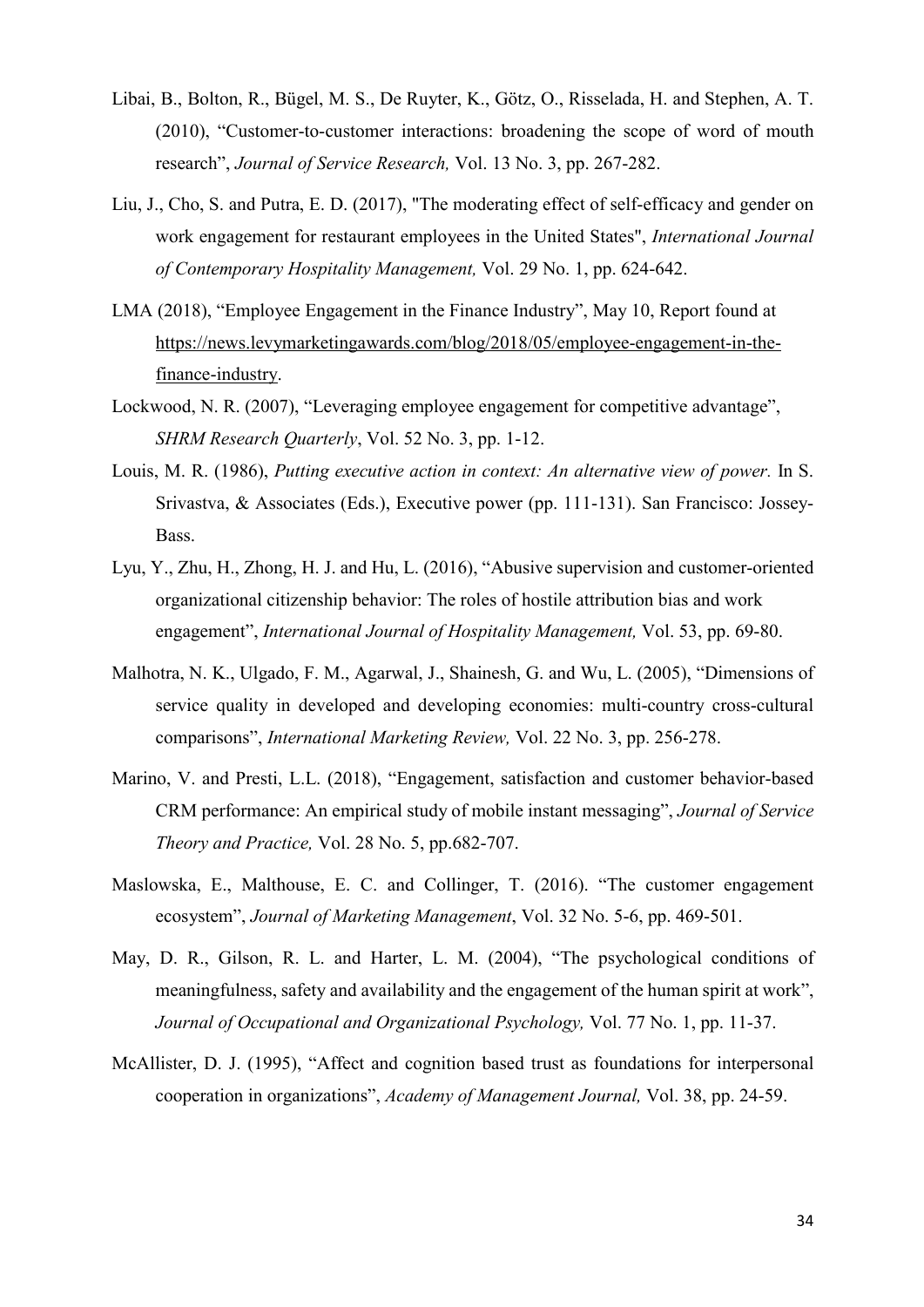- Menguc, B., Auh, S., Fisher, M. and Haddad, A. (2013), "To be engaged or not to be engaged: The antecedents and consequences of service employee engagement", *Journal of Business Research,* Vol. 66 No. 11, pp. 2163-2170.
- Menguc, B., Auh, S., Yeniaras, V. and Katsikeas, C. S. (2017), "The role of climate: implications for service employee engagement and customer service performance", *Journal of the Academy of Marketing Science,* Vol. 45 No. 3, pp. 428-451.
- Menon, A., and Varadarajan, P. R. (1992), "A model of marketing knowledge use within firms", *Journal of Marketing,* Vol. 56, pp. 53–71.
- Michaelis, B., Stegmaier, R. and Sonntag, K. (2010), "Shedding light on followers' innovation implementation behavior: The role of transformational leadership, commitment to change, and climate for initiative", *Journal of Managerial Psychology*, Vol. 25 No. 4, pp. 408-429.
- Miracle, Q. J., Ellinger, E. A. and Franke, R. G. (2018), "Work design and frontline employee engagement", *Journal of Service Theory and Practice*, Vol. 28 No. 5, pp. 636-660.
- Moorman, C., Zaltman, G. and Deshpande, R. (1992), "Relationships between providers and users of market research: The dynamics of trust", *Journal of Marketing Research*, Vol. 29 No. 3, 314-328.
- Morgan, R. M. and Hunt, S. D. (1994), "The commitment-trust theory of relationship marketing", *The Journal of Marketing*, Vol. 58 No. July, pp. 20-38.
- Morrison E. W. and Phelps, C. C. (1999), "Taking charge at work: Extrarole efforts to initiate workplace change", *Academy of Management Journal,* Vol. 42 No. 4, pp. 403-419.
- Mujeri, M. K. and Younus, S. (2009), "An analysis of interest rate spread in the banking sector in Bangladesh", *The Bangladesh Development Studies*, pp. 1-33.
- Mulinge, M. and Mueller, C. W. (1998), "Employee job satisfaction in developing countries: the case of Kenya", *World Development*, Vol. 26 No. 12, pp. 2181-2199.
- Pansari, A. and Kumar, V. (2017), "Customer engagement: the construct, antecedents, and consequences", *Journal of the Academy of Marketing Science,* Vol. 45 No. 3, pp. 294- 311.
- Parihar, P., Dawra, J. and Sahay, V. (2019), "The role of customer engagement in the involvement-loyalty link", *Marketing Intelligence & Planning,* Vol. 37 No. 1, pp. 66-79.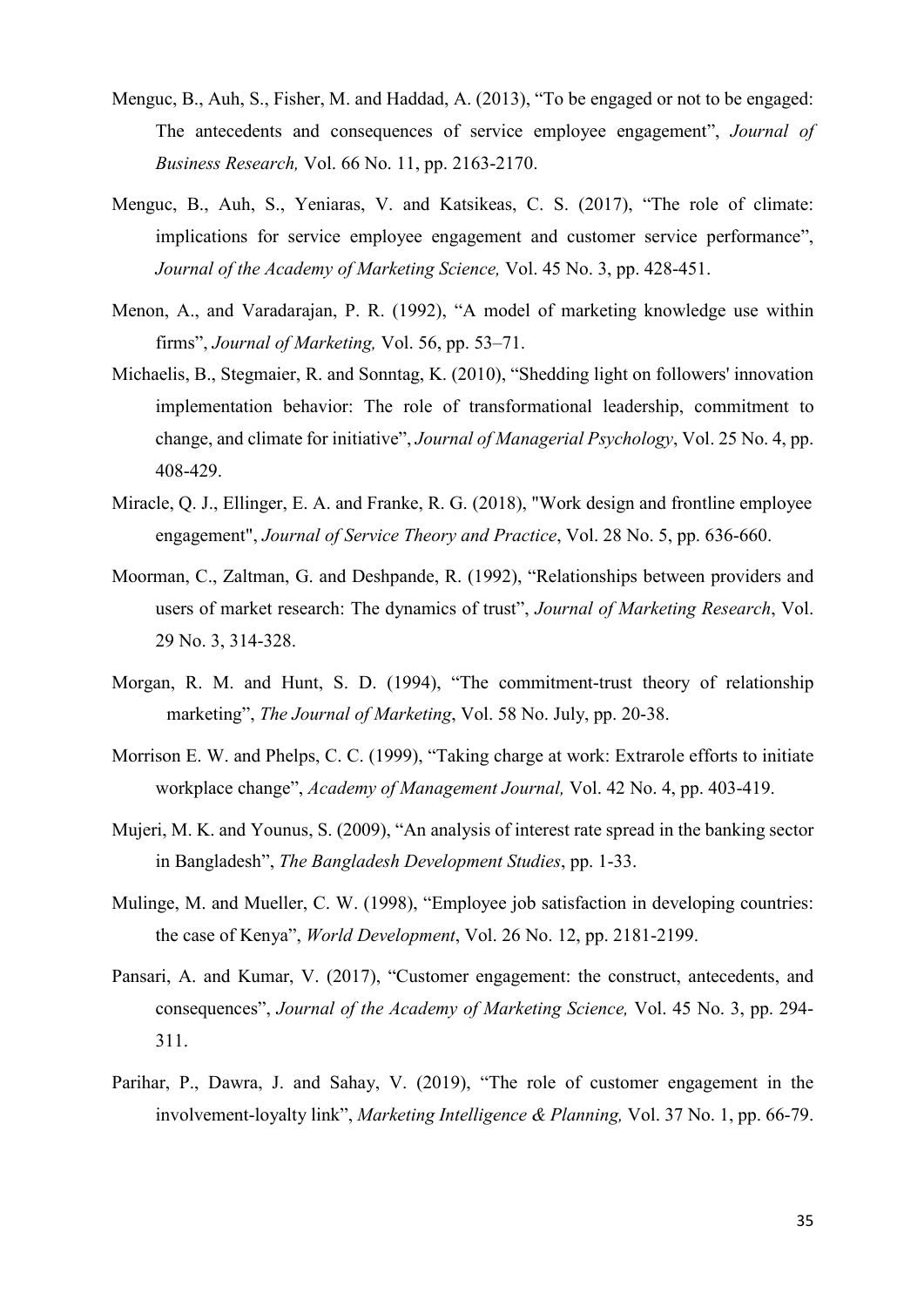- Parker, S. K., Williams, H. M. and Turner, N. (2006), "Modeling the antecedents of proactive behavior at work", *Journal of Applied Psychology*, Vol. 91 No. 3, pp. 636-652.
- Prentice, C. and Loureiro, S. M. C. (2018),"Consumer-based approach to customer engagement–The case of luxury brands", *Journal of Retailing and Consumer Services,* Vol. 43, pp. 325-332.
- Pugh, S. D. (2001), "Service with a smile: Emotional contagion in the service encounter", *Academy of Management Journal*, Vol. 44 No. 5, pp. 1018-1027.
- Qi, J. M., Ellinger, A. E. and Franke, G. R. (2018), "Work design and frontline employee engagement", *Journal of Service Theory and Practice,* Vol. 28 No. 5, pp.636-660.
- Rabbanee, F. K., Ramaseshan, B., Wu, C. and Vinden, A. (2012), "Effects of store loyalty on shopping mall loyalty", *Journal of Retailing and Consumer Services*, Vol. 19 No. 3, pp. 271-278.
- Ramaseshan, B., Ishak, A. and Rabbanee, F.K. (2013), "The role of marketing managers' commitment and involvement in marketing strategy implementation", *Journal of Strategic Marketing,* Vol. 21 No. 6, pp. 465-483.
- Reinartz, W. J. and Kumar, V. (2003), "The impact of customer relationship characteristics on profitable lifetime duration", *Journal of Marketing,* Vol. 67 No. 1, pp. 77-99.
- Reynoso, J., Kandampully, J., Fan, X. and Paulose, H. (2015), "Learning from socially driven service innovation in emerging economies", *Journal of Service Management,* Vol. 26 No. 1, pp. 156-176.
- Rich, B. L., Lepine, J. A. and Crawford, E. R. (2010), "Job engagement: Antecedents and effects on job performance", *Academy of Management Journal,* Vol. 53 No. 3, pp. 617- 635.
- Riddle, D. I. (1992), "Leveraging cultural factors in international service delivery", *Advances in Services Marketing and Management,* Vol 15 No 1, pp. 297–322.
- Roy, S. K., Balaji, M.S., Soutar, G., Lassar, W.M. and Roy, R. (2018a). "Customer engagement behavior in individualistic and collectivistic markets", *Journal of Business Research*, Vol. 86, pp.281-290.
- Roy, S. K., Shekhar, V., Lassar, W. M. and Chen, T. (2018b), "Customer engagement behaviors: The role of service convenience, fairness and quality", *Journal of Retailing and Consumer Services,* Vol. 44, pp. 293-304.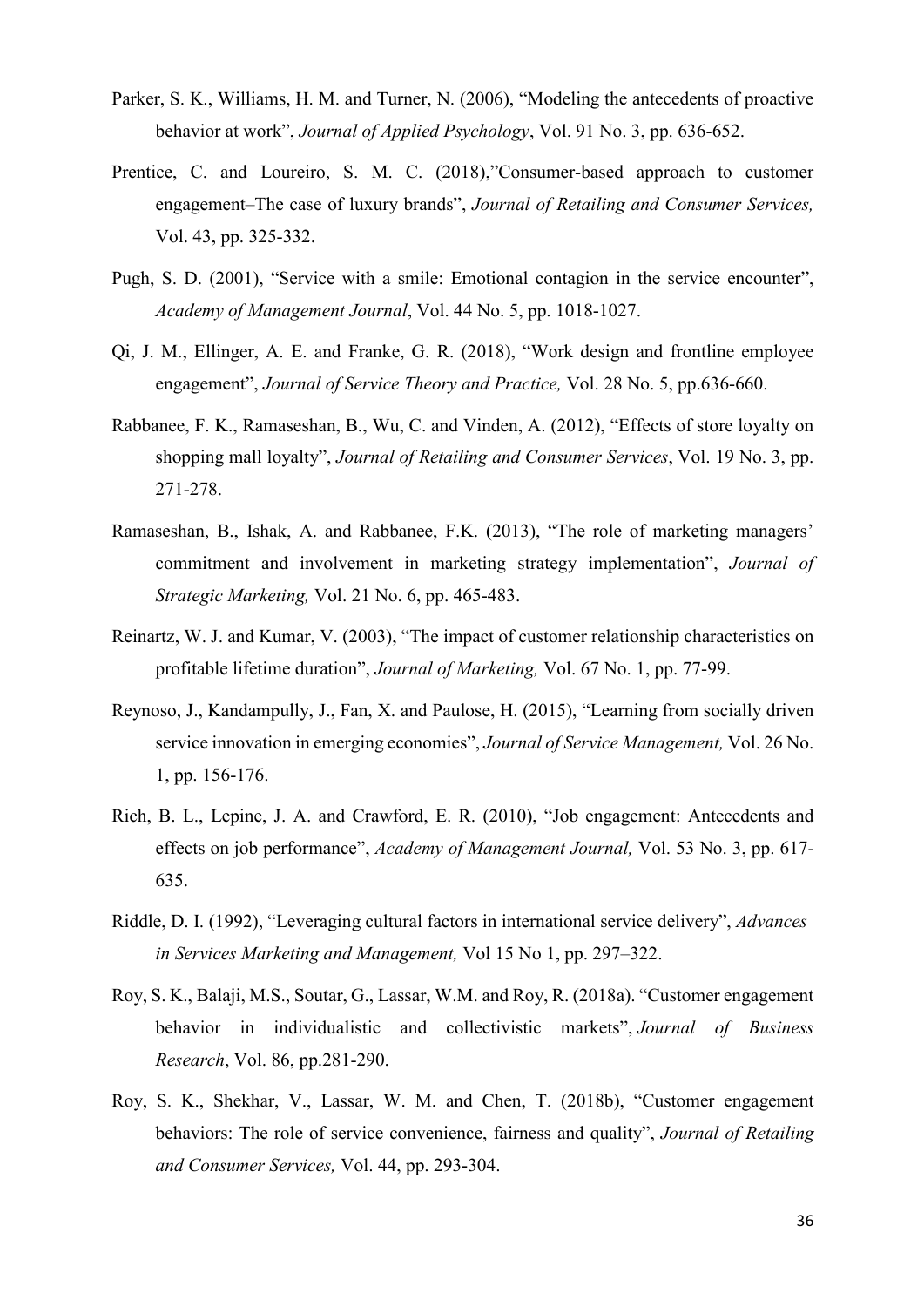- Rupp, D. E., Shao, R., Skarlicki, D. P., Paddock, E. L., Kim, T. Y. and Nadisic, T. (2018), "Corporate social responsibility and employee engagement: The moderating role of CSR‐ specific relative autonomy and individualism", *Journal of Organizational Behavior,* Vol. 39 No.5, pp. 559-579.
- Saks, A. M. (2006), "Antecedents and consequences of employee engagement", *Journal of Managerial Psychology*, Vol. 21 No. 7, pp. 600-619.
- Saks, A. M. and Gruman, J. A. (2014), "What do we really know about employee engagement?", *Human Resource Development Quarterly*, Vol. 25 No. 2, pp. 155-182.
- Salanova, M., Agut, S. and Peiró, J. M. (2005), "Linking organizational resources and work engagement to employee performance and customer loyalty: the mediation of service climate", *Journal of Applied Psychology*, Vol. 90 No. 6, pp. 1217-1227.
- Schaufeli, W. B. and Bakker, A. B. (2004), "Job demands, job resources and their relationship with burnout and engagement: A multi-sample study", *Journal of Organizational Behavior*, Vol. 25, No. 3, pp. 293-315.
- Schaufeli, W. B., Salanova, M., González-Romá, V. and Bakker, A. B. (2002), "The measurement of engagement and burnout: A two sample confirmatory factor analytic approach", *Journal of Happiness Studies*, Vol. 3 No. 1, pp. 71-92.
- Schneider, B., Macey, W. H., Lee, W. C. and Young, S. A. (2009), "Organizational service climate drivers of the American Customer Satisfaction Index (ACSI) and financial and market performance", *Journal of Service Research*, Vol. 12 No. 1, pp. 3-14.
- Schneider, B., Smith, D. B., and Goldstein, H. W. (2000), "Attraction–selection–attrition: Toward a person– environment psychology of organizations," In Walsh, W.B., Craik, K. H. and Price, R. H. (Eds.), *Person-Environment Psychology: New Directions and Perspectives* (Vol. 2nd, pp. 61-85). Mahwah, NJ: Erlbaum.
- Schuler, R. S. and Jackson, S. E. (1987), "Linking competitive strategies with human resource management practices", *The Academy of Management Executive*, Vol. 1, pp. 207-219.
- Seijts, G. H. and Crim, D. (2006), "What engages employees the most or, the ten C's of employee engagement", *Ivey Business Journal*, Vol. 70 No. 4, pp. 1-5.
- Sharma, P., Chen, I. S., and Luk, S. T. (2012), "Exploring the role of IND–COL as a moderator in the comprehensive service evaluation model," *Journal of International Consumer Marketing*, Vol. 24 No. 1-2, pp. 129-142.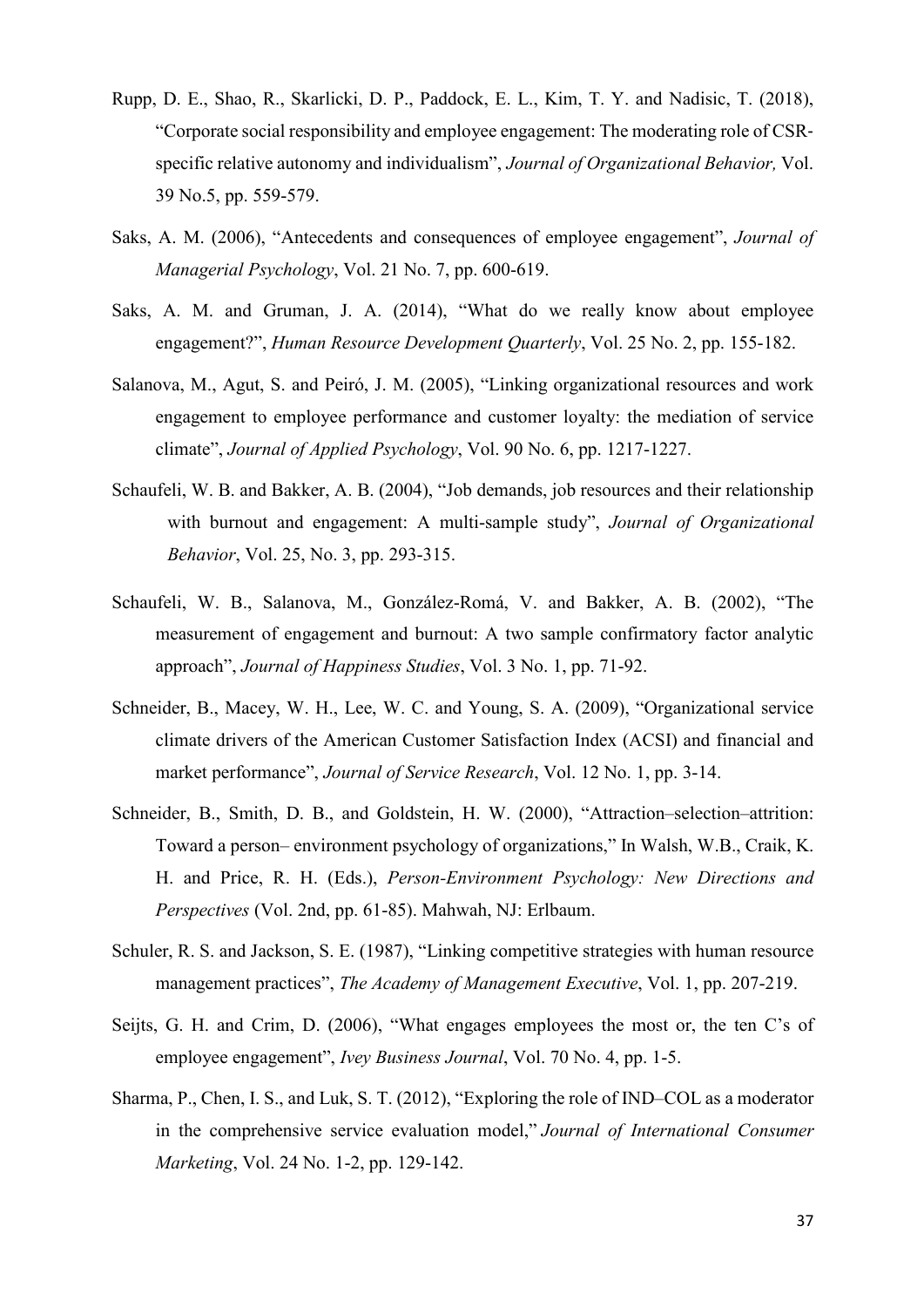- Sim, M. and Plewa, C. (2017) "Customer engagement with a service provider and context: An empirical examination", *Journal of Service Theory and Practice,* Vol. 27 Issue: 4, pp.854- 876.
- Simbula, S. and Guglielmi, D. (2013), "I am engaged, I feel good, and I go the extra-mile: Reciprocal relationships between work engagement and consequences", *Revista De Psicología Del Trabajo Y De Las Organizaciones*, Vol. 29 No. 3, pp. 117-125.
- Sirianni, N. J., Bitner, M. J., Brown, S. W. and Mandel, N. (2013), "Branded service encounters: Strategically aligning employee behavior with the brand positioning", *Journal of Marketing,* Vol. 77 No. 6, pp. 108-123.
- So, K. K. F., King, C. and Sparks, B. (2014), "Customer engagement with tourism brands: Scale development and validation", *Journal of Hospitality & Tourism Research,* Vol. 38 No. 3, pp. 304-329.
- Sorenson, S. and Adkins, A. (2014), "Why customer engagement matters so much now", *Gallup Business Journal*. July 22. Retrieved from [http://www.gallup.com/businessjournal/172637/why-customer-engagement](http://www.gallup.com/businessjournal/172637/why-customer-engagement-matters.aspx)[matters.aspx.](http://www.gallup.com/businessjournal/172637/why-customer-engagement-matters.aspx)
- Spector, P. E. (2003), "Individual differences in health and well-being in organizations", *Health and safety in organizations: A multilevel perspective*, San Francisco: Jossey-Bass. [SIOP Frontier Series], pp. 29-55.
- Thomson, M., MacInnis, D. J. and Whan Park, C. (2005), "The ties that bind: Measuring the strength of consumers' emotional attachments to brands", *Journal of Consumer Psychology*, Vol. 15 No. 1, pp. 77-91.
- Tremblay, M. and Simard, G. (2005), "La mobilisation du personnel: l'art d'établir un climat d'échanges favorable basé sur la réciprocité", *Gestion,* Vol. 30 No. 2, pp. 60-68.
- Uddin, S. S. and Suzuki, Y. (2014), "The impact of competition on bank performance in Bangladesh: an empirical study", *International Journal of Financial Services Management 2*, Vol. 7 No. 1, pp. 73-94.
- Van Doorn, J., Lemon, K. N., Mittal, V., Nass, S., Pick, D., Pirner, P. and Verhoef, P. C. (2010), "Customer engagement behavior: Theoretical foundations and research directions", *Journal of Service Research,* Vol. 13 No. 3, pp. 253-266.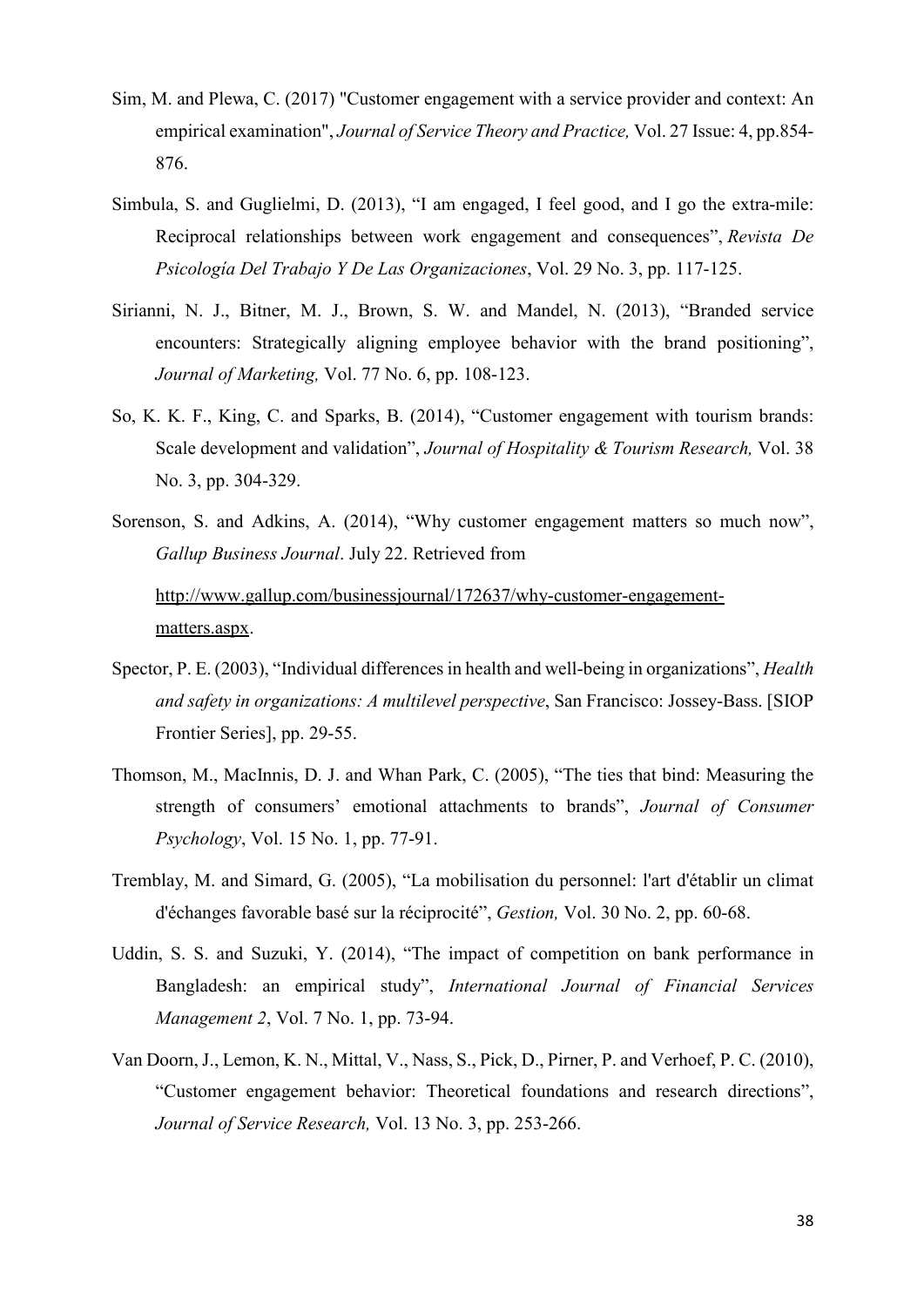- Vargo, S. L. and Lusch, R. F. (2004), "Evolving to a new dominant logic for marketing", *Journal of Marketing*, Vol. 68 No. 1, pp. 1-17.
- Verhoef, P. C., Reinartz, W. J. and Krafft, M. (2010), "Customer engagement as a new perspective in customer management", *Journal of Service Research,* Vol. 13 No. 3, pp. 247-252.
- Vivek, S. D., Beatty, S. E., Dalela, V. and Morgan, R. M. (2014), "A generalized multidimensional scale for measuring customer engagement", *Journal of Marketing Theory and Practice*, Vol. 22 No. 4, pp. 401-420.
- Vivek, S. D., Beatty, S. E. and Morgan, R. M. (2012), "Customer engagement: Exploring customer relationships beyond purchase", *Journal of Marketing Theory and Practice,*  Vol. 20 No. 2, pp. 122-146.
- World Bank. (2017). *The World Bank in Bangladesh*. Retrieved October 24, 2018, from The World Bank at<http://www.worldbank.org/en/country/bangladesh/overview>
- Youssef, Y. M. A., Johnston, W. J., AbdelHamid, T.A., Dakrory, M. I. and Seddick, M. G. S. (2018), "A customer engagement framework for a B2B context", *Journal of Business & Industrial Marketing*, Vol. 33 No. 1, pp.145-152.
- Zhong, L., Wayne, S. J. and Liden, R. C. (2016), "Job engagement, perceived organizational support, high-performance human resource practices, and cultural value orientations: A cross-level investigation", *Journal of Organizational Behavior,* Vol. 37 No. 6, pp. 823- 844.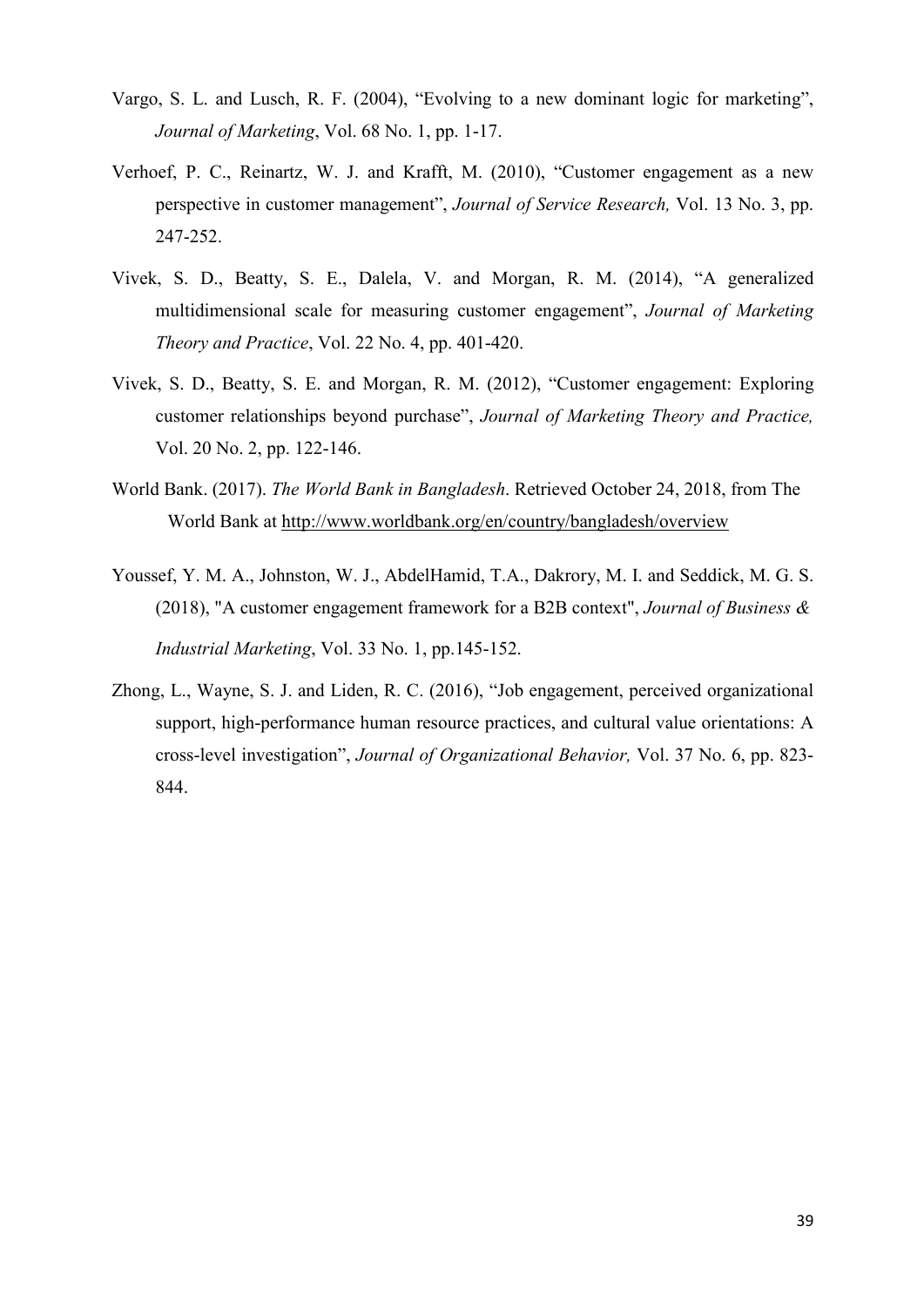# **Appendices**

| Author(s)<br>(Study type)                                                         | <b>Industry; Country Drivers of EE</b>                                   |                                                                                                                             | <b>Consequences of EE</b>                                                                   |  |  |
|-----------------------------------------------------------------------------------|--------------------------------------------------------------------------|-----------------------------------------------------------------------------------------------------------------------------|---------------------------------------------------------------------------------------------|--|--|
| Anaza and<br>Rutherford, 2012<br>( <i>Empirical</i> )                             | Cooperative<br>extension service;<br><b>USA</b>                          | Organisational<br>identification, employee-<br>customer identification,<br>customer orientation                             | N/A                                                                                         |  |  |
| Auh et al., 2016<br>(Empirical)                                                   | Banking service;<br>Taiwan                                               | Burnout due to supervisor                                                                                                   |                                                                                             |  |  |
| Bailey et al., 2017<br>(Narrative synthesis)                                      |                                                                          | Psychological states, job<br>design; leadership,<br>organizational and team<br>factors, and organizational<br>interventions | Performance, morale                                                                         |  |  |
| Barrick et al., 2015<br>( <i>Empirical</i> )                                      | Credit unions;<br><b>USA</b>                                             | Firm performance                                                                                                            |                                                                                             |  |  |
| Beek et al., 2012<br>( <i>Empirical</i> )                                         | Healthcare; China                                                        | Introjected regulation,<br>identified regulation,<br>intrinsic motivation, and<br>job resources                             | N/A                                                                                         |  |  |
| Breevaart et al.,<br>2016 ( <i>Empirical</i> )                                    | Healthcare;<br>Netherlands                                               | Transformational<br>leadership, and employee<br>self-leadership                                                             | Leader-rated job<br>performance                                                             |  |  |
| Crawford et al.,<br>2010<br>(Meta-analysis)                                       | ---;---                                                                  | Challenge demands,<br>hindrance demands, job<br>resources                                                                   | N/A                                                                                         |  |  |
| Demerouti et al.,<br>2001a<br>(Empirical)                                         | Insurance service;<br>Job demand, job control<br>Germany                 |                                                                                                                             | N/A                                                                                         |  |  |
| Demerouti et al.,<br>2001b<br>( <i>Empirical</i> )                                | Education,<br>healthcare,<br>manufacturing,<br>and transport;<br>Germany | Job resources (feedback,<br>reward, participation, job<br>control, job security,<br>supervisor support)                     | N/A                                                                                         |  |  |
| Dollard and Bakker,<br>2010<br>(Empirical)                                        | Education service;<br>Australia                                          | Job resources (job control)                                                                                                 | N/A                                                                                         |  |  |
| Technology,<br>Eldor and Harpaz,<br>Financial, and<br>2016 (Empirical)<br>Service |                                                                          | Perceived learning climate                                                                                                  | Extra-role<br>performance<br>(Proactivity,<br>knowledge sharing,<br>creativity, adaptivity) |  |  |

# **Table A: Literature summary on the drivers and consequences of EE**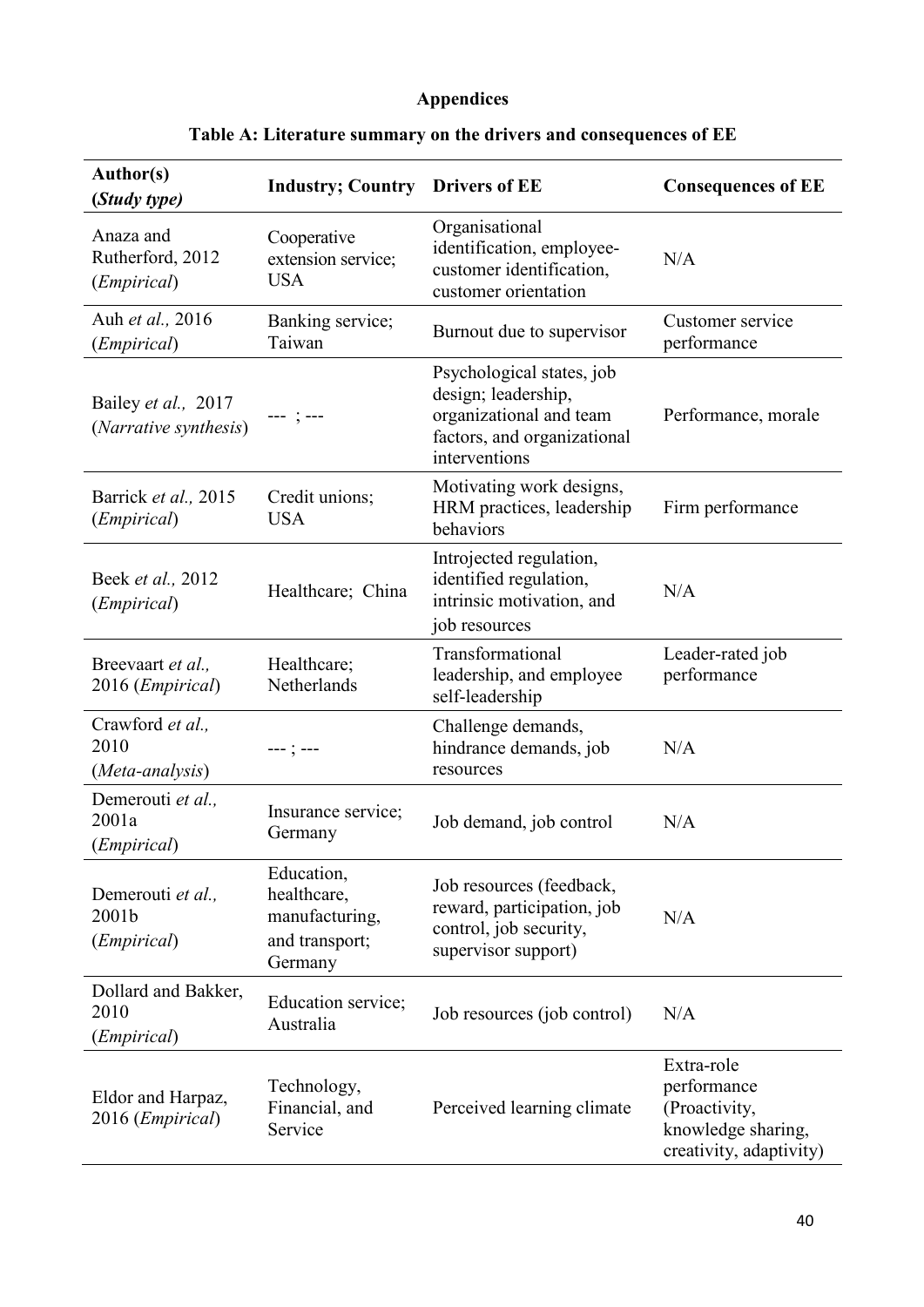| Ghosh et al., 2014<br>( <i>Empirical</i> )         | Banking service;<br>India                                                                                                                                                   | Distributive justice,<br>procedural justice,<br>Interactional justice                               | N/A                                                                                  |  |
|----------------------------------------------------|-----------------------------------------------------------------------------------------------------------------------------------------------------------------------------|-----------------------------------------------------------------------------------------------------|--------------------------------------------------------------------------------------|--|
| Gruman and Saks,<br>2011<br>(Conceptual)           | $---; ---$                                                                                                                                                                  | Engagement facilitation,<br>performance agreement,<br>appraisal and feedback                        | Improved<br>performance                                                              |  |
| Harter et al., 2002<br>(Meta-analysis)             | ---;---                                                                                                                                                                     | Employee satisfaction                                                                               | Customer satisfaction,<br>productivity,<br>profitability, and<br>employee retention. |  |
| He et al., 2019<br>( <i>Empirical</i> )            | Luxury brand;<br>China                                                                                                                                                      | Admiration                                                                                          | N/A                                                                                  |  |
| Karatepe et al., 2018<br>(Empirical)               | Hotels' service;<br>Cyprus                                                                                                                                                  | Management commitment<br>to service quality, stress,<br>personal resource (customer<br>orientation) | Job outcomes (In-role<br>and extra-role job<br>performance, turnover<br>intentions)  |  |
| Kumar and Pansari,<br>2016<br>( <i>Empirical</i> ) | B2B service; USA                                                                                                                                                            | N/A                                                                                                 | Customer<br>engagement, firm<br>performance                                          |  |
| Kwon et al., 2016<br>(Conceptual)                  | Perceived employee voice,<br>employee experience,<br>---;---<br>(Supervisor-subordinate<br>relationship)                                                                    |                                                                                                     | N/A                                                                                  |  |
| Lee and Ok, 2015<br>( <i>Empirical</i> )           | Core self-evaluations,<br>psychological climate<br>(Customer orientation,<br>Hotel service; USA<br>internal service, managerial<br>support, information &<br>communication) |                                                                                                     | N/A                                                                                  |  |
| Liu et al., 2017<br>(Empirical)                    | Restaurants' service;<br><b>USA</b>                                                                                                                                         | Perceived organisational<br>support                                                                 | Intent to leave                                                                      |  |
| Lyu et al., 2016<br>( <i>Empirical</i> )           | Hotel service;<br>China                                                                                                                                                     | Abusive supervision                                                                                 | Customer-oriented<br>organizational<br>citizenship behavior<br>(OCB)                 |  |
| Menguc et al., 2013<br>(Empirical)                 | Clothing, footwear<br>and accessories;<br>Canada                                                                                                                            | Supervisory support,<br>supervisory feedback                                                        | Service employee<br>performance                                                      |  |
| Mengue et al., 2017<br>( <i>Empirical</i> )        | Health care service;<br>Turkey                                                                                                                                              | Personal resource (self-<br>efficacy), Job resource (job<br>autonomy)                               | Customer service<br>performance                                                      |  |
| Miracle et al., 2018<br>(Empirical)                | Different service<br>industries; USA                                                                                                                                        | Staffing, standardization,<br>work variety, empowerment                                             | N/A                                                                                  |  |
| Rich et al., 2010<br>(Empirical)                   | Fire service; USA                                                                                                                                                           | Value congruence,<br>perceived organizational<br>support, core self-<br>evaluations                 | Task performance,<br>organizational<br>citizenship behavior                          |  |
| Rupp <i>et al.</i> , 2018<br>( <i>Empirical</i> )  | General business;<br>Canada, China,<br>France, Hong                                                                                                                         | <b>Employee CSR</b> perceptions                                                                     | N/A                                                                                  |  |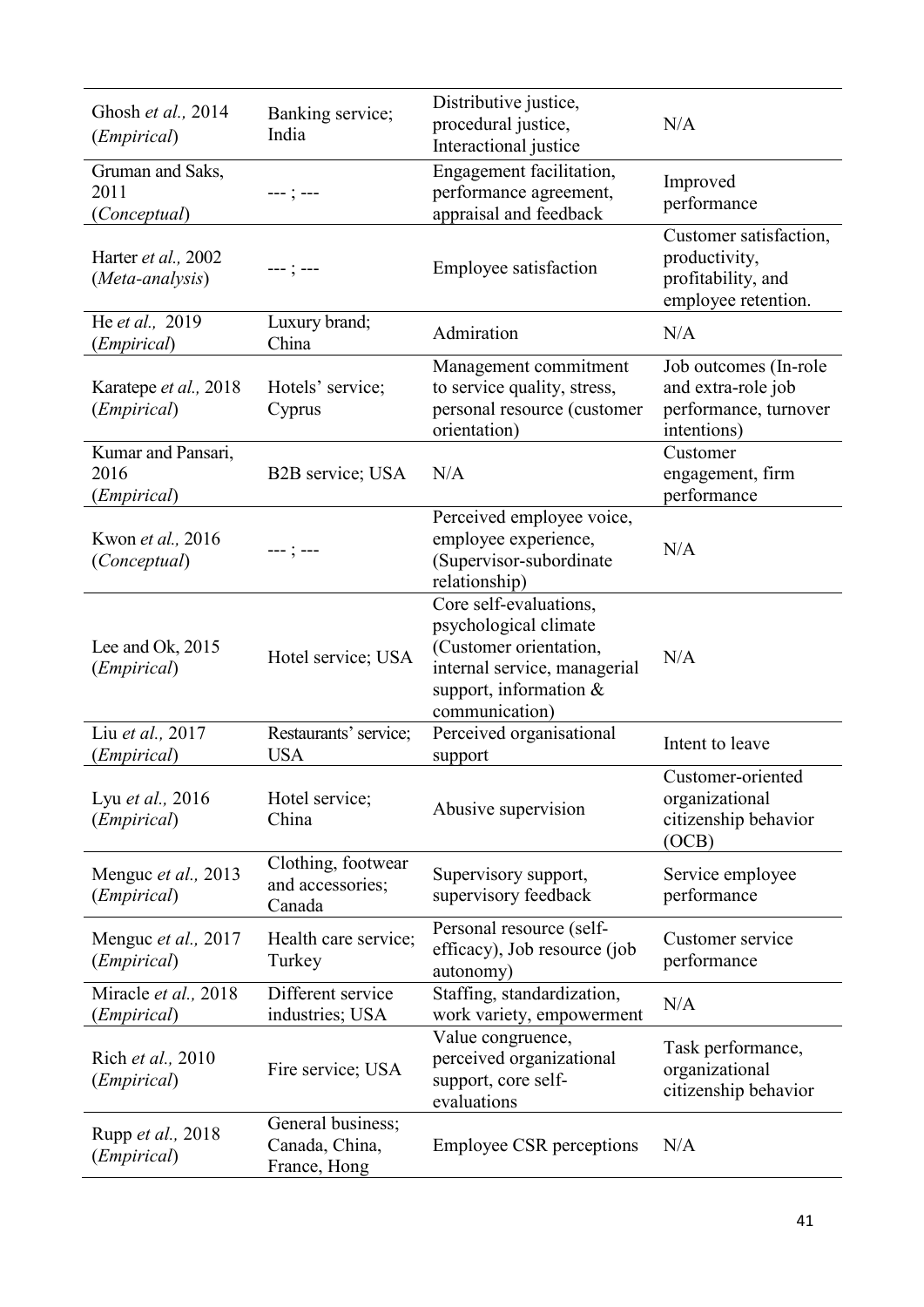|                                               | Kong, and<br>Singapore         |                                                                       |                                                                                         |
|-----------------------------------------------|--------------------------------|-----------------------------------------------------------------------|-----------------------------------------------------------------------------------------|
| Salanove et al., 2005<br>( <i>Empirical</i> ) | Hotels and<br>restaurants; --- | Organizational resources<br>(Training, autonomy,<br>technology)       | Service climate                                                                         |
| Zhong $et$ al., 2016<br>( <i>Empirical</i> )  | 130 companies;<br>China        | High-performance HR<br>practices, perceived<br>organizational support | In-role performance,<br>organizational<br>citizenship behavior<br>(OCB), intent to quit |
| The current study<br>( <i>Empirical</i> )     | Retail banking;<br>Bangladesh  | Climate for initiative,<br>climate for psychological<br>safety        | Customer engagement                                                                     |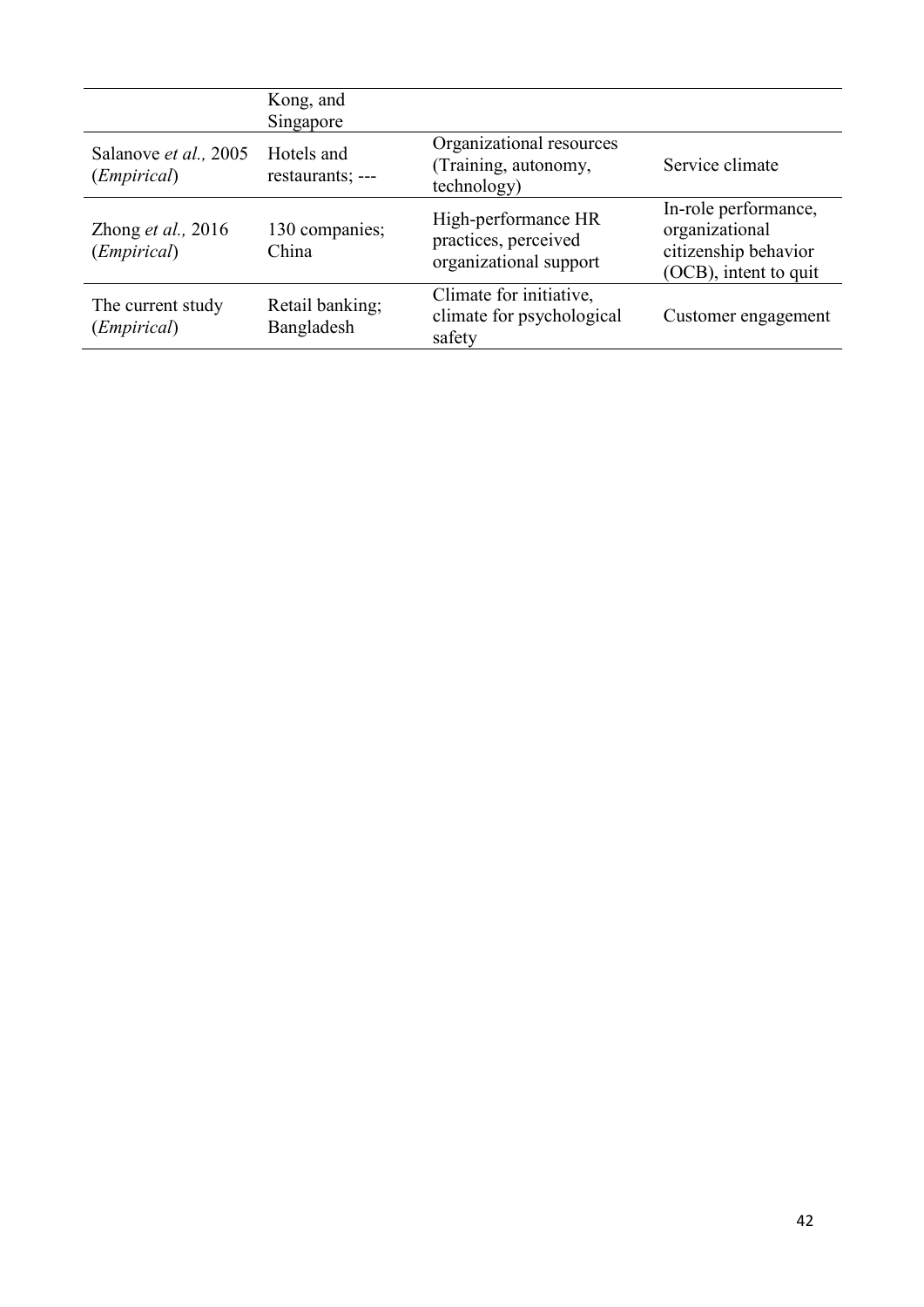| <b>Author(s)</b><br>(Study type)                      | <b>Industry; Country</b>                                                                                                                                                                                                                  | <b>Drivers of CE</b>                                                                                                                                                                                  | <b>Consequences of CE</b>                                                                          |
|-------------------------------------------------------|-------------------------------------------------------------------------------------------------------------------------------------------------------------------------------------------------------------------------------------------|-------------------------------------------------------------------------------------------------------------------------------------------------------------------------------------------------------|----------------------------------------------------------------------------------------------------|
| Beckers et al., 2018<br>( <i>Empirical</i> )          | ---; USA, Europe<br>and Asia                                                                                                                                                                                                              | N/A                                                                                                                                                                                                   | Abnormal stock return<br>(shareholder value)                                                       |
| Boardman et al.,<br>2018 (Empirical)                  | University education<br>services; Australia                                                                                                                                                                                               | Envy reflex, consumer<br>perceived positional value                                                                                                                                                   | N/A                                                                                                |
| Brodie et al., 2011<br>(Conceptual)                   | --- ; ---                                                                                                                                                                                                                                 | Involvement,<br>participation, satisfaction                                                                                                                                                           | Satisfaction, self-brand<br>connection, brand<br>attachment, brand<br>loyalty                      |
| Dwivedi, 2015<br>(Empirical)                          | Mobile phone; India                                                                                                                                                                                                                       | N/A                                                                                                                                                                                                   | Loyalty intentions                                                                                 |
| Gopalakrishna et<br>al., 2017<br>( <i>Empirical</i> ) | Tradeshow design,<br>B2B tradeshows; USA<br>tradeshow promotions                                                                                                                                                                          |                                                                                                                                                                                                       | Satisfaction,<br>behavioural outcomes<br>(purchase intention and<br>intention to return)           |
| Gupta et al., 2018<br>( <i>Empirical</i> )            | Consumer packaged<br>goods, financial services,<br>telecommunications,<br>hospitality, high<br>technology, and airlines;<br>US, UK, Germany,<br>Netherlands, Italy,<br>France, Slovenia, China,<br>India, Japan, Turkey,<br>and Australia | Emotions, satisfaction                                                                                                                                                                                | Tangible (firm<br>performance),<br>intangible (opt-in,<br>privacy sharing,<br>relevant marketing); |
| Harmeling et al.,<br>2017 ( <i>Empirical</i> )        | Community events;<br><b>USA</b>                                                                                                                                                                                                           | Product experience<br>(performance, brand<br>associations),<br>psychological ownership,<br>self-transformation                                                                                        | Firm performance<br>(revenue benefits, cost<br>savings)                                            |
| Harrigan et al., 2017<br>(Empirical)                  | Tourism; USA<br>Consumer involvement                                                                                                                                                                                                      |                                                                                                                                                                                                       | Behavioural intention<br>of loyalty                                                                |
| Harrigan et al., 2018<br>(Empirical)                  | Tourism; USA                                                                                                                                                                                                                              | Consumer involvement                                                                                                                                                                                  | Self-brand connection,<br>brand usage intent                                                       |
| Heinonen, 2018<br>( <i>Empirical</i> )                | Family-related<br>magazines                                                                                                                                                                                                               | Behavior (community<br>changes, ease of use,<br>routines, etc.), emotions<br>(irritation, inspiration,<br>entertainment, etc.),<br>cognition (subjectivity,<br>brand familiarity,<br>relevance, etc.) | N/A                                                                                                |

|  |  |  | Table B: Literature summary on the drivers and consequences of CE |  |
|--|--|--|-------------------------------------------------------------------|--|
|  |  |  |                                                                   |  |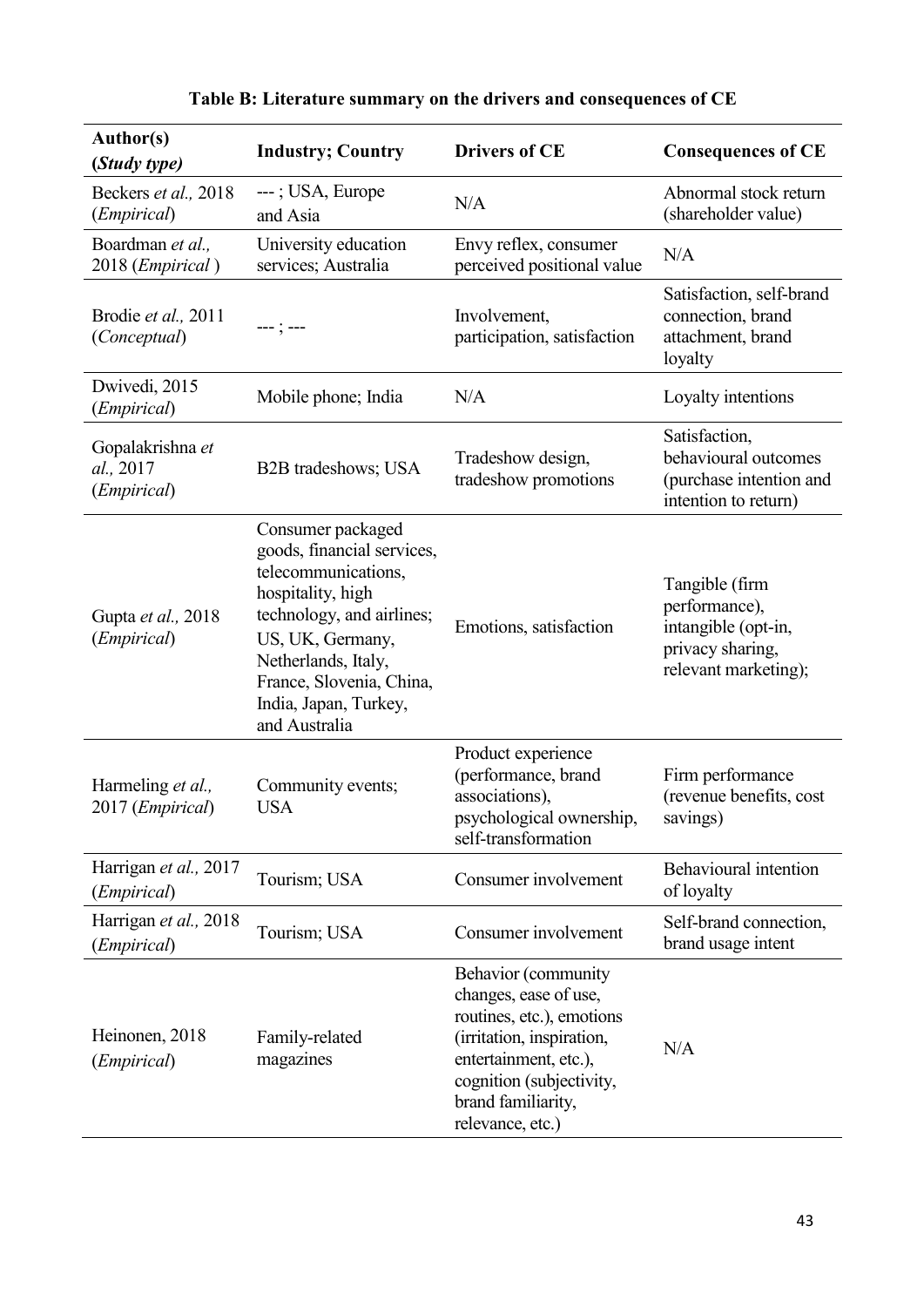| Hollebeek et al.,<br>2014<br>( <i>Empirical</i> ) | Social networking sites<br>(Facebook, Twitter and<br>LinkedIn);<br>--- | Consumer involvement                                                                                                                                                                          | Self-brand connection,<br>brand usage intent                                                         |  |
|---------------------------------------------------|------------------------------------------------------------------------|-----------------------------------------------------------------------------------------------------------------------------------------------------------------------------------------------|------------------------------------------------------------------------------------------------------|--|
| Hollebeek et al.,<br>2019<br>(Conceptual)         | --- ; ---                                                              | Customer resource<br>integration, customer<br>knowledge sharing and<br>learning                                                                                                               | Customer co-creation,<br>Customer individual<br>and interpersonal<br>operant resource<br>development |  |
| Jaakkola and<br>Alexander, 2014<br>(Empirical)    | Rail service; Scotland                                                 | Focal firm-related access,<br>ceding control, focal<br>customer-related<br>ownership, need for<br>improvements,<br>relationship and<br>communication, other<br>stakeholder-related<br>support | Positive recognition,<br>improved experiences,<br>and community<br>regeneration                      |  |
| Kumar and Pansari,<br>2016 (Empirical)            | B2B services; USA                                                      | Employee engagement                                                                                                                                                                           | Firm performance                                                                                     |  |
| Marino and Presti,<br>2018 ( <i>Empirical</i> )   | Fashion, food, tourism,<br>e-commerce; Italy                           | N/A                                                                                                                                                                                           | Customer satisfaction,<br>behavior-based CRM<br>performance                                          |  |
| Maslowka et al.,<br>2016<br>(Conceptual)          | --- ; ---                                                              | Brand actions; other<br>actions (customers'<br>actions, customers'<br>inquiries, customers'<br>feedback, customers'<br>events)                                                                | Satisfaction, loyalty,<br>customer lifetime value                                                    |  |
| Pansari and Kumar,<br>2017 (Conceptual)           | ---;---                                                                | Satisfaction; emotions                                                                                                                                                                        | Firm performance,<br>Intangible benefits<br>such as opt-in and<br>privacy sharing.                   |  |
| Parihar et al., 2019<br>( <i>Empirical</i> )      | Online retail; India                                                   | Involvement (risk<br>importance, risk<br>probability, sign, interest,<br>pleasure)                                                                                                            | Loyalty                                                                                              |  |
| Prentice and<br>Loureiro, 2018<br>(Empirical)     | Luxury fashion brand;<br>Portugal                                      | Desire, social value                                                                                                                                                                          | Subjective well-being                                                                                |  |
| Roy et al., 2018a<br>( <i>Empirical</i> )         | Luxury hotel; Australia,<br>USA, India and China                       | Cognitive trust, affective<br>trust, value in use                                                                                                                                             | N/A                                                                                                  |  |
| Roy et al., 2018b<br>( <i>Empirical</i> )         | Mobile<br>telecommunication and<br>retail banking; India               | Perceived quality, service<br>convenience, perceived<br>fairness                                                                                                                              | N/A                                                                                                  |  |
| Sim and Plewa,<br>2017<br>(Empirical)             | Universities; Australia                                                | C <sub>2</sub> C engagement<br>platforms                                                                                                                                                      | N/A                                                                                                  |  |
| So et al., 2014<br>(Empirical)                    | Hotel and airline;<br>Australia                                        | Involvement,<br>interactivity, rapport,                                                                                                                                                       | Behavioural intention<br>of loyalty                                                                  |  |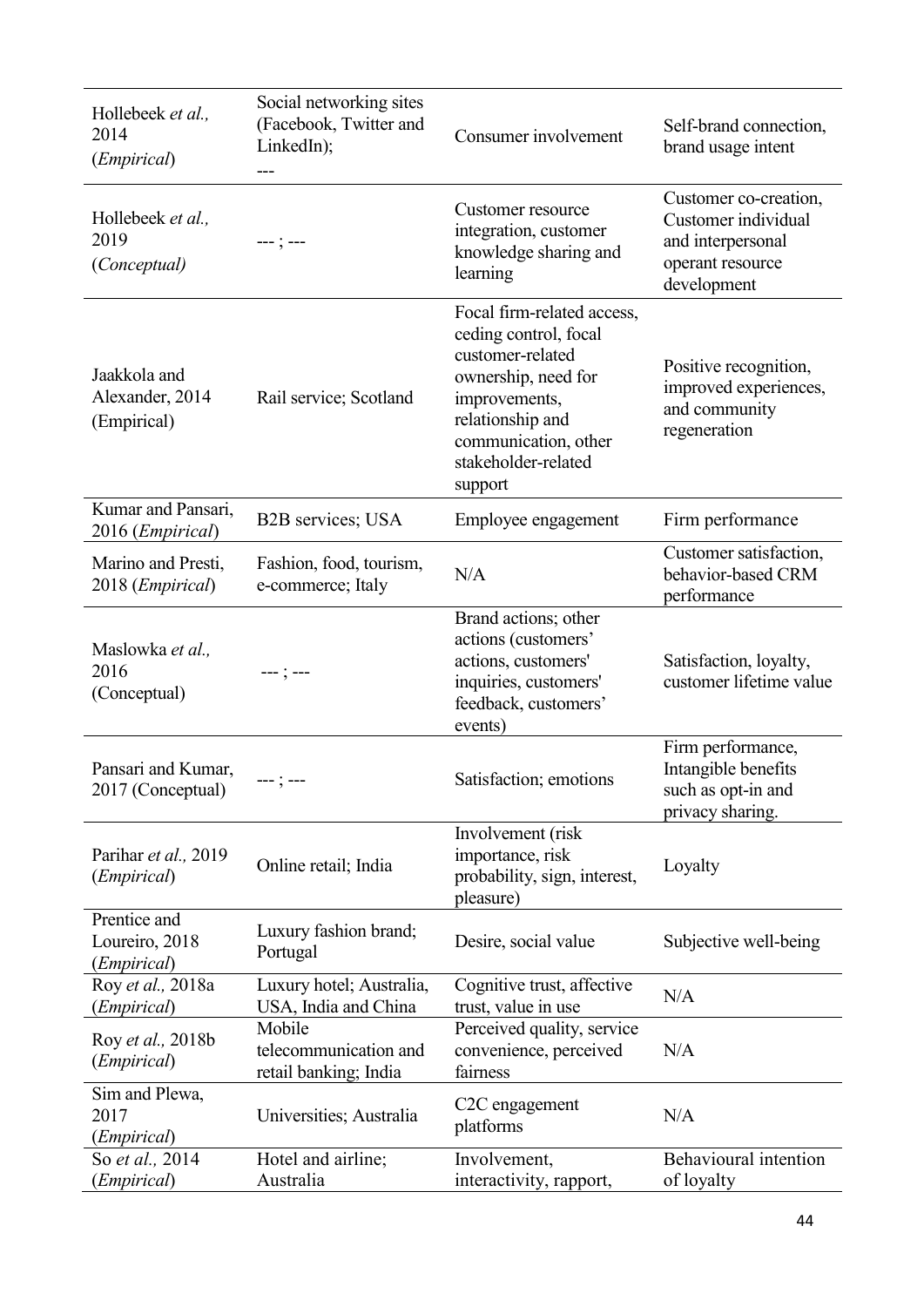|                                                |                               | customer satisfaction,                                                                                                               |                                                                                                       |
|------------------------------------------------|-------------------------------|--------------------------------------------------------------------------------------------------------------------------------------|-------------------------------------------------------------------------------------------------------|
|                                                |                               | commitment, trust, brand                                                                                                             |                                                                                                       |
|                                                |                               | attachment, and brand                                                                                                                |                                                                                                       |
|                                                |                               | performance perceptions                                                                                                              |                                                                                                       |
| Van Doorn <i>et al.</i> ,<br>2010 (Conceptual) |                               | Customer-based (e.g.<br>trust, identity, etc.), firm-<br>based (e.g. reputation,<br>size, etc.), context-based<br>(e.g. competition) | Customer-based (e.g.,<br>identity), firm-based<br>(e.g., financial), others<br>(e.g., social surplus) |
| Verhoef et al.,<br>2010<br>(Conceptual)        | --- : ---                     | Customer characteristics,<br>firm initiatives,<br>environment<br>(competitive and<br>economic climate)                               | Customer retention,<br>customer equity, new<br>product performance,<br>firm value                     |
| Youssef et al., 2018<br>(Conceptual)           | $--- 1 ---$                   | Satisfaction,<br>commitment, trust,<br>involvement                                                                                   | Customer equity: value<br>equity, brand equity,<br>relationship equity                                |
| The current study<br>( <i>Empirical</i> )      | Retail banking;<br>Bangladesh | Employee engagement                                                                                                                  | Relationship<br>commitment, and<br>switching intention                                                |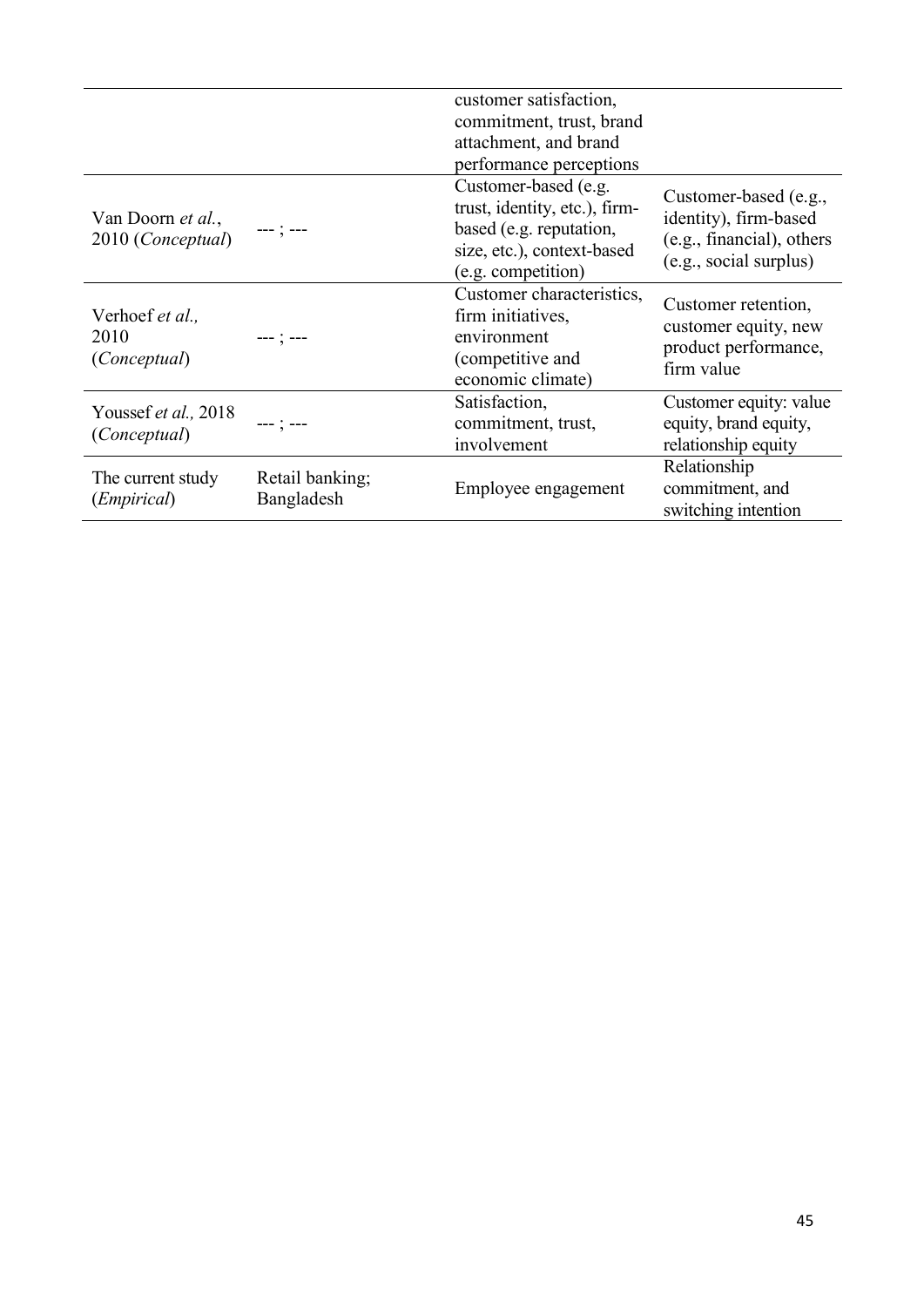

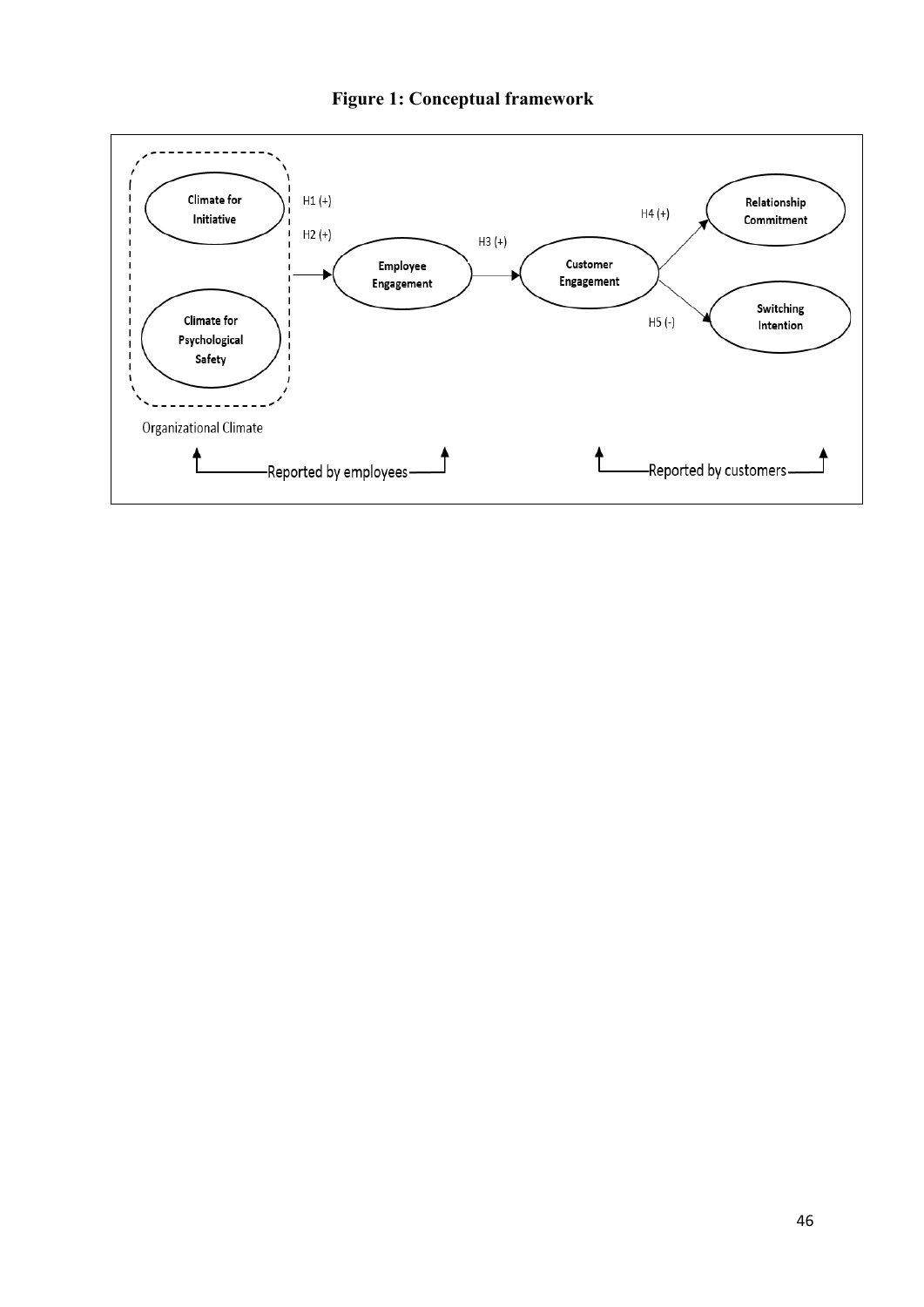| <b>Constructs</b>                                                   | Loading | Mean | <b>SD</b> |
|---------------------------------------------------------------------|---------|------|-----------|
| Climate for Initiative: $\lbrack \alpha = 0.85 \rbrack$             |         |      |           |
| Employees in this bank actively deal problems, if any.              | 0.66    | 5.69 | 1.04      |
| Whenever something goes wrong, employees in this bank search for    | 0.68    | 5.81 | 0.84      |
| a solution immediately.                                             |         |      |           |
| Whenever there is a chance to get actively involved, employees of   | 0.82    | 5.63 | 0.92      |
| this bank take it.                                                  |         |      |           |
| Employees in this bank take initiative immediately – more often     | 0.69    | 5.54 | 0.80      |
| than in other banks.                                                |         |      |           |
| Employees in this bank use opportunities quickly in order to attain | 0.79    | 5.76 | 0.82      |
| goals.                                                              |         |      |           |
| Climate for Psychological Safety: $[\alpha = 0.72]$                 |         |      |           |
| When someone in our bank makes a mistake, it is often held against  | 0.61    | 3.70 | 1.28      |
| them. $(r)$                                                         |         |      |           |
| It is difficult to ask others for help in our bank. $(r)$           | 0.59    | 5.20 | 0.77      |
| Employees of this bank value others' skill and talents.             | 0.69    | 5.11 | 0.95      |
| As an employee of this bank, we are able raise problems and tough   | 0.59    | 4.91 | 0.99      |
| issues.                                                             |         |      |           |
| <b>Employee Engagement:</b>                                         |         |      |           |
| <i>Vigour</i> $\alpha$ = 0.83]                                      |         |      |           |
| At work, I feel full of energy.                                     | 0.53    | 5.43 | 0.70      |
| In my job, I feel strong and vigorous.                              | 0.52    | 5.51 | 0.73      |
| When I get up in the morning, I feel like going to work.            | 0.55    | 5.11 | 0.88      |
| I can continue working for very long periods at a time.             | 0.50    | 5.12 | 0.80      |
| In my job, I am mentally very resilient.                            | 0.84    | 5.58 | 0.93      |
| At work, I always persevere, even when things do not go well.       | 0.84    | 5.59 | 0.92      |
| <b>Dedication</b> $\alpha = 0.89$                                   |         |      |           |
| I find the work that I do full of meaning and purpose.              | 0.67    | 5.86 | 0.68      |
| I am enthusiastic about my job.                                     | 0.95    | 5.60 | 1.23      |
| My job inspires me.                                                 | 0.84    | 5.18 | 1.05      |
| I am proud of the work I do.                                        | 0.74    | 5.41 | 1.00      |
| Absorption $\lceil \alpha = 0.91 \rceil$                            |         |      |           |
| Time flies when I'm working.                                        | 0.81    | 5.44 | 1.32      |
| When I am working, I forget everything else around me.              | 0.65    | 4.99 | 1.62      |
| I feel happy when I am working intensely.                           | 0.88    | 5.47 | 1.21      |
| I am immersed in my work.                                           | 0.83    | 5.40 | 1.10      |
| I get carried away when I'm working.                                | 0.71    | 4.94 | 1.03      |
| It is difficult to detach myself from my job.                       | 0.78    |      |           |
| <b>Customer Engagement:</b>                                         |         |      |           |
| Conscious Attention $\lceil \alpha = 0.86 \rceil$                   |         |      |           |
| Anything related to this bank grabs my attention.                   | 0.87    | 5.56 | 1.09      |

# **Table 1: Descriptive statistics of the constructs**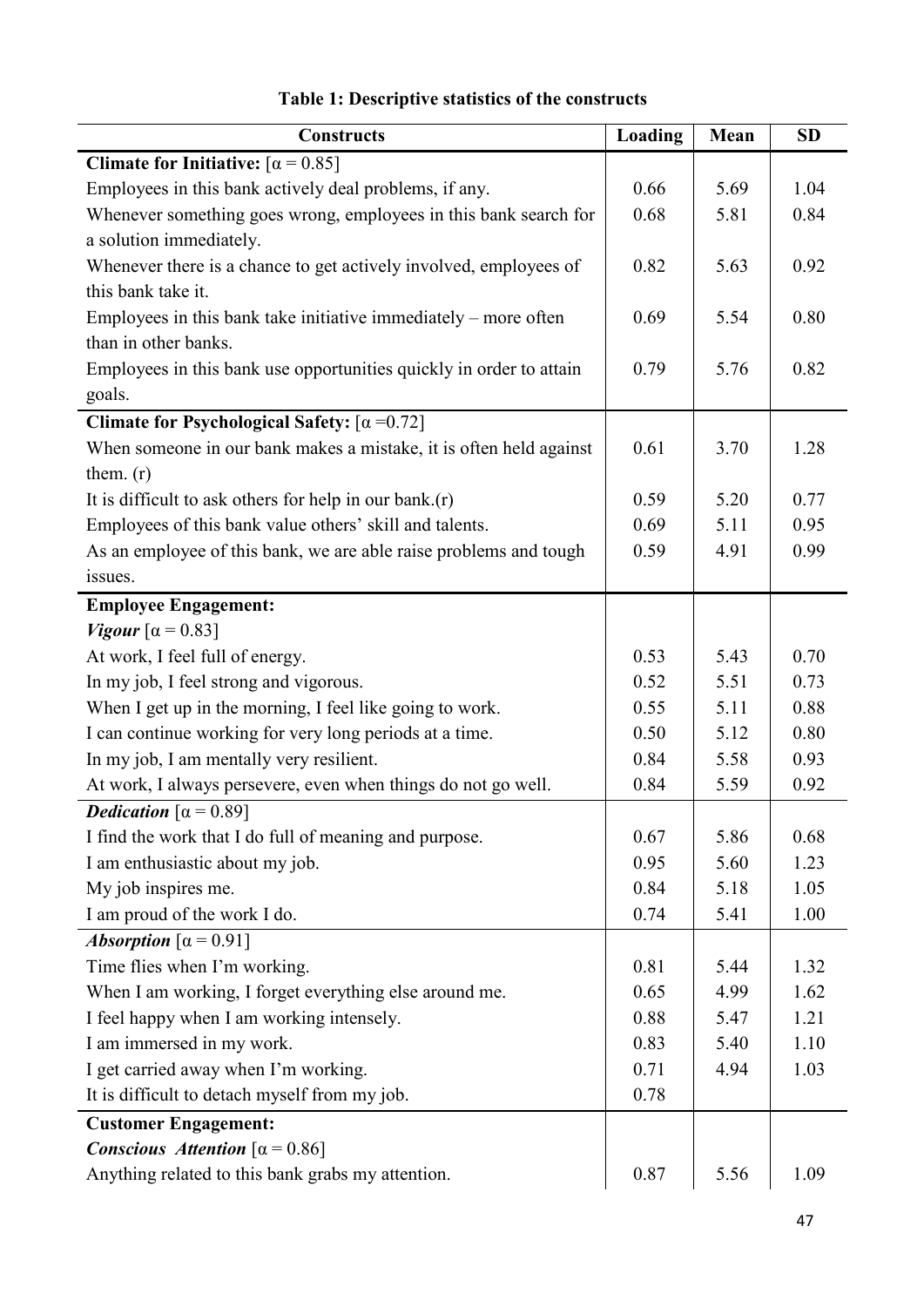| I pay a lot of attention to anything about this bank.                  | 0.75 | 5.63 | 1.03 |
|------------------------------------------------------------------------|------|------|------|
| I get involved to learn more about this bank.                          | 0.87 | 5.66 | 1.04 |
| <i>Cognitive Engagement</i> $\alpha = 0.95$                            |      |      |      |
| While using banking products and services I think about this bank.     | 0.93 | 5.42 | 1.33 |
| I think about this bank a lot when I use its products and services.    | 0.94 | 5.41 | 1.39 |
| Using this bank's products and services stimulates my interest to      | 0.91 | 5.44 | 1.28 |
| learn more about the bank.                                             |      |      |      |
| <i>Affective Engagement</i> $\left[\alpha = \overline{0.94}\right]$    |      |      |      |
| I feel very positive when I use this bank's products and services.     | 0.91 | 5.55 | 1.25 |
| Using products and services from this bank makes me happy.             | 0.94 | 5.59 | 1.13 |
| I feel good when I use products and services of this bank.             | 0.91 | 5.56 | 1.14 |
| I feel proud to use products and services of this bank.                | 0.85 | 5.51 | 1.16 |
| <i>Enthused Participation</i> $\lceil \alpha = 0.85 \rceil$            |      |      |      |
| I spend a lot of time in this bank compared to other similar banks.    | 0.83 | 5.68 | 1.15 |
| Whenever I need any banking products and service, I usually buy        | 0.88 | 5.56 | 1.23 |
| from this bank.                                                        |      |      |      |
| I enjoy buying banking products and services from this bank.           | 0.71 | 5.69 | 0.97 |
| Relationship Commitment: $\lceil \alpha = 0.94 \rceil$                 |      |      |      |
| The relationship that I have with this bank is something I am very     | 0.87 | 5.57 | 1.25 |
| committed to.                                                          |      |      |      |
| The relationship that I have with this bank is something very          | 0.91 | 5.64 | 1.18 |
| important to me.                                                       |      |      |      |
| The relationship that I have with this bank is something I intend to   | 0.87 | 5.54 | 1.21 |
| maintain indefinitely.                                                 |      |      |      |
| The relationship that I have with this bank is something that I really | 0.89 | 5.70 | 1.06 |
| care about.                                                            |      |      |      |
| The relationship that I have with this bank deserves my maximum        | 0.84 | 5.73 | 1.03 |
| effort to maintain.                                                    |      |      |      |
| Switching Intention: $\lceil \alpha = 0.92 \rceil$                     |      |      |      |
| Please rate the probability that you would switch from this bank       |      |      |      |
| within next 12 months:                                                 |      |      |      |
| i) Unlikely  Likely                                                    | 0.88 | 2.51 | 1.92 |
| ii) Impossible  Possible                                               | 0.94 | 2.99 | 1.84 |
| iii) No chance  Certain                                                | 0.88 | 3.00 | 1.80 |

*Note: α = Cronbach's alpha; SD = Standard Deviation;*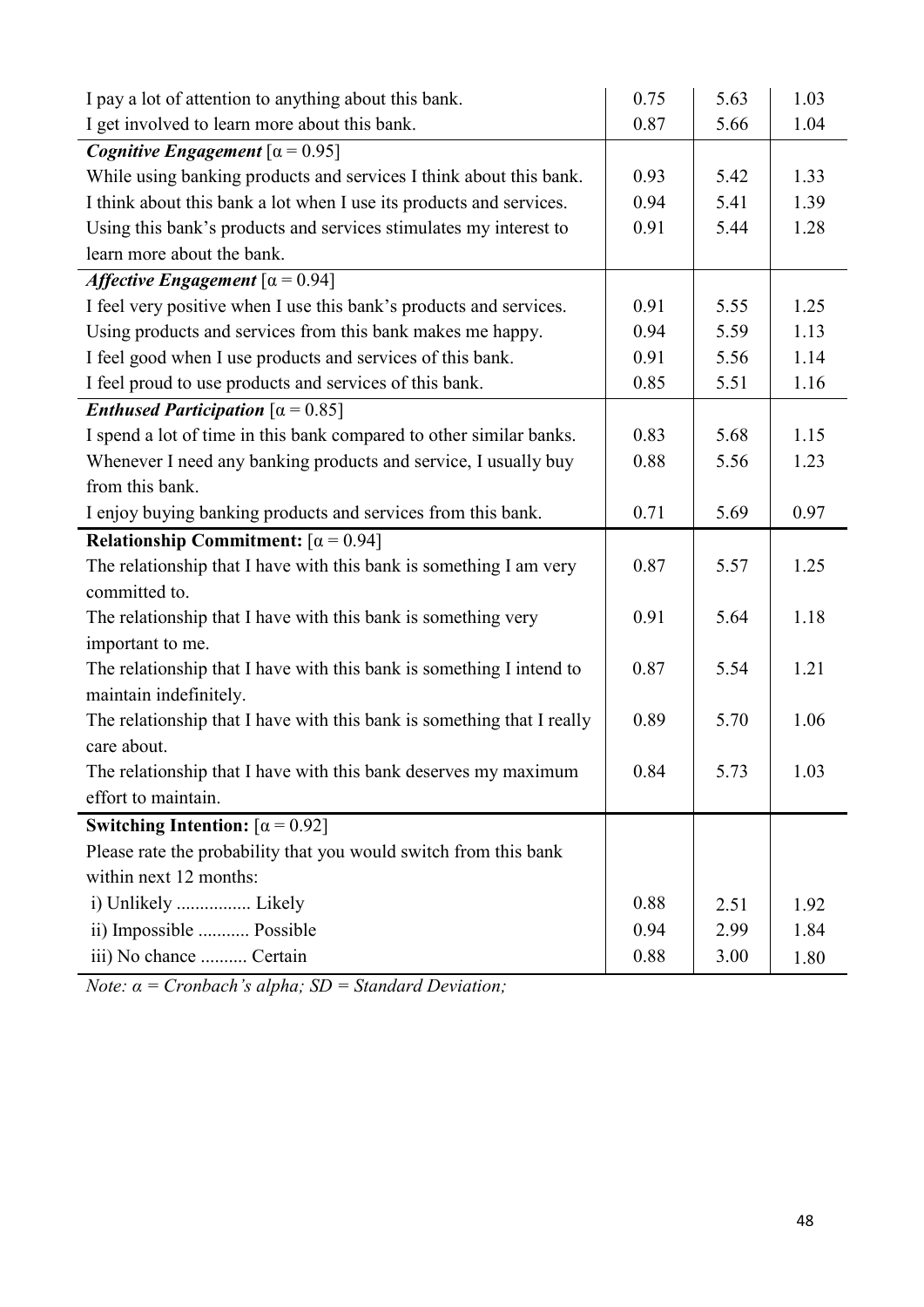|                                    | CI           | CP       | <b>VR</b> | DN        | AN        | CA        | CE        | AE        | EP        | RC        | <b>SW</b> |
|------------------------------------|--------------|----------|-----------|-----------|-----------|-----------|-----------|-----------|-----------|-----------|-----------|
| Climate for Initiative (CI)        | $\mathbf{1}$ |          |           |           |           |           |           |           |           |           |           |
| Climate for Psy. Safety (CP)       | $0.37**$     |          |           |           |           |           |           |           |           |           |           |
| Vigor (VR)                         | $0.41**$     | $0.60**$ | 1         |           |           |           |           |           |           |           |           |
| Dedication (DN)                    | $0.41**$     | $0.52**$ | $0.76**$  |           |           |           |           |           |           |           |           |
| Absorption (AN)                    | $0.25**$     | $-0.01$  | $0.46**$  | $0.60**$  |           |           |           |           |           |           |           |
| Conscious Attention (CA)           | $0.28**$     | 0.06     | $0.41**$  | $0.61**$  | $0.63**$  |           |           |           |           |           |           |
| Cognitive Engagement (CE)          | $0.26**$     | $0.22**$ | $0.54**$  | $0.74**$  | $0.70**$  | $0.76**$  |           |           |           |           |           |
| Affective Engagement (AE)          | $0.25**$     | $0.19**$ | $0.50**$  | $0.71**$  | $0.65**$  | $0.73**$  | $0.84**$  |           |           |           |           |
| <b>Enthused Participation (EP)</b> | $0.27**$     | $0.24**$ | $0.49**$  | $0.69**$  | $0.60**$  | $0.75**$  | $0.78**$  | $0.77**$  | 1         |           |           |
| R. Commitment (RC)                 | $0.29**$     | 0.09     | $0.45**$  | $0.62**$  | $0.66**$  | $0.73**$  | $0.74**$  | $0.71**$  | $0.67**$  |           |           |
| Switching intention (SW)           | $-0.30**$    | $-0.12*$ | $-0.43**$ | $-0.62**$ | $-0.63**$ | $-0.60**$ | $-0.67**$ | $-0.64**$ | $-0.58**$ | $-0.66**$ | 1         |
| CR                                 | 0.90         | 0.80     | 0.86      | 0.93      | 0.94      | 0.92      | 0.97      | 0.97      | 0.91      | 0.97      | 0.96      |
| AVE                                | 0.66         | 0.50     | 0.53      | 0.76      | 0.65      | 0.80      | 0.92      | 0.89      | 0.77      | 0.86      | 0.89      |

**Table 2 – Psychometric properties of the constructs** 

*Note: \*\* => p <0.01; \* => p <0.05; AVE = Average variance extracted; CR = composite reliability*